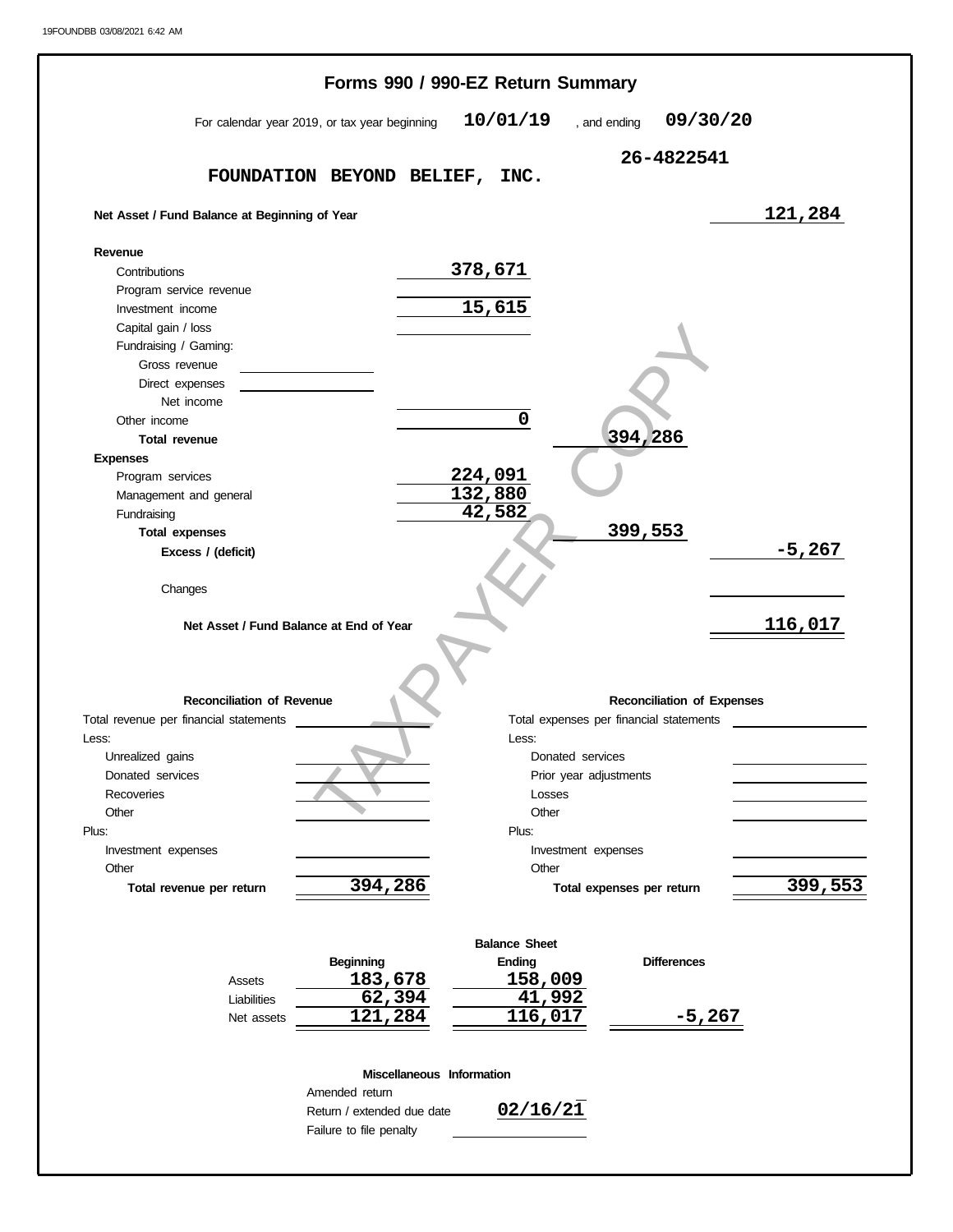Form 990

## Return of Organization Exempt From Income Tax

Under section 501(c), 527, or 4947(a)(1) of the Internal Revenue Code (except private foundations) **11 Do not enter social s** ariba e imbers on this form as it n w h nuhlir

OMB No. 1545-0047 2019

| 20 I J                |
|-----------------------|
| <b>Open to Public</b> |
| <b>Inspection</b>     |

|                   | (Rev. January 2020)                                                                                                                                                        |                                                                                                                                                                            |           |                                                                                                                |             |  | Under section 501(c), 527, or 4947(a)(1) or the internal Revenue Code (except private foundations)<br><b>u</b> Do not enter social security numbers on this form as it may be made public. |  |               |  |                                                                                                                                                                                                                                      |                         |                      |                                               |                              |                     |                    |                                            | ZU I J   |             |
|-------------------|----------------------------------------------------------------------------------------------------------------------------------------------------------------------------|----------------------------------------------------------------------------------------------------------------------------------------------------------------------------|-----------|----------------------------------------------------------------------------------------------------------------|-------------|--|--------------------------------------------------------------------------------------------------------------------------------------------------------------------------------------------|--|---------------|--|--------------------------------------------------------------------------------------------------------------------------------------------------------------------------------------------------------------------------------------|-------------------------|----------------------|-----------------------------------------------|------------------------------|---------------------|--------------------|--------------------------------------------|----------|-------------|
|                   | Department of the Treasury<br>Internal Revenue Service                                                                                                                     |                                                                                                                                                                            |           |                                                                                                                |             |  | <b>u</b> Go to www.irs.gov/Form990 for instructions and the latest information.                                                                                                            |  |               |  |                                                                                                                                                                                                                                      |                         |                      |                                               | Open to Public<br>Inspection |                     |                    |                                            |          |             |
|                   | For the 2019 calendar year, or tax year beginning                                                                                                                          |                                                                                                                                                                            |           |                                                                                                                |             |  | $10/01/19$ , and ending                                                                                                                                                                    |  |               |  |                                                                                                                                                                                                                                      | 09/30/20                |                      |                                               |                              |                     |                    |                                            |          |             |
| в                 | Check if applicable:                                                                                                                                                       | C Name of organization                                                                                                                                                     |           |                                                                                                                |             |  |                                                                                                                                                                                            |  |               |  |                                                                                                                                                                                                                                      |                         |                      |                                               |                              |                     |                    | D Employer identification number           |          |             |
|                   | X Address change                                                                                                                                                           |                                                                                                                                                                            |           |                                                                                                                |             |  | FOUNDATION BEYOND BELIEF, INC.                                                                                                                                                             |  |               |  |                                                                                                                                                                                                                                      |                         |                      |                                               |                              |                     |                    |                                            |          |             |
|                   | Name change                                                                                                                                                                | Doing business as                                                                                                                                                          |           |                                                                                                                |             |  |                                                                                                                                                                                            |  |               |  |                                                                                                                                                                                                                                      |                         |                      |                                               | 26-4822541                   |                     |                    |                                            |          |             |
|                   |                                                                                                                                                                            |                                                                                                                                                                            |           | Number and street (or P.O. box if mail is not delivered to street address)                                     |             |  |                                                                                                                                                                                            |  |               |  |                                                                                                                                                                                                                                      |                         | Room/suite           |                                               |                              |                     | E Telephone number | 832-464-7006                               |          |             |
|                   | Initial return<br>Final return/                                                                                                                                            |                                                                                                                                                                            |           | <b>1940 FOUNTAIN VIEW DR #1126</b><br>City or town, state or province, country, and ZIP or foreign postal code |             |  |                                                                                                                                                                                            |  |               |  |                                                                                                                                                                                                                                      |                         |                      |                                               |                              |                     |                    |                                            |          |             |
|                   | terminated                                                                                                                                                                 | <b>HOUSTON</b>                                                                                                                                                             |           |                                                                                                                |             |  | TX 77057                                                                                                                                                                                   |  |               |  |                                                                                                                                                                                                                                      |                         |                      |                                               |                              |                     |                    |                                            |          | 394,286     |
|                   | Amended return                                                                                                                                                             |                                                                                                                                                                            |           | Name and address of principal officer:                                                                         |             |  |                                                                                                                                                                                            |  |               |  |                                                                                                                                                                                                                                      |                         |                      |                                               |                              | G Gross receipts \$ |                    |                                            |          |             |
|                   | Application pending                                                                                                                                                        |                                                                                                                                                                            |           | <b>TIFFANY S. HO</b>                                                                                           |             |  |                                                                                                                                                                                            |  |               |  |                                                                                                                                                                                                                                      |                         |                      | H(a) Is this a group return for subordinates? |                              |                     |                    |                                            | Yes      | x <br>No    |
|                   |                                                                                                                                                                            |                                                                                                                                                                            |           |                                                                                                                |             |  |                                                                                                                                                                                            |  |               |  |                                                                                                                                                                                                                                      |                         |                      | H(b) Are all subordinates included?           |                              |                     |                    |                                            | Yes      | No          |
|                   |                                                                                                                                                                            |                                                                                                                                                                            |           |                                                                                                                |             |  |                                                                                                                                                                                            |  |               |  |                                                                                                                                                                                                                                      |                         |                      |                                               |                              |                     |                    | If "No," attach a list. (see instructions) |          |             |
|                   | Tax-exempt status:                                                                                                                                                         | x                                                                                                                                                                          | 501(c)(3) | 501(c)                                                                                                         |             |  | $t$ (insert no.)                                                                                                                                                                           |  | 4947(a)(1) or |  | 527                                                                                                                                                                                                                                  |                         |                      |                                               |                              |                     |                    |                                            |          |             |
|                   | Website: U                                                                                                                                                                 |                                                                                                                                                                            |           | HTTPS://FOUNDATIONBEYONDBELIEF.ORG                                                                             |             |  |                                                                                                                                                                                            |  |               |  |                                                                                                                                                                                                                                      |                         |                      | H(c) Group exemption number <b>U</b>          |                              |                     |                    |                                            |          |             |
| ĸ                 | Form of organization:                                                                                                                                                      | $ \mathbf{X} $ Corporation                                                                                                                                                 |           | Trust                                                                                                          | Association |  | Other <b>u</b>                                                                                                                                                                             |  |               |  |                                                                                                                                                                                                                                      |                         | L Year of formation: |                                               | 2009                         |                     |                    | M State of legal domicile:                 |          | GA          |
|                   | Part I                                                                                                                                                                     | <b>Summary</b>                                                                                                                                                             |           |                                                                                                                |             |  |                                                                                                                                                                                            |  |               |  |                                                                                                                                                                                                                                      |                         |                      |                                               |                              |                     |                    |                                            |          |             |
|                   |                                                                                                                                                                            |                                                                                                                                                                            |           |                                                                                                                |             |  |                                                                                                                                                                                            |  |               |  |                                                                                                                                                                                                                                      |                         |                      |                                               |                              |                     |                    |                                            |          |             |
|                   |                                                                                                                                                                            |                                                                                                                                                                            |           | UNITING THE HUMANIST COMMUNITY IN CHARITABLE AND VOLUNTEER EFFORTS, AND                                        |             |  |                                                                                                                                                                                            |  |               |  |                                                                                                                                                                                                                                      |                         |                      |                                               |                              |                     |                    |                                            |          |             |
|                   |                                                                                                                                                                            |                                                                                                                                                                            |           | ADVOCATING FOR COMPASSIONATE ACTION THROUGHOUT THE WORLD.                                                      |             |  |                                                                                                                                                                                            |  |               |  |                                                                                                                                                                                                                                      |                         |                      |                                               |                              |                     |                    |                                            |          |             |
| Governance        |                                                                                                                                                                            |                                                                                                                                                                            |           |                                                                                                                |             |  |                                                                                                                                                                                            |  |               |  |                                                                                                                                                                                                                                      |                         |                      |                                               |                              |                     |                    |                                            |          |             |
|                   | 2 Check this box $\mathbf{u}$   if the organization discontinued its operations or disposed of more than 25% of its net assets.                                            |                                                                                                                                                                            |           |                                                                                                                |             |  |                                                                                                                                                                                            |  |               |  |                                                                                                                                                                                                                                      |                         |                      |                                               |                              |                     |                    |                                            |          |             |
| œ                 |                                                                                                                                                                            |                                                                                                                                                                            |           |                                                                                                                |             |  |                                                                                                                                                                                            |  |               |  |                                                                                                                                                                                                                                      |                         |                      |                                               |                              | 3                   | 6                  |                                            |          |             |
|                   |                                                                                                                                                                            | 4 Number of independent voting members of the governing body (Part VI, line 1b)                                                                                            |           |                                                                                                                |             |  |                                                                                                                                                                                            |  |               |  |                                                                                                                                                                                                                                      | $\overline{\mathbf{4}}$ | 6                    |                                               |                              |                     |                    |                                            |          |             |
|                   |                                                                                                                                                                            | 5 Total number of individuals employed in calendar year 2019 (Part V, line 2a)                                                                                             |           |                                                                                                                |             |  |                                                                                                                                                                                            |  |               |  | 5                                                                                                                                                                                                                                    | 5                       |                      |                                               |                              |                     |                    |                                            |          |             |
| <b>Activities</b> | 6 Total number of volunteers (estimate if necessary)                                                                                                                       |                                                                                                                                                                            |           |                                                                                                                |             |  |                                                                                                                                                                                            |  |               |  |                                                                                                                                                                                                                                      |                         |                      |                                               |                              | 6                   | 6                  |                                            |          |             |
|                   |                                                                                                                                                                            |                                                                                                                                                                            |           |                                                                                                                |             |  |                                                                                                                                                                                            |  |               |  |                                                                                                                                                                                                                                      |                         |                      |                                               |                              | 7a                  |                    |                                            |          | 0           |
|                   |                                                                                                                                                                            |                                                                                                                                                                            |           |                                                                                                                |             |  |                                                                                                                                                                                            |  |               |  |                                                                                                                                                                                                                                      |                         |                      |                                               |                              | 7b                  |                    |                                            |          | 0           |
|                   |                                                                                                                                                                            |                                                                                                                                                                            |           |                                                                                                                |             |  |                                                                                                                                                                                            |  |               |  |                                                                                                                                                                                                                                      |                         |                      | Prior Year                                    |                              |                     |                    | Current Year                               |          |             |
|                   | 8                                                                                                                                                                          |                                                                                                                                                                            |           |                                                                                                                |             |  |                                                                                                                                                                                            |  |               |  |                                                                                                                                                                                                                                      |                         |                      |                                               | 396,518                      |                     |                    |                                            | 378,671  |             |
|                   | 9                                                                                                                                                                          |                                                                                                                                                                            |           | Program service revenue (Part VIII, line 2g)                                                                   |             |  |                                                                                                                                                                                            |  |               |  | <u> Elizabeth Charles Barbara (Barbara Charles Barbara Charles Barbara Charles Barbara Charles Barbara (Barbara Charles Barbara Charles Barbara Charles Barbara Charles Barbara Charles Barbara (Barbara Charles Barbara Charles</u> |                         |                      |                                               |                              |                     |                    |                                            |          |             |
| Revenue           | 10 Investment income (Part VIII, column (A), lines 3, 4, and 7d)                                                                                                           |                                                                                                                                                                            |           |                                                                                                                |             |  |                                                                                                                                                                                            |  |               |  |                                                                                                                                                                                                                                      |                         |                      |                                               | 4,862                        |                     |                    |                                            | 15,615   |             |
|                   | 11 Other revenue (Part VIII, column (A), lines 5, 6d, 8c, 9c, 10c, and 11e)                                                                                                |                                                                                                                                                                            |           |                                                                                                                |             |  |                                                                                                                                                                                            |  |               |  |                                                                                                                                                                                                                                      |                         |                      |                                               |                              |                     |                    |                                            |          |             |
|                   | 12                                                                                                                                                                         |                                                                                                                                                                            |           | Total revenue – add lines 8 through 11 (must equal Part VIII, column (A), line 12)                             |             |  |                                                                                                                                                                                            |  |               |  |                                                                                                                                                                                                                                      |                         |                      |                                               | 401,380                      |                     |                    |                                            | 394,286  |             |
|                   | 13                                                                                                                                                                         |                                                                                                                                                                            |           |                                                                                                                |             |  |                                                                                                                                                                                            |  |               |  |                                                                                                                                                                                                                                      |                         |                      |                                               | 156,875                      |                     |                    |                                            | 125,775  |             |
|                   | 14                                                                                                                                                                         |                                                                                                                                                                            |           | Benefits paid to or for members (Part IX, column (A), line 4)                                                  |             |  |                                                                                                                                                                                            |  |               |  |                                                                                                                                                                                                                                      |                         |                      |                                               |                              |                     |                    |                                            |          |             |
| w                 | 15 Salaries, other compensation, employee benefits (Part IX, column (A), lines 5-10)                                                                                       |                                                                                                                                                                            |           |                                                                                                                |             |  |                                                                                                                                                                                            |  |               |  |                                                                                                                                                                                                                                      |                         |                      |                                               | 117,615                      |                     |                    |                                            | 153,454  |             |
|                   |                                                                                                                                                                            |                                                                                                                                                                            |           |                                                                                                                |             |  |                                                                                                                                                                                            |  |               |  |                                                                                                                                                                                                                                      |                         |                      |                                               |                              |                     |                    |                                            |          | $\mathbf 0$ |
| Expense           |                                                                                                                                                                            |                                                                                                                                                                            |           |                                                                                                                |             |  |                                                                                                                                                                                            |  |               |  |                                                                                                                                                                                                                                      |                         |                      |                                               |                              |                     |                    |                                            | 120,324  |             |
|                   |                                                                                                                                                                            | 17 Other expenses (Part IX, column (A), lines 11a-11d, 11f-24e)<br>Total expenses. Add lines 13-17 (must equal Part IX, column (A), line 25)                               |           |                                                                                                                |             |  |                                                                                                                                                                                            |  |               |  | 83,208<br>357,698                                                                                                                                                                                                                    |                         |                      |                                               | 399,553                      |                     |                    |                                            |          |             |
|                   | 18                                                                                                                                                                         |                                                                                                                                                                            |           |                                                                                                                |             |  |                                                                                                                                                                                            |  |               |  |                                                                                                                                                                                                                                      |                         |                      |                                               | 43,682                       |                     |                    |                                            | $-5,267$ |             |
|                   | 19                                                                                                                                                                         |                                                                                                                                                                            |           | Revenue less expenses. Subtract line 18 from line 12                                                           |             |  |                                                                                                                                                                                            |  |               |  |                                                                                                                                                                                                                                      |                         |                      | Beginning of Current Year                     |                              |                     |                    | End of Year                                |          |             |
|                   |                                                                                                                                                                            |                                                                                                                                                                            |           |                                                                                                                |             |  |                                                                                                                                                                                            |  |               |  |                                                                                                                                                                                                                                      |                         |                      |                                               | 183,678                      |                     |                    |                                            | 158,009  |             |
|                   |                                                                                                                                                                            | 20 Total assets (Part X, line 16) <i>[1] (10) [1] (10) [1] (10) [1] (10) [1] (10) [1] (10) [1] (10) [1] (10) [1] [1] (10) [1] (10) [1] (10) [1] (10) [1] (10) [1] (10)</i> |           |                                                                                                                |             |  |                                                                                                                                                                                            |  |               |  | 62,394                                                                                                                                                                                                                               |                         |                      |                                               | 41,992                       |                     |                    |                                            |          |             |
|                   | Net Assets or<br>Fund Balances<br>22                                                                                                                                       |                                                                                                                                                                            |           |                                                                                                                |             |  |                                                                                                                                                                                            |  |               |  | 121,284                                                                                                                                                                                                                              |                         |                      |                                               | 116,017                      |                     |                    |                                            |          |             |
|                   | Part II                                                                                                                                                                    | <b>Signature Block</b>                                                                                                                                                     |           |                                                                                                                |             |  |                                                                                                                                                                                            |  |               |  |                                                                                                                                                                                                                                      |                         |                      |                                               |                              |                     |                    |                                            |          |             |
|                   | Under penalties of perjury, I declare that I have examined this return, including accompanying schedules and statements, and to the best of my knowledge and belief, it is |                                                                                                                                                                            |           |                                                                                                                |             |  |                                                                                                                                                                                            |  |               |  |                                                                                                                                                                                                                                      |                         |                      |                                               |                              |                     |                    |                                            |          |             |
|                   | true, correct, and complete. Declaration of preparer (other than officer) is based on all information of which preparer has any knowledge.                                 |                                                                                                                                                                            |           |                                                                                                                |             |  |                                                                                                                                                                                            |  |               |  |                                                                                                                                                                                                                                      |                         |                      |                                               |                              |                     |                    |                                            |          |             |
|                   |                                                                                                                                                                            |                                                                                                                                                                            |           |                                                                                                                |             |  |                                                                                                                                                                                            |  |               |  |                                                                                                                                                                                                                                      |                         |                      |                                               |                              |                     |                    |                                            |          |             |

| Sign                         | Signature of officer                          |                                                                                   |                  |                 | Date |           |    |
|------------------------------|-----------------------------------------------|-----------------------------------------------------------------------------------|------------------|-----------------|------|-----------|----|
| Here                         | TIFFANY S. HO<br>Type or print name and title |                                                                                   | <b>EXECUTIVE</b> | <b>DIRECTOR</b> |      |           |    |
| Paid<br>Preparer<br>Use Only |                                               |                                                                                   |                  |                 |      |           |    |
|                              |                                               | May the IRS discuss this return with the preparer shown above? (see instructions) |                  |                 |      | Ιx<br>Yes | No |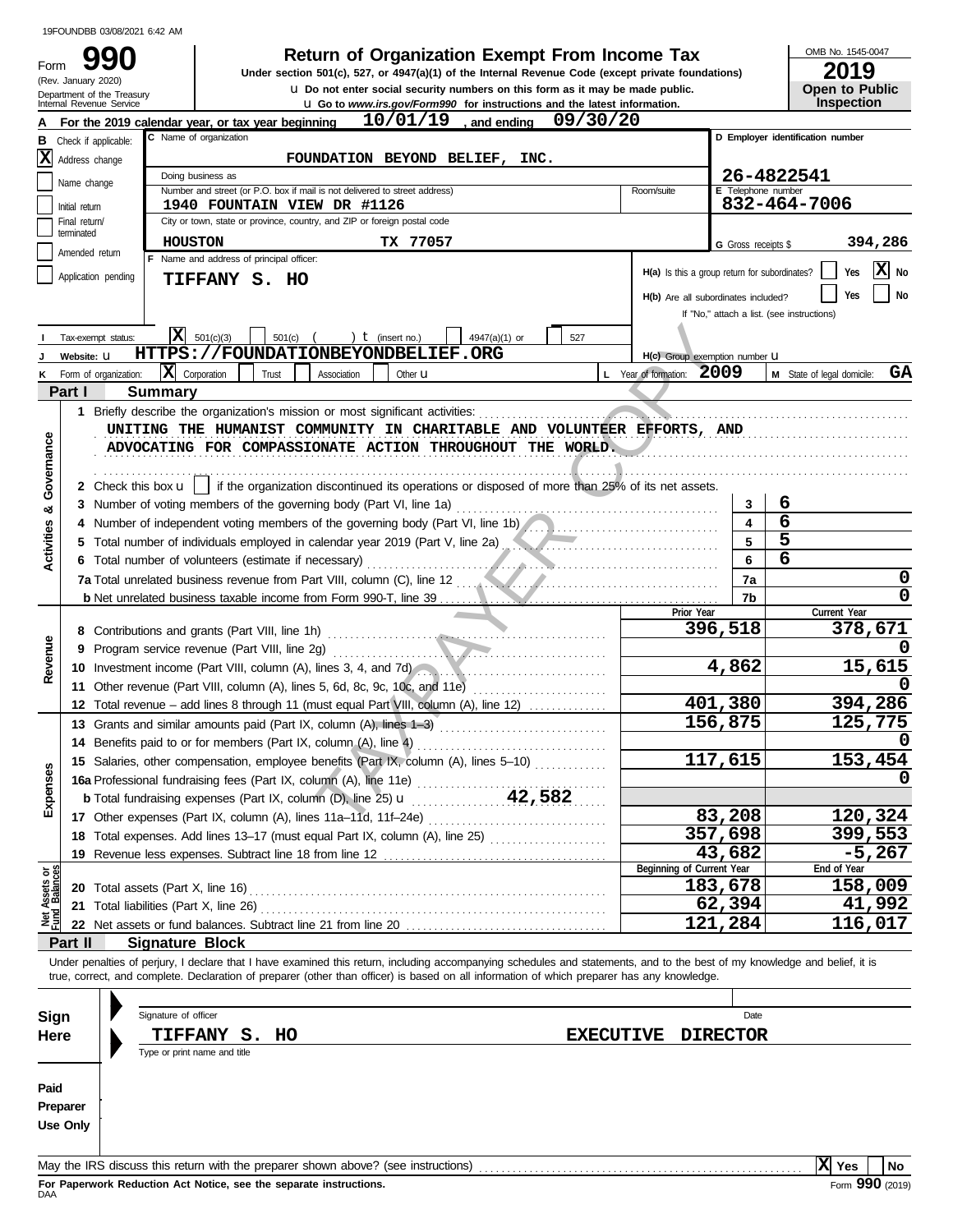| Form 990 (2019) <b>FOUNDATION BEYOND BELIEF, INC.</b>                                                                                | 26-4822541                                           | Page 2       |
|--------------------------------------------------------------------------------------------------------------------------------------|------------------------------------------------------|--------------|
| <b>Statement of Program Service Accomplishments</b><br>Part III                                                                      |                                                      | $\mathbf{x}$ |
|                                                                                                                                      |                                                      |              |
| Briefly describe the organization's mission:<br>$1 \quad$                                                                            |                                                      |              |
| UNITING THE HUMANIST COMMUNITY IN CHARITABLE AND VOLUNTEER EFFORTS, AND<br>ADVOCATING FOR COMPASSIONATE ACTION THROUGHOUT THE WORLD. |                                                      |              |
|                                                                                                                                      |                                                      |              |
| Did the organization undertake any significant program services during the year which were not listed on the<br>$\mathbf{2}$         |                                                      |              |
| prior Form 990 or 990-EZ?                                                                                                            |                                                      | Yes $X$ No   |
| If "Yes," describe these new services on Schedule O.                                                                                 |                                                      |              |
| Did the organization cease conducting, or make significant changes in how it conducts, any program<br>3.                             |                                                      |              |
| services?                                                                                                                            |                                                      | Yes $X$ No   |
| If "Yes," describe these changes on Schedule O.                                                                                      |                                                      |              |
| Describe the organization's program service accomplishments for each of its three largest program services, as measured by<br>4      |                                                      |              |
| expenses. Section $501(c)(3)$ and $501(c)(4)$ organizations are required to report the amount of grants and allocations to others,   |                                                      |              |
| the total expenses, and revenue, if any, for each program service reported.                                                          |                                                      |              |
| 89,612<br>) (Expenses \$<br>4a (Code:                                                                                                | $89,612$ ) (Revenue \$<br>including grants of \$     | 93,446)      |
| HUMANIST GRANTS HG - RELIEF OF THE POOR, DISTRESSED OR UNDERPRIVILEGED                                                               |                                                      |              |
| ADVANCEMENT OF EDUCATION ELIMINATION OF PREJUDICE AND DISCRIMINATION                                                                 |                                                      |              |
| DEFENDING HUMAN AND CIVIL RIGHTS SECURED BY LAW PROMOTING HEALTH.                                                                    |                                                      |              |
|                                                                                                                                      |                                                      |              |
|                                                                                                                                      |                                                      |              |
|                                                                                                                                      |                                                      |              |
|                                                                                                                                      |                                                      |              |
|                                                                                                                                      |                                                      |              |
|                                                                                                                                      |                                                      |              |
|                                                                                                                                      |                                                      |              |
|                                                                                                                                      |                                                      |              |
|                                                                                                                                      | . <b>.</b>                                           |              |
| $24,043$ including grants of \$<br>4b (Code:<br>) (Expenses \$                                                                       | $24,043$ ) (Revenue \$                               | 28,230       |
| HUMANIST DISASTER RECOVERY HDR                                                                                                       | - PROVIDING FINANCIAL SUPPORT<br>TО                  |              |
| ORGANIZATIONS WORKING LOCALLY TO MEET                                                                                                | THE POST-DISASTER NEEDS OF SURVIVORS                 |              |
| HDR DRIVE. PROVIDING AN AVENUE THROUGH WHICH TO VOLUNTEER WHEN DISASTER<br>STRIKES HDR TEAMS.                                        |                                                      |              |
|                                                                                                                                      |                                                      |              |
|                                                                                                                                      |                                                      |              |
|                                                                                                                                      |                                                      |              |
|                                                                                                                                      |                                                      |              |
|                                                                                                                                      |                                                      |              |
|                                                                                                                                      |                                                      |              |
|                                                                                                                                      |                                                      |              |
|                                                                                                                                      |                                                      |              |
| 11,945<br>4c (Code:<br>) (Expenses \$                                                                                                | $11,945$ ) (Revenue \$<br>including grants of \$     | 28,862       |
| BEYOND BELIEF NETWORK BBN -                                                                                                          | <b>COLLECTION OF</b><br>150 FREETHOUGH ORGANIZATIONS |              |
| PUTTING COMPASSIONATE                                                                                                                | HUMANISM INTO ACTION THROUGH COMMUNITY               | VOLUNTEERING |
| CHARITABLE FUNDRAISING                                                                                                               | IN LOCAL COMMUNITIES.                                |              |
|                                                                                                                                      |                                                      |              |
|                                                                                                                                      |                                                      |              |
|                                                                                                                                      |                                                      |              |
|                                                                                                                                      |                                                      |              |
|                                                                                                                                      |                                                      |              |
|                                                                                                                                      |                                                      |              |
|                                                                                                                                      |                                                      |              |
|                                                                                                                                      |                                                      |              |
|                                                                                                                                      |                                                      |              |
| 4d Other program services (Describe on Schedule O.)<br>98,491<br>(Expenses \$                                                        | 175                                                  | 6,596        |
| including grants of \$<br>224,091<br><b>4e</b> Total program service expenses $\mathbf u$                                            | (Revenue \$                                          |              |
|                                                                                                                                      |                                                      |              |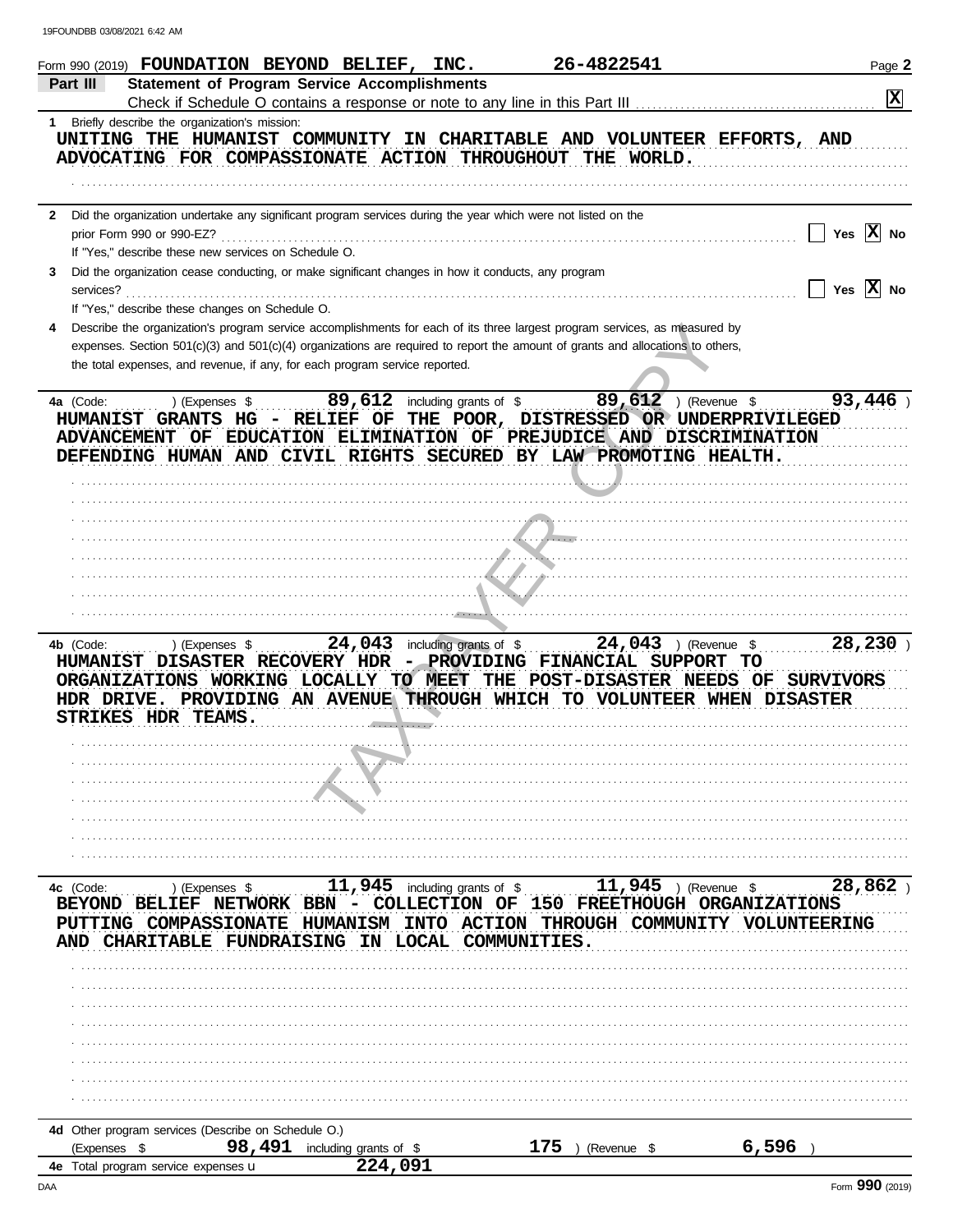Part IV Checklist of Required Schedules

|        |                                                                                                                                                                                                                                        |                 | Yes         | No                 |
|--------|----------------------------------------------------------------------------------------------------------------------------------------------------------------------------------------------------------------------------------------|-----------------|-------------|--------------------|
| 1.     | Is the organization described in section $501(c)(3)$ or $4947(a)(1)$ (other than a private foundation)? If "Yes,"                                                                                                                      |                 |             |                    |
|        | complete Schedule A                                                                                                                                                                                                                    | 1               | $\mathbf x$ |                    |
| 2      | Is the organization required to complete Schedule B, Schedule of Contributors (see instructions)?                                                                                                                                      | $\overline{2}$  | $\mathbf x$ |                    |
| 3      | Did the organization engage in direct or indirect political campaign activities on behalf of or in opposition to                                                                                                                       |                 |             |                    |
|        | candidates for public office? If "Yes," complete Schedule C, Part I                                                                                                                                                                    | 3               |             | x                  |
| 4      | Section 501(c)(3) organizations. Did the organization engage in lobbying activities, or have a section 501(h)                                                                                                                          |                 |             |                    |
|        |                                                                                                                                                                                                                                        | 4               |             | X                  |
| 5      | Is the organization a section $501(c)(4)$ , $501(c)(5)$ , or $501(c)(6)$ organization that receives membership dues,<br>assessments, or similar amounts as defined in Revenue Procedure 98-19? If "Yes," complete Schedule C, Part III | 5               |             | X                  |
| 6      | Did the organization maintain any donor advised funds or any similar funds or accounts for which donors                                                                                                                                |                 |             |                    |
|        | have the right to provide advice on the distribution or investment of amounts in such funds or accounts? If                                                                                                                            |                 |             |                    |
|        | "Yes," complete Schedule D, Part I                                                                                                                                                                                                     | 6               |             | X                  |
| 7      | Did the organization receive or hold a conservation easement, including easements to preserve open space,                                                                                                                              |                 |             |                    |
|        | the environment, historic land areas, or historic structures? If "Yes," complete Schedule D, Part II                                                                                                                                   | 7               |             | x                  |
| 8      | Did the organization maintain collections of works of art, historical treasures, or other similar assets? If "Yes,"                                                                                                                    |                 |             |                    |
|        | complete Schedule D, Part III                                                                                                                                                                                                          | 8               |             | X                  |
| 9      | Did the organization report an amount in Part X, line 21, for escrow or custodial account liability, serve as a                                                                                                                        |                 |             |                    |
|        | custodian for amounts not listed in Part X; or provide credit counseling, debt management, credit repair, or                                                                                                                           |                 |             |                    |
|        | debt negotiation services? If "Yes," complete Schedule D, Part IV                                                                                                                                                                      | 9               |             | X                  |
| 10     | Did the organization, directly or through a related organization, hold assets in donor-restricted endowments                                                                                                                           |                 |             |                    |
|        | or in quasi endowments? If "Yes," complete Schedule D, Part V<br>.                                                                                                                                                                     | 10              |             | x                  |
| 11     | If the organization's answer to any of the following questions is "Yes," then complete Schedule D, Parts VI,                                                                                                                           |                 |             |                    |
|        | VII, VIII, IX, or X as applicable.                                                                                                                                                                                                     |                 |             |                    |
| а      | Did the organization report an amount for land, buildings, and equipment in Part X, line 10? If "Yes,"                                                                                                                                 |                 |             |                    |
|        |                                                                                                                                                                                                                                        | 11a             |             | X                  |
| b      | Did the organization report an amount for investments—other securities in Part X, line 12, that is 5% or more                                                                                                                          |                 |             |                    |
|        | of its total assets reported in Part X, line 16? If "Yes," complete Schedule D, Part VII                                                                                                                                               | 11b             |             | X                  |
| c      | Did the organization report an amount for investments—program related in Part X, line 13, that is 5% or more                                                                                                                           |                 |             |                    |
|        | of its total assets reported in Part X, line 16? If "Yes," complete Schedule D, Part VIII                                                                                                                                              | 11c             |             | x                  |
| d      | Did the organization report an amount for other assets in Part X, line 15, that is 5% or more of its total assets                                                                                                                      |                 |             | x                  |
|        | reported in Part X, line 16? If "Yes," complete Schedule D, Part IX                                                                                                                                                                    | 11d<br>11e      | $\mathbf x$ |                    |
| е<br>f | Did the organization's separate or consolidated financial statements for the tax year include a footnote that addresses                                                                                                                |                 |             |                    |
|        | the organization's liability for uncertain tax positions under FIN 48 (ASC 740)? If "Yes," complete Schedule D, Part X                                                                                                                 | 11f             |             | X                  |
|        | 12a Did the organization obtain separate, independent audited financial statements for the tax year? If "Yes," complete                                                                                                                |                 |             |                    |
|        |                                                                                                                                                                                                                                        | 12a             |             | x                  |
|        | Was the organization included in consolidated, independent audited financial statements for the tax year? If                                                                                                                           |                 |             |                    |
|        | "Yes," and if the organization answered "No" to line 12a, then completing Schedule D, Parts XI and XII is optional                                                                                                                     | 12 <sub>b</sub> |             | X                  |
| 13     | Is the organization a school described in section 170(b)(1)(A)(ii)? If "Yes," complete Schedule E<br>Schedule E<br>1997                                                                                                                | 13              |             | X                  |
| 14a    |                                                                                                                                                                                                                                        | 14a             |             | $\mathbf x$        |
| b      | Did the organization have aggregate revenues or expenses of more than \$10,000 from grantmaking,                                                                                                                                       |                 |             |                    |
|        | fundraising, business, investment, and program service activities outside the United States, or aggregate                                                                                                                              |                 |             |                    |
|        |                                                                                                                                                                                                                                        | 14b             | X           |                    |
| 15     | Did the organization report on Part IX, column (A), line 3, more than \$5,000 of grants or other assistance to or                                                                                                                      |                 |             |                    |
|        | for any foreign organization? If "Yes," complete Schedule F, Parts II and IV                                                                                                                                                           | 15              | X           |                    |
| 16     | Did the organization report on Part IX, column (A), line 3, more than \$5,000 of aggregate grants or other                                                                                                                             |                 |             |                    |
|        |                                                                                                                                                                                                                                        | 16              |             | x                  |
| 17     | Did the organization report a total of more than \$15,000 of expenses for professional fundraising services on                                                                                                                         |                 |             |                    |
|        |                                                                                                                                                                                                                                        | 17              |             | x                  |
| 18     | Did the organization report more than \$15,000 total of fundraising event gross income and contributions on                                                                                                                            |                 |             |                    |
|        | Part VIII, lines 1c and 8a? If "Yes," complete Schedule G, Part II                                                                                                                                                                     | 18              |             | x                  |
| 19     | Did the organization report more than \$15,000 of gross income from gaming activities on Part VIII, line 9a?                                                                                                                           |                 |             | X                  |
| 20a    |                                                                                                                                                                                                                                        | 19<br>20a       |             | X                  |
| b      |                                                                                                                                                                                                                                        | 20b             |             |                    |
| 21     | Did the organization report more than \$5,000 of grants or other assistance to any domestic organization or                                                                                                                            |                 |             |                    |
|        |                                                                                                                                                                                                                                        | 21              | X           |                    |
|        |                                                                                                                                                                                                                                        |                 |             | $000 \text{ days}$ |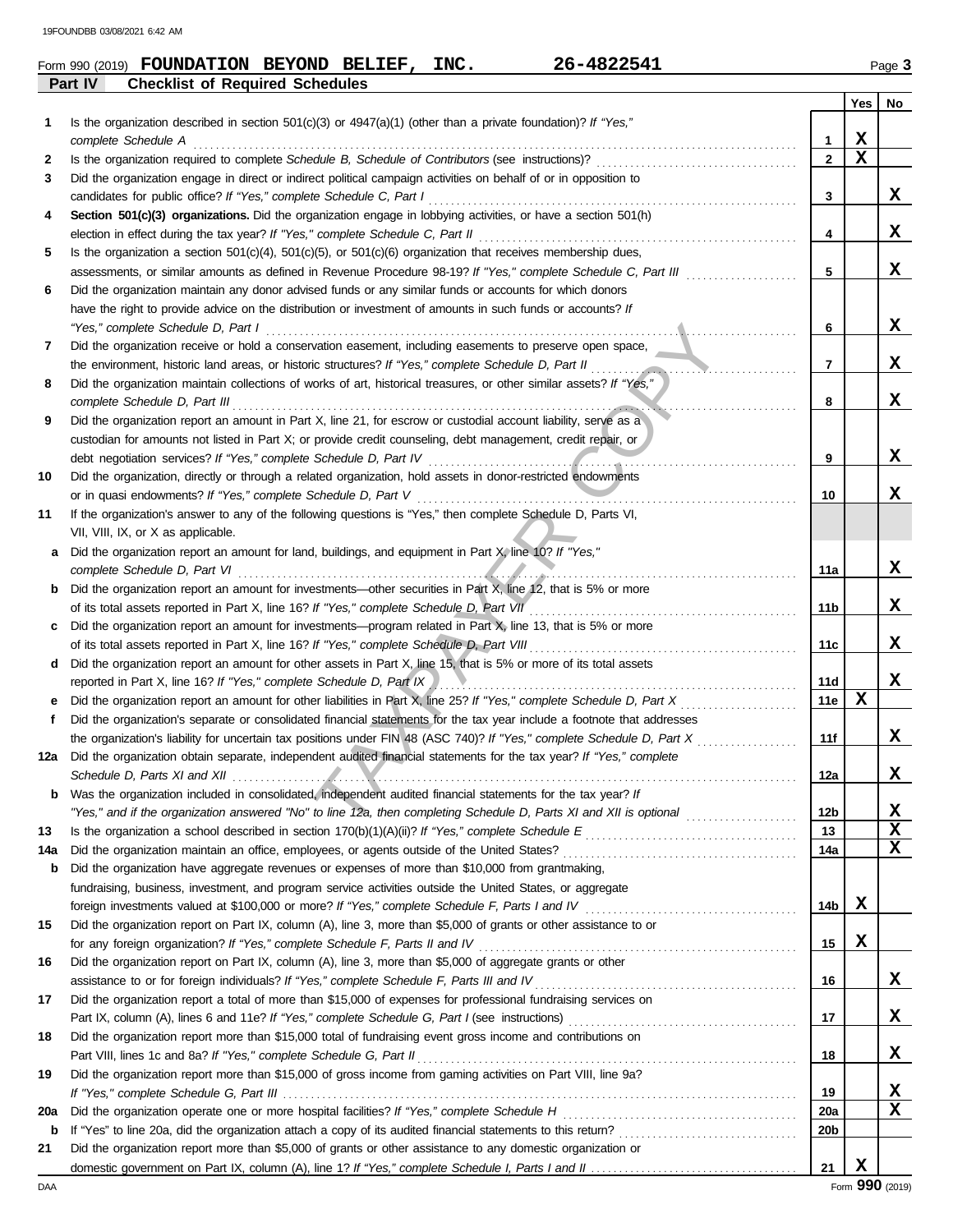|     | 26-4822541<br>Form 990 (2019) FOUNDATION BEYOND BELIEF, INC.                                                                                                                                                                     |                |                     |                 |                 | Page 4      |
|-----|----------------------------------------------------------------------------------------------------------------------------------------------------------------------------------------------------------------------------------|----------------|---------------------|-----------------|-----------------|-------------|
|     | <b>Checklist of Required Schedules (continued)</b><br>Part IV                                                                                                                                                                    |                |                     |                 |                 |             |
|     |                                                                                                                                                                                                                                  |                |                     |                 | Yes I           | No          |
| 22  | Did the organization report more than \$5,000 of grants or other assistance to or for domestic individuals on                                                                                                                    |                |                     |                 |                 |             |
|     |                                                                                                                                                                                                                                  |                |                     | 22              |                 | x           |
| 23  | Did the organization answer "Yes" to Part VII, Section A, line 3, 4, or 5 about compensation of the                                                                                                                              |                |                     |                 |                 |             |
|     | organization's current and former officers, directors, trustees, key employees, and highest compensated                                                                                                                          |                |                     |                 |                 |             |
|     | employees? If "Yes," complete Schedule J                                                                                                                                                                                         |                |                     | 23              |                 | X           |
| 24a | Did the organization have a tax-exempt bond issue with an outstanding principal amount of more than                                                                                                                              |                |                     |                 |                 |             |
|     | \$100,000 as of the last day of the year, that was issued after December 31, 2002? If "Yes," answer lines 24b                                                                                                                    |                |                     |                 |                 |             |
|     | through 24d and complete Schedule K. If "No," go to line 25a                                                                                                                                                                     |                |                     | 24a             |                 | X           |
| b   | Did the organization invest any proceeds of tax-exempt bonds beyond a temporary period exception?                                                                                                                                |                |                     | 24 <sub>b</sub> |                 |             |
| c   | Did the organization maintain an escrow account other than a refunding escrow at any time during the year                                                                                                                        |                |                     |                 |                 |             |
|     | to defease any tax-exempt bonds?                                                                                                                                                                                                 |                |                     | 24c             |                 |             |
| d   |                                                                                                                                                                                                                                  |                |                     | 24d             |                 |             |
| 25a | Section 501(c)(3), 501(c)(4), and 501(c)(29) organizations. Did the organization engage in an excess benefit                                                                                                                     |                |                     |                 |                 |             |
|     | transaction with a disqualified person during the year? If "Yes," complete Schedule L, Part I                                                                                                                                    |                |                     | 25a             |                 | X           |
| b   | Is the organization aware that it engaged in an excess benefit transaction with a disqualified person in a prior<br>year, and that the transaction has not been reported on any of the organization's prior Forms 990 or 990-EZ? |                |                     |                 |                 |             |
|     |                                                                                                                                                                                                                                  |                |                     |                 |                 | X           |
|     | If "Yes," complete Schedule L, Part I<br>Did the organization report any amount on Part X, line 5 or 22, for receivables from or payables to any current                                                                         |                |                     | 25b             |                 |             |
| 26  | or former officer, director, trustee, key employee, creator or founder, substantial contributor, or 35%                                                                                                                          |                |                     |                 |                 |             |
|     | controlled entity or family member of any of these persons? If "Yes," complete Schedule L, Part II                                                                                                                               |                |                     | 26              |                 | X           |
| 27  | Did the organization provide a grant or other assistance to any current or former officer, director, trustee, key                                                                                                                |                |                     |                 |                 |             |
|     | employee, creator or founder, substantial contributor or employee thereof, a grant selection committee                                                                                                                           |                |                     |                 |                 |             |
|     | member, or to a 35% controlled entity (including an employee thereof) or family member of any of these                                                                                                                           |                |                     |                 |                 |             |
|     |                                                                                                                                                                                                                                  |                |                     | 27              |                 | x           |
| 28  | Was the organization a party to a business transaction with one of the following parties (see Schedule L, Part                                                                                                                   |                |                     |                 |                 |             |
|     | IV instructions, for applicable filing thresholds, conditions, and exceptions):                                                                                                                                                  |                |                     |                 |                 |             |
| а   | A current or former officer, director, trustee, key employee, creator or founder, or substantial contributor? If                                                                                                                 |                |                     |                 |                 |             |
|     | "Yes," complete Schedule L, Part IV                                                                                                                                                                                              |                |                     | 28a             |                 | x           |
| b   |                                                                                                                                                                                                                                  |                |                     | 28b             |                 | X           |
| c   | A 35% controlled entity of one or more individuals and/or organizations described in lines 28a or 28b? If                                                                                                                        |                |                     |                 |                 |             |
|     | "Yes," complete Schedule L, Part IV                                                                                                                                                                                              |                |                     | 28c             |                 | X           |
| 29  | Did the organization receive more than \$25,000 in non-cash contributions? If "Yes," complete Schedule M                                                                                                                         |                |                     | 29              |                 | X           |
| 30  | Did the organization receive contributions of art, historical treasures, or other similar assets, or qualified                                                                                                                   |                |                     |                 |                 |             |
|     |                                                                                                                                                                                                                                  |                |                     | 30              |                 | x           |
| 31  |                                                                                                                                                                                                                                  |                |                     | 31              |                 | X           |
| 32  | Did the organization sell, exchange, dispose of, or transfer more than 25% of its net assets? If "Yes,"                                                                                                                          |                |                     |                 |                 |             |
|     | complete Schedule N, Part II<br><b><i>Committee Committee</i></b>                                                                                                                                                                |                |                     | 32              |                 | x           |
| 33  | Did the organization own 100% of an entity disregarded as separate from the organization under Regulations                                                                                                                       |                |                     |                 |                 |             |
|     | sections 301.7701-2 and 301.7701-3? If "Yes," complete Schedule R, Part I                                                                                                                                                        |                |                     | 33              |                 | X           |
| 34  | Was the organization related to any tax-exempt or taxable entity? If "Yes," complete Schedule R, Part II, III,                                                                                                                   |                |                     |                 |                 |             |
|     | or IV, and Part V, line 1                                                                                                                                                                                                        |                |                     | 34              |                 | X           |
| 35a |                                                                                                                                                                                                                                  |                |                     | 35a             |                 | $\mathbf x$ |
| b   | If "Yes" to line 35a, did the organization receive any payment from or engage in any transaction with a                                                                                                                          |                |                     |                 |                 |             |
|     |                                                                                                                                                                                                                                  |                |                     | 35 <sub>b</sub> |                 |             |
| 36  | Section 501(c)(3) organizations. Did the organization make any transfers to an exempt non-charitable                                                                                                                             |                |                     |                 |                 |             |
|     | related organization? If "Yes," complete Schedule R, Part V, line 2                                                                                                                                                              |                |                     | 36              |                 | x           |
| 37  | Did the organization conduct more than 5% of its activities through an entity that is not a related organization                                                                                                                 |                |                     |                 |                 |             |
|     | and that is treated as a partnership for federal income tax purposes? If "Yes," complete Schedule R, Part VI                                                                                                                     |                |                     | 37              |                 | x           |
| 38  | Did the organization complete Schedule O and provide explanations in Schedule O for Part VI, lines 11b and                                                                                                                       |                |                     |                 |                 |             |
|     | 19? Note: All Form 990 filers are required to complete Schedule O.                                                                                                                                                               |                |                     | 38              |                 | x           |
|     | Statements Regarding Other IRS Filings and Tax Compliance<br>Part V                                                                                                                                                              |                |                     |                 |                 |             |
|     |                                                                                                                                                                                                                                  |                |                     |                 |                 |             |
|     |                                                                                                                                                                                                                                  |                |                     |                 | Yes             | No          |
| 1a  | Enter the number reported in Box 3 of Form 1096. Enter -0- if not applicable                                                                                                                                                     | 1a             | 5<br>$\overline{5}$ |                 |                 |             |
| b   | Enter the number of Forms W-2G included in line 1a. Enter -0- if not applicable                                                                                                                                                  | 1 <sub>b</sub> |                     |                 |                 |             |
| c   | Did the organization comply with backup withholding rules for reportable payments to vendors and                                                                                                                                 |                |                     |                 |                 |             |
|     |                                                                                                                                                                                                                                  |                |                     | 1c              | Form 990 (2019) | X.          |
| DAA |                                                                                                                                                                                                                                  |                |                     |                 |                 |             |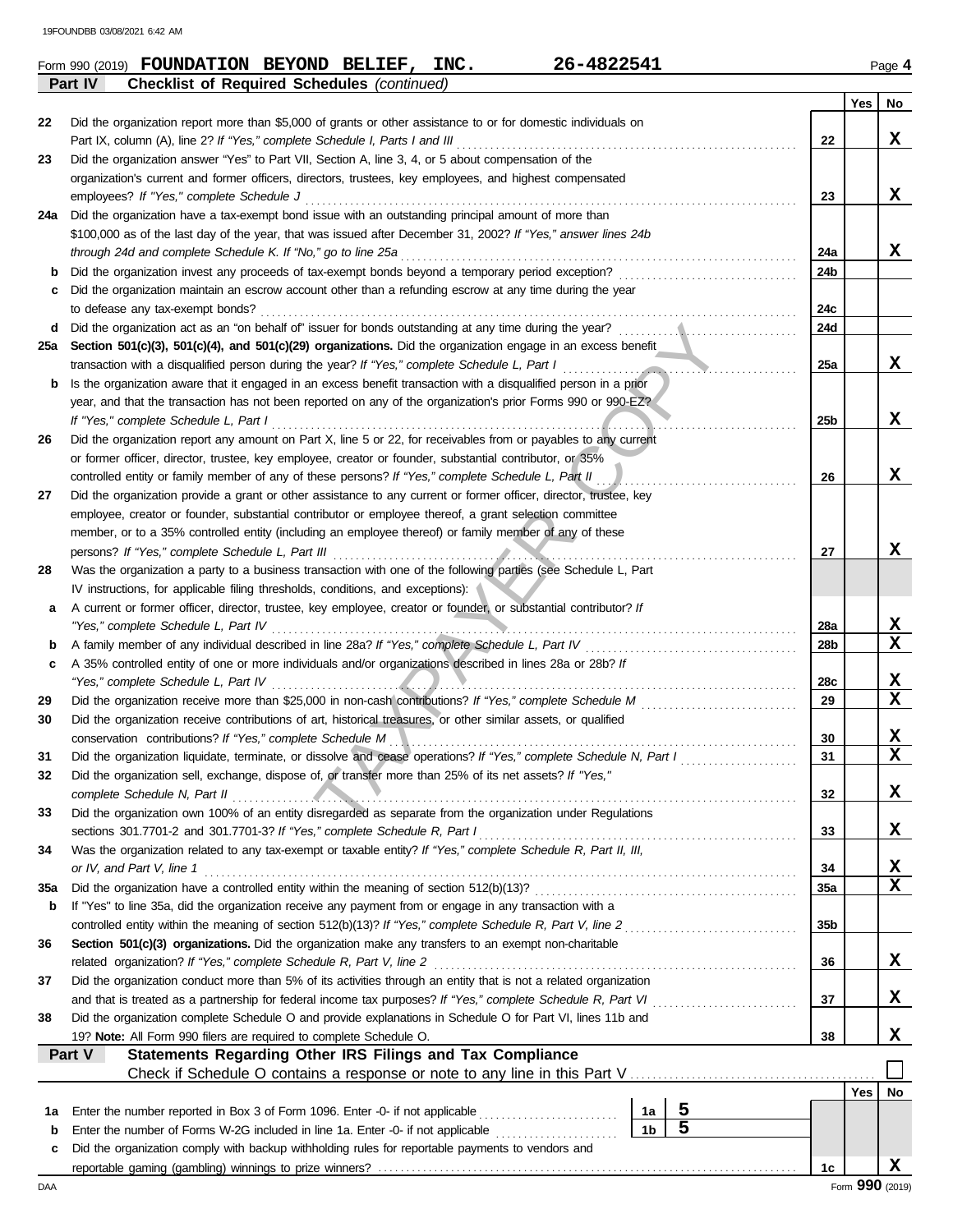|     | 26-4822541<br>Form 990 (2019) FOUNDATION BEYOND BELIEF, INC.                                                                                                                                                       |                |     | Page 5           |  |  |  |  |  |  |  |  |
|-----|--------------------------------------------------------------------------------------------------------------------------------------------------------------------------------------------------------------------|----------------|-----|------------------|--|--|--|--|--|--|--|--|
|     | Statements Regarding Other IRS Filings and Tax Compliance (continued)<br>Part V                                                                                                                                    |                |     |                  |  |  |  |  |  |  |  |  |
|     |                                                                                                                                                                                                                    |                | Yes | No               |  |  |  |  |  |  |  |  |
| 2a  | Enter the number of employees reported on Form W-3, Transmittal of Wage and Tax                                                                                                                                    |                |     |                  |  |  |  |  |  |  |  |  |
|     | 5<br>2a<br>Statements, filed for the calendar year ending with or within the year covered by this return merodic                                                                                                   |                |     |                  |  |  |  |  |  |  |  |  |
| b   |                                                                                                                                                                                                                    | 2b             |     | x                |  |  |  |  |  |  |  |  |
|     | Note: If the sum of lines 1a and 2a is greater than 250, you may be required to e-file (see instructions)<br>3a                                                                                                    |                |     |                  |  |  |  |  |  |  |  |  |
| За  |                                                                                                                                                                                                                    |                |     |                  |  |  |  |  |  |  |  |  |
| b   | If "Yes," has it filed a Form 990-T for this year? If "No" to line 3b, provide an explanation on Schedule O                                                                                                        |                |     |                  |  |  |  |  |  |  |  |  |
| 4a  | At any time during the calendar year, did the organization have an interest in, or a signature or other authority over,                                                                                            |                |     |                  |  |  |  |  |  |  |  |  |
|     | a financial account in a foreign country (such as a bank account, securities account, or other financial account)?                                                                                                 |                |     |                  |  |  |  |  |  |  |  |  |
|     | b                                                                                                                                                                                                                  |                |     |                  |  |  |  |  |  |  |  |  |
|     | See instructions for filing requirements for FinCEN Form 114, Report of Foreign Bank and Financial Accounts (FBAR).                                                                                                |                |     |                  |  |  |  |  |  |  |  |  |
| 5а  |                                                                                                                                                                                                                    | 5a             |     | X<br>$\mathbf x$ |  |  |  |  |  |  |  |  |
| b   | Did any taxable party notify the organization that it was or is a party to a prohibited tax shelter transaction?                                                                                                   | 5b             |     |                  |  |  |  |  |  |  |  |  |
| c   |                                                                                                                                                                                                                    | 5 <sub>c</sub> |     |                  |  |  |  |  |  |  |  |  |
| 6а  | Does the organization have annual gross receipts that are normally greater than \$100,000, and did the                                                                                                             |                |     | x                |  |  |  |  |  |  |  |  |
|     | organization solicit any contributions that were not tax deductible as charitable contributions?<br>If "Yes," did the organization include with every solicitation an express statement that such contributions or | 6a             |     |                  |  |  |  |  |  |  |  |  |
| b   |                                                                                                                                                                                                                    | 6b             |     |                  |  |  |  |  |  |  |  |  |
| 7   | Organizations that may receive deductible contributions under section 170(c).                                                                                                                                      |                |     |                  |  |  |  |  |  |  |  |  |
| а   | Did the organization receive a payment in excess of \$75 made partly as a contribution and partly for goods                                                                                                        |                |     |                  |  |  |  |  |  |  |  |  |
|     |                                                                                                                                                                                                                    | 7a             |     |                  |  |  |  |  |  |  |  |  |
| b   |                                                                                                                                                                                                                    | 7b             |     |                  |  |  |  |  |  |  |  |  |
| c   | Did the organization sell, exchange, or otherwise dispose of tangible personal property for which it was                                                                                                           |                |     |                  |  |  |  |  |  |  |  |  |
|     |                                                                                                                                                                                                                    | 7c             |     |                  |  |  |  |  |  |  |  |  |
| d   | 7d                                                                                                                                                                                                                 |                |     |                  |  |  |  |  |  |  |  |  |
| е   | Did the organization receive any funds, directly or indirectly, to pay premiums on a personal benefit contract?                                                                                                    | 7e             |     |                  |  |  |  |  |  |  |  |  |
| f   |                                                                                                                                                                                                                    | 7f             |     |                  |  |  |  |  |  |  |  |  |
| g   | If the organization received a contribution of qualified intellectual property, did the organization file Form 8899 as required?                                                                                   |                |     |                  |  |  |  |  |  |  |  |  |
| h   | If the organization received a contribution of cars, boats, airplanes, or other vehicles, did the organization file a Form 1098-C?                                                                                 | 7g<br>7h       |     |                  |  |  |  |  |  |  |  |  |
| 8   | Sponsoring organizations maintaining donor advised funds. Did a donor advised fund maintained by the                                                                                                               |                |     |                  |  |  |  |  |  |  |  |  |
|     |                                                                                                                                                                                                                    | 8              |     |                  |  |  |  |  |  |  |  |  |
| 9   | Sponsoring organizations maintaining donor advised funds.                                                                                                                                                          |                |     |                  |  |  |  |  |  |  |  |  |
| а   |                                                                                                                                                                                                                    | 9a             |     |                  |  |  |  |  |  |  |  |  |
| b   |                                                                                                                                                                                                                    | 9b             |     |                  |  |  |  |  |  |  |  |  |
| 10  | Section 501(c)(7) organizations. Enter:                                                                                                                                                                            |                |     |                  |  |  |  |  |  |  |  |  |
| a   | $\vert$ 10a $\vert$                                                                                                                                                                                                |                |     |                  |  |  |  |  |  |  |  |  |
| b   | Gross receipts, included on Form 990, Part VIII, line 12, for public use of club facilities<br>10 <sub>b</sub>                                                                                                     |                |     |                  |  |  |  |  |  |  |  |  |
| 11  | Section 501(c)(12) organizations. Enter:                                                                                                                                                                           |                |     |                  |  |  |  |  |  |  |  |  |
| а   | 11a                                                                                                                                                                                                                |                |     |                  |  |  |  |  |  |  |  |  |
| b   | Gross income from other sources (Do not net amounts due or paid to other sources                                                                                                                                   |                |     |                  |  |  |  |  |  |  |  |  |
|     | 11 <sub>b</sub>                                                                                                                                                                                                    |                |     |                  |  |  |  |  |  |  |  |  |
| 12a | Section 4947(a)(1) non-exempt charitable trusts. Is the organization filing Form 990 in lieu of Form 1041?                                                                                                         | 12a            |     |                  |  |  |  |  |  |  |  |  |
| b   | If "Yes," enter the amount of tax-exempt interest received or accrued during the year<br>12b                                                                                                                       |                |     |                  |  |  |  |  |  |  |  |  |
| 13  | Section 501(c)(29) qualified nonprofit health insurance issuers.                                                                                                                                                   |                |     |                  |  |  |  |  |  |  |  |  |
| а   |                                                                                                                                                                                                                    | 13a            |     |                  |  |  |  |  |  |  |  |  |
|     | Note: See the instructions for additional information the organization must report on Schedule O.                                                                                                                  |                |     |                  |  |  |  |  |  |  |  |  |
| b   | Enter the amount of reserves the organization is required to maintain by the states in which                                                                                                                       |                |     |                  |  |  |  |  |  |  |  |  |
|     | 13 <sub>b</sub>                                                                                                                                                                                                    |                |     |                  |  |  |  |  |  |  |  |  |
| c   | 13c<br>Enter the amount of reserves on hand                                                                                                                                                                        |                |     |                  |  |  |  |  |  |  |  |  |
| 14a |                                                                                                                                                                                                                    | 14a            |     | X                |  |  |  |  |  |  |  |  |
| b   | If "Yes," has it filed a Form 720 to report these payments? If "No," provide an explanation on Schedule O                                                                                                          | 14b            |     |                  |  |  |  |  |  |  |  |  |
| 15  | Is the organization subject to the section 4960 tax on payment(s) of more than \$1,000,000 in remuneration or                                                                                                      |                |     |                  |  |  |  |  |  |  |  |  |
|     |                                                                                                                                                                                                                    | 15             |     | x                |  |  |  |  |  |  |  |  |
|     | If "Yes," see instructions and file Form 4720, Schedule N.                                                                                                                                                         |                |     |                  |  |  |  |  |  |  |  |  |
| 16  | Is the organization an educational institution subject to the section 4968 excise tax on net investment income?                                                                                                    | 16             |     | X                |  |  |  |  |  |  |  |  |
|     | If "Yes," complete Form 4720, Schedule O.                                                                                                                                                                          |                |     |                  |  |  |  |  |  |  |  |  |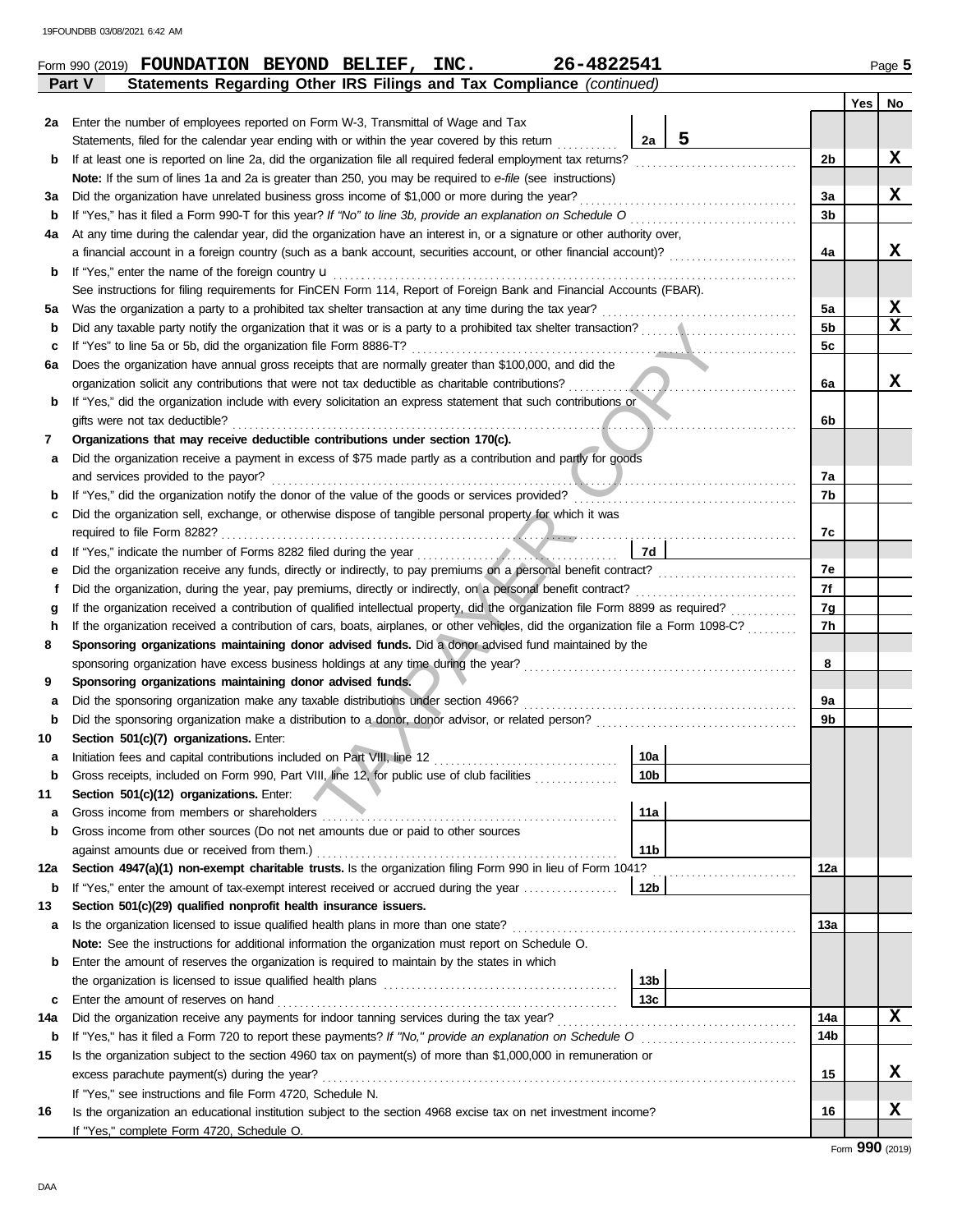|                                                                                                                                       | 26-4822541<br>Form 990 (2019) FOUNDATION BEYOND BELIEF, INC.                                                                                                     |                 |             | Page 6      |  |  |  |  |  |  |
|---------------------------------------------------------------------------------------------------------------------------------------|------------------------------------------------------------------------------------------------------------------------------------------------------------------|-----------------|-------------|-------------|--|--|--|--|--|--|
|                                                                                                                                       | Part VI<br>Governance, Management, and Disclosure For each "Yes" response to lines 2 through 7b below, and for a "No"                                            |                 |             |             |  |  |  |  |  |  |
| response to line 8a, 8b, or 10b below, describe the circumstances, processes, or changes on Schedule O. See instructions.             |                                                                                                                                                                  |                 |             |             |  |  |  |  |  |  |
|                                                                                                                                       |                                                                                                                                                                  |                 |             |             |  |  |  |  |  |  |
| Section A. Governing Body and Management                                                                                              |                                                                                                                                                                  |                 |             |             |  |  |  |  |  |  |
|                                                                                                                                       |                                                                                                                                                                  |                 | Yes         | No          |  |  |  |  |  |  |
| 1a                                                                                                                                    | 6<br>1a<br>Enter the number of voting members of the governing body at the end of the tax year                                                                   |                 |             |             |  |  |  |  |  |  |
|                                                                                                                                       | If there are material differences in voting rights among members of the governing body, or                                                                       |                 |             |             |  |  |  |  |  |  |
|                                                                                                                                       | if the governing body delegated broad authority to an executive committee or similar                                                                             |                 |             |             |  |  |  |  |  |  |
|                                                                                                                                       | committee, explain on Schedule O.                                                                                                                                |                 |             |             |  |  |  |  |  |  |
| b                                                                                                                                     | 6<br>Enter the number of voting members included on line 1a, above, who are independent<br>1b                                                                    |                 |             |             |  |  |  |  |  |  |
| 2                                                                                                                                     | Did any officer, director, trustee, or key employee have a family relationship or a business relationship with                                                   |                 |             |             |  |  |  |  |  |  |
|                                                                                                                                       | any other officer, director, trustee, or key employee?                                                                                                           | 2               |             | x           |  |  |  |  |  |  |
| 3                                                                                                                                     | Did the organization delegate control over management duties customarily performed by or under the direct                                                        | 3               |             | X           |  |  |  |  |  |  |
|                                                                                                                                       | supervision of officers, directors, trustees, or key employees to a management company or other person?                                                          | 4               |             | $\mathbf x$ |  |  |  |  |  |  |
| 4                                                                                                                                     | Did the organization make any significant changes to its governing documents since the prior Form 990 was filed?                                                 | 5               |             | $\mathbf x$ |  |  |  |  |  |  |
| 5                                                                                                                                     | Did the organization become aware during the year of a significant diversion of the organization's assets?<br>Did the organization have members or stockholders? | 6               |             | $\mathbf x$ |  |  |  |  |  |  |
| 6<br>7a                                                                                                                               | Did the organization have members, stockholders, or other persons who had the power to elect or appoint                                                          |                 |             |             |  |  |  |  |  |  |
|                                                                                                                                       | one or more members of the governing body?                                                                                                                       | 7a              |             | х           |  |  |  |  |  |  |
| b                                                                                                                                     | Are any governance decisions of the organization reserved to (or subject to approval by) members,                                                                |                 |             |             |  |  |  |  |  |  |
|                                                                                                                                       | stockholders, or persons other than the governing body?                                                                                                          | 7b              |             | x           |  |  |  |  |  |  |
| 8                                                                                                                                     | Did the organization contemporaneously document the meetings held or written actions undertaken during the year by the following:                                |                 |             |             |  |  |  |  |  |  |
| а                                                                                                                                     | The governing body?                                                                                                                                              | 8a              | X           |             |  |  |  |  |  |  |
| $\mathbf b$                                                                                                                           | Each committee with authority to act on behalf of the governing body?                                                                                            | 8b              | $\mathbf x$ |             |  |  |  |  |  |  |
| 9                                                                                                                                     | Is there any officer, director, trustee, or key employee listed in Part VII, Section A, who cannot be reached at                                                 |                 |             |             |  |  |  |  |  |  |
|                                                                                                                                       |                                                                                                                                                                  | 9               |             | x           |  |  |  |  |  |  |
|                                                                                                                                       | Section B. Policies (This Section B requests information about policies not required by the Internal Revenue Code.)                                              |                 |             |             |  |  |  |  |  |  |
|                                                                                                                                       |                                                                                                                                                                  |                 | Yes         | No          |  |  |  |  |  |  |
| 10a                                                                                                                                   | Did the organization have local chapters, branches, or affiliates?                                                                                               | 10a             |             | x           |  |  |  |  |  |  |
| b                                                                                                                                     | If "Yes," did the organization have written policies and procedures governing the activities of such chapters,                                                   |                 |             |             |  |  |  |  |  |  |
|                                                                                                                                       |                                                                                                                                                                  | 10b             |             |             |  |  |  |  |  |  |
| 11a                                                                                                                                   | Has the organization provided a complete copy of this Form 990 to all members of its governing body before filing the form?                                      | 11a             |             | x           |  |  |  |  |  |  |
| b                                                                                                                                     | Describe in Schedule O the process, if any, used by the organization to review this Form 990.                                                                    |                 |             |             |  |  |  |  |  |  |
| 12a                                                                                                                                   |                                                                                                                                                                  | 12a             |             | X           |  |  |  |  |  |  |
| b                                                                                                                                     | Were officers, directors, or trustees, and key employees required to disclose annually interests that could give rise to conflicts?                              | 12 <sub>b</sub> |             |             |  |  |  |  |  |  |
| c                                                                                                                                     | Did the organization regularly and consistently monitor and enforce compliance with the policy? If "Yes,"                                                        |                 |             |             |  |  |  |  |  |  |
|                                                                                                                                       | describe in Schedule O how this was done                                                                                                                         | 12c             |             |             |  |  |  |  |  |  |
| 13                                                                                                                                    | Did the organization have a written whistleblower policy?                                                                                                        | 13              |             | X           |  |  |  |  |  |  |
| 14                                                                                                                                    | Did the organization have a written document retention and destruction policy?                                                                                   | 14              |             | X           |  |  |  |  |  |  |
| 15                                                                                                                                    | Did the process for determining compensation of the following persons include a review and approval by                                                           |                 |             |             |  |  |  |  |  |  |
|                                                                                                                                       | independent persons, comparability data, and contemporaneous substantiation of the deliberation and decision?                                                    |                 |             |             |  |  |  |  |  |  |
| а                                                                                                                                     | The organization's CEO, Executive Director, or top management official                                                                                           | 15a             |             | х           |  |  |  |  |  |  |
| b                                                                                                                                     | Other officers or key employees of the organization                                                                                                              | 15b             |             | $\mathbf x$ |  |  |  |  |  |  |
|                                                                                                                                       | If "Yes" to line 15a or 15b, describe the process in Schedule O (see instructions).                                                                              |                 |             |             |  |  |  |  |  |  |
| 16a                                                                                                                                   | Did the organization invest in, contribute assets to, or participate in a joint venture or similar arrangement                                                   |                 |             |             |  |  |  |  |  |  |
|                                                                                                                                       | with a taxable entity during the year?                                                                                                                           | 16a             |             | X           |  |  |  |  |  |  |
| b                                                                                                                                     | If "Yes," did the organization follow a written policy or procedure requiring the organization to evaluate its                                                   |                 |             |             |  |  |  |  |  |  |
|                                                                                                                                       | participation in joint venture arrangements under applicable federal tax law, and take steps to safeguard the                                                    |                 |             |             |  |  |  |  |  |  |
|                                                                                                                                       |                                                                                                                                                                  | 16b             |             |             |  |  |  |  |  |  |
|                                                                                                                                       | <b>Section C. Disclosure</b>                                                                                                                                     |                 |             |             |  |  |  |  |  |  |
| 17                                                                                                                                    | List the states with which a copy of this Form 990 is required to be filed $\mathbf u$<br><b>NONE</b>                                                            |                 |             |             |  |  |  |  |  |  |
| 18                                                                                                                                    | Section 6104 requires an organization to make its Forms 1023 (1024 or 1024-A, if applicable), 990, and 990-T (Section 501(c)                                     |                 |             |             |  |  |  |  |  |  |
|                                                                                                                                       | (3) sonly) available for public inspection. Indicate how you made these available. Check all that apply.                                                         |                 |             |             |  |  |  |  |  |  |
|                                                                                                                                       | Another's website<br>Upon request<br>Other (explain on Schedule O)<br>Own website                                                                                |                 |             |             |  |  |  |  |  |  |
| Describe on Schedule O whether (and if so, how) the organization made its governing documents, conflict of interest policy, and<br>19 |                                                                                                                                                                  |                 |             |             |  |  |  |  |  |  |
|                                                                                                                                       | financial statements available to the public during the tax year.                                                                                                |                 |             |             |  |  |  |  |  |  |
| 20                                                                                                                                    | State the name, address, and telephone number of the person who possesses the organization's books and records u                                                 |                 |             |             |  |  |  |  |  |  |
|                                                                                                                                       | <b>TIFFANY S. HO</b><br><b>1123 SOUTH AVENUE WEST</b>                                                                                                            |                 |             |             |  |  |  |  |  |  |
|                                                                                                                                       | 07090<br>NJ<br><b>WESTFIELD</b>                                                                                                                                  | 832-464-7006    |             |             |  |  |  |  |  |  |

DAA

832-464-7006<br>Form 990 (2019)

 $\mathbf{a}$  $41$ 

| $\ddot{\bm{\sim}}$<br>482.<br>.၁<br>. . |
|-----------------------------------------|
|-----------------------------------------|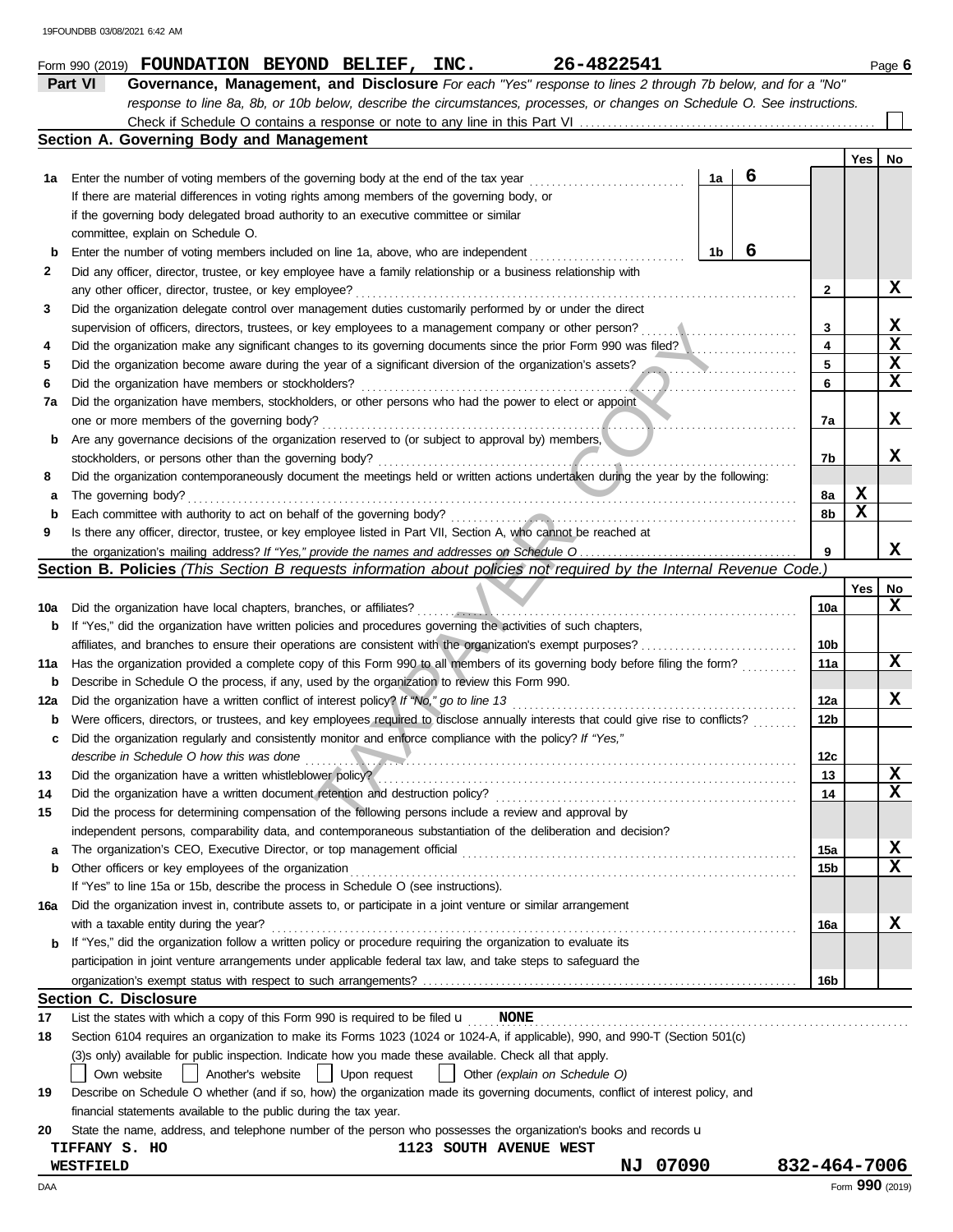|                                | 26-4822541<br>Form 990 (2019) FOUNDATION BEYOND BELIEF, INC.                                                                                                                                                                                                                                                                | Page 7 |  |  |  |  |  |  |  |  |
|--------------------------------|-----------------------------------------------------------------------------------------------------------------------------------------------------------------------------------------------------------------------------------------------------------------------------------------------------------------------------|--------|--|--|--|--|--|--|--|--|
| <b>Part VII</b>                | Compensation of Officers, Directors, Trustees, Key Employees, Highest Compensated Employees, and                                                                                                                                                                                                                            |        |  |  |  |  |  |  |  |  |
| <b>Independent Contractors</b> |                                                                                                                                                                                                                                                                                                                             |        |  |  |  |  |  |  |  |  |
|                                |                                                                                                                                                                                                                                                                                                                             |        |  |  |  |  |  |  |  |  |
| Section A.                     | Officers, Directors, Trustees, Key Employees, and Highest Compensated Employees                                                                                                                                                                                                                                             |        |  |  |  |  |  |  |  |  |
| organization's tax year.       | 1a Complete this table for all persons required to be listed. Report compensation for the calendar year ending with or within the                                                                                                                                                                                           |        |  |  |  |  |  |  |  |  |
|                                | • List all of the organization's <b>current</b> officers, directors, trustees (whether individuals or organizations), regardless of amount of<br>compensation. Enter -0- in columns $(D)$ , $(E)$ , and $(F)$ if no compensation was paid.                                                                                  |        |  |  |  |  |  |  |  |  |
|                                | • List all of the organization's current key employees, if any. See instructions for definition of "key employee."                                                                                                                                                                                                          |        |  |  |  |  |  |  |  |  |
|                                | • List the organization's five current highest compensated employees (other than an officer, director, trustee, or key employee)<br>who received reportable compensation (Box 5 of Form W-2 and/or Box 7 of Form 1099-MISC) of more than \$100,000 from the<br>organization and any related organizations.                  |        |  |  |  |  |  |  |  |  |
|                                | List all of the organization's former officers, key employees, and highest compensated employees who received more than<br>\$100,000 of reportable compensation from the organization and any related organizations.                                                                                                        |        |  |  |  |  |  |  |  |  |
|                                | List all of the organization's former directors or trustees that received, in the capacity as a former director or trustee of the<br>organization, more than \$10,000 of reportable compensation from the organization and any related organizations.<br>See instructions for the order in which to list the persons above. |        |  |  |  |  |  |  |  |  |

See instructions for the order in which to list the persons above.<br>□ Check this box if neither the organization nor any related organization compensated any current officer, director, or trustee.

| (A)<br>Name and title     | (B)<br>Average<br>hours<br>per week<br>(list any<br>hours for |                                      |                          | (C)<br>Position |              | (do not check more than one<br>box, unless person is both an<br>officer and a director/trustee) |        | (D)<br>Reportable<br>compensation<br>from the<br>organization<br>(W-2/1099-MISC) |  |   | (E)<br>Reportable<br>compensation<br>from related<br>organizations<br>(W-2/1099-MISC) | (F)<br>Estimated amount<br>of other<br>compensation<br>from the<br>organization and |
|---------------------------|---------------------------------------------------------------|--------------------------------------|--------------------------|-----------------|--------------|-------------------------------------------------------------------------------------------------|--------|----------------------------------------------------------------------------------|--|---|---------------------------------------------------------------------------------------|-------------------------------------------------------------------------------------|
|                           | related<br>organizations<br>below<br>dotted line)             | Individual<br>or director<br>trustee | Institutional<br>trustee | Officer         | Key employee | Highest compensated<br>employee                                                                 | Former |                                                                                  |  |   |                                                                                       | related organizations                                                               |
| (1) WENDY WEBBER          |                                                               |                                      |                          |                 |              |                                                                                                 |        |                                                                                  |  |   |                                                                                       |                                                                                     |
|                           | 40.00                                                         |                                      |                          |                 |              |                                                                                                 |        |                                                                                  |  |   |                                                                                       |                                                                                     |
| PROGRAMS DIRECTOR         | 0.00                                                          |                                      |                          | $\mathbf x$     |              |                                                                                                 |        |                                                                                  |  |   | 0                                                                                     | 0                                                                                   |
| (2) NOELLE GEORGE         |                                                               |                                      |                          |                 |              |                                                                                                 |        |                                                                                  |  |   |                                                                                       |                                                                                     |
|                           | 30.00                                                         |                                      |                          |                 |              |                                                                                                 |        |                                                                                  |  |   |                                                                                       |                                                                                     |
| <b>FORMER DIRECTOR</b>    | 0.00                                                          |                                      |                          | $\mathbf x$     |              |                                                                                                 |        |                                                                                  |  |   | 0                                                                                     | $\pmb{0}$                                                                           |
| (3) EMMA RENFREW          |                                                               |                                      |                          |                 |              |                                                                                                 |        |                                                                                  |  |   |                                                                                       |                                                                                     |
|                           | 17.00                                                         |                                      |                          |                 |              |                                                                                                 |        |                                                                                  |  |   |                                                                                       |                                                                                     |
| DEVELOPMENT DIRECTOR      | 0.00                                                          |                                      |                          | х               |              |                                                                                                 |        |                                                                                  |  |   | 0                                                                                     | 0                                                                                   |
| (4) LEAH FRANCO           |                                                               |                                      |                          |                 |              |                                                                                                 |        |                                                                                  |  |   |                                                                                       |                                                                                     |
|                           | 30.00                                                         |                                      |                          |                 |              |                                                                                                 |        |                                                                                  |  |   |                                                                                       |                                                                                     |
| ADMINISTRATIVE MGR        | 0.00                                                          |                                      |                          | X               |              |                                                                                                 |        |                                                                                  |  |   | 0                                                                                     | $\mathbf 0$                                                                         |
| (5) ALLIE ASHMEAD         |                                                               |                                      |                          |                 |              |                                                                                                 |        |                                                                                  |  |   |                                                                                       |                                                                                     |
|                           | 1.00                                                          |                                      |                          |                 |              |                                                                                                 |        |                                                                                  |  |   |                                                                                       |                                                                                     |
| <b>BOARD MEMBER</b>       | 0.00                                                          | $\mathbf{x}$                         |                          |                 |              |                                                                                                 |        |                                                                                  |  | 0 | 0                                                                                     | $\mathbf 0$                                                                         |
| (6) ALICE ASHTON          |                                                               |                                      |                          |                 |              |                                                                                                 |        |                                                                                  |  |   |                                                                                       |                                                                                     |
|                           | 1.00                                                          |                                      |                          |                 |              |                                                                                                 |        |                                                                                  |  |   |                                                                                       |                                                                                     |
| <b>BOARD SECRETARY</b>    | 0.00                                                          | $\mathbf x$                          |                          |                 |              |                                                                                                 |        |                                                                                  |  | 0 | 0                                                                                     | $\mathbf 0$                                                                         |
| (7) JANET HEIMLICH        |                                                               |                                      |                          |                 |              |                                                                                                 |        |                                                                                  |  |   |                                                                                       |                                                                                     |
|                           | 1.00                                                          |                                      |                          |                 |              |                                                                                                 |        |                                                                                  |  |   |                                                                                       |                                                                                     |
| <b>BOARD VICE CHAIR</b>   | 0.00                                                          | $\mathbf x$                          |                          |                 |              |                                                                                                 |        |                                                                                  |  | 0 | 0                                                                                     | $\mathbf 0$                                                                         |
| (8) ALIX JULES            |                                                               |                                      |                          |                 |              |                                                                                                 |        |                                                                                  |  |   |                                                                                       |                                                                                     |
|                           | 1.00                                                          |                                      |                          |                 |              |                                                                                                 |        |                                                                                  |  |   |                                                                                       |                                                                                     |
| <b>BOARD TREASURER</b>    | 0.00                                                          | $\mathbf x$                          |                          |                 |              |                                                                                                 |        |                                                                                  |  | 0 | 0                                                                                     | 0                                                                                   |
| (9) PHILIP SESSIONS       |                                                               |                                      |                          |                 |              |                                                                                                 |        |                                                                                  |  |   |                                                                                       |                                                                                     |
|                           | 1.00                                                          |                                      |                          |                 |              |                                                                                                 |        |                                                                                  |  |   |                                                                                       |                                                                                     |
| <b>BOARD MEMBER</b>       | 0.00                                                          | $\mathbf x$                          |                          |                 |              |                                                                                                 |        |                                                                                  |  | 0 | 0                                                                                     | $\mathbf 0$                                                                         |
| (10) CLARE WUELLNER       |                                                               |                                      |                          |                 |              |                                                                                                 |        |                                                                                  |  |   |                                                                                       |                                                                                     |
|                           | 1.00                                                          |                                      |                          |                 |              |                                                                                                 |        |                                                                                  |  |   |                                                                                       |                                                                                     |
| <b>BOARD CHAIR</b>        | 0.00                                                          | X                                    |                          |                 |              |                                                                                                 |        |                                                                                  |  | 0 | 0                                                                                     | $\Omega$                                                                            |
| (11) TIFFANY S. HO        |                                                               |                                      |                          |                 |              |                                                                                                 |        |                                                                                  |  |   |                                                                                       |                                                                                     |
|                           | 40.00                                                         |                                      |                          |                 |              |                                                                                                 |        |                                                                                  |  |   |                                                                                       |                                                                                     |
| <b>EXECUTIVE DIRECTOR</b> | 0.00                                                          |                                      |                          | $\mathbf x$     |              |                                                                                                 |        |                                                                                  |  | 0 | 0                                                                                     | $\pmb{0}$                                                                           |
|                           |                                                               |                                      |                          |                 |              |                                                                                                 |        |                                                                                  |  |   |                                                                                       |                                                                                     |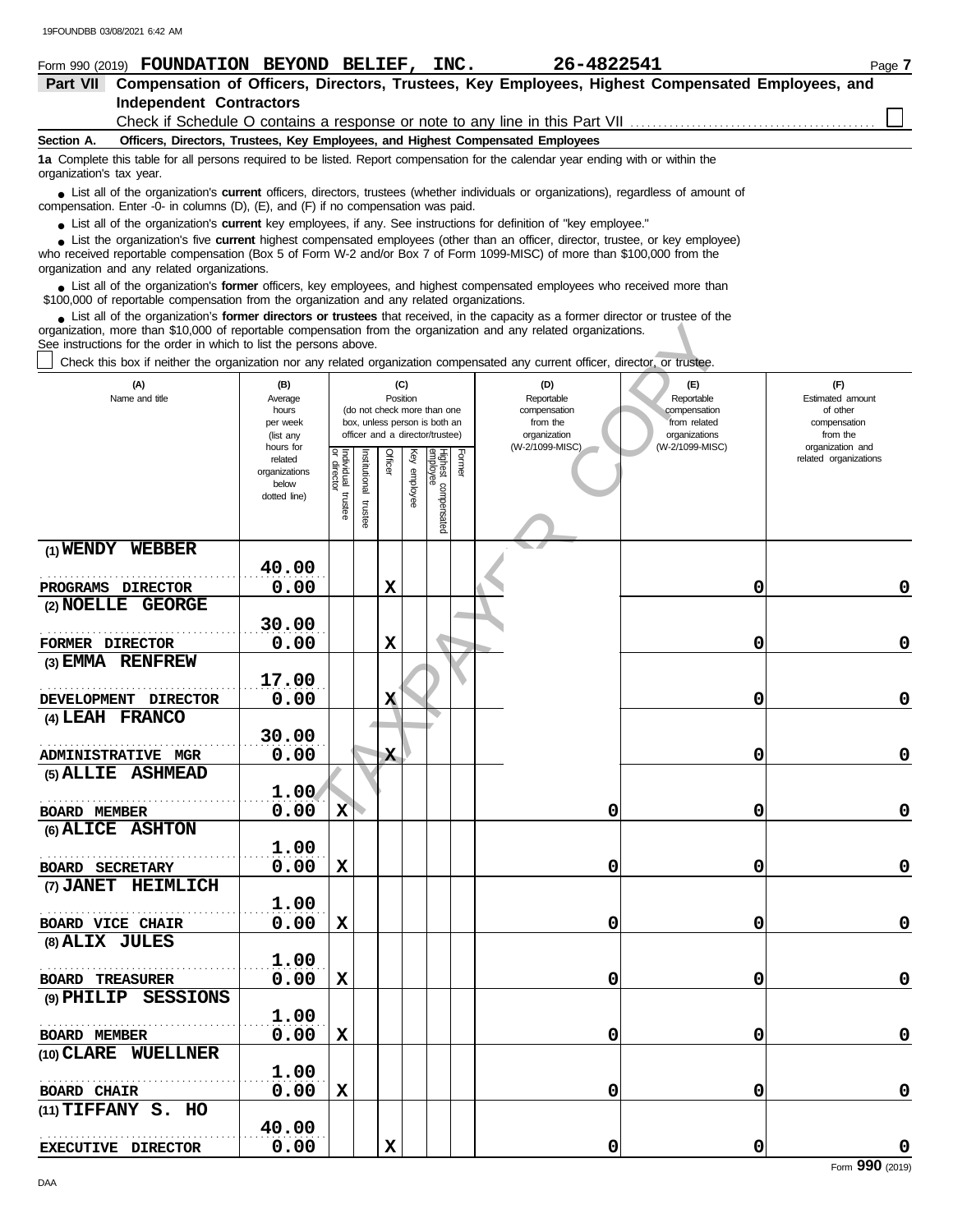| Form 990 (2019)<br><b>Part VII</b> | FOUNDATION BEYOND BELIEF, INC.                                                                                                                                                  |                                                                |                                        |                         |                                                                                                             |              |                                 |        | 26-4822541<br>Section A. Officers, Directors, Trustees, Key Employees, and Highest Compensated Employees (continued)                                                                                                                                   |                                                                                                                                                                                                                                |                                                                 |                     | Page 8 |
|------------------------------------|---------------------------------------------------------------------------------------------------------------------------------------------------------------------------------|----------------------------------------------------------------|----------------------------------------|-------------------------|-------------------------------------------------------------------------------------------------------------|--------------|---------------------------------|--------|--------------------------------------------------------------------------------------------------------------------------------------------------------------------------------------------------------------------------------------------------------|--------------------------------------------------------------------------------------------------------------------------------------------------------------------------------------------------------------------------------|-----------------------------------------------------------------|---------------------|--------|
|                                    | (A)<br>Name and title                                                                                                                                                           | (B)<br>Average<br>hours<br>per week<br>(list any               |                                        |                         | Position<br>(do not check more than one<br>box, unless person is both an<br>officer and a director/trustee) | (C)          |                                 |        | (D)<br>Reportable<br>compensation<br>from the<br>organization                                                                                                                                                                                          | (F)<br>Reportable<br>compensation<br>from related<br>organizations                                                                                                                                                             | (F)<br>Estimated amount<br>of other<br>compensation<br>from the |                     |        |
|                                    |                                                                                                                                                                                 | hours for<br>related<br>organizations<br>below<br>dotted line) | Individual 1<br>or director<br>trustee | nstitutional<br>trustee | Officer                                                                                                     | Key employee | Highest compensated<br>employee | Former | (W-2/1099-MISC)                                                                                                                                                                                                                                        | (W-2/1099-MISC)                                                                                                                                                                                                                | organization and<br>related organizations                       |                     |        |
|                                    |                                                                                                                                                                                 |                                                                |                                        |                         |                                                                                                             |              |                                 |        |                                                                                                                                                                                                                                                        |                                                                                                                                                                                                                                |                                                                 |                     |        |
|                                    |                                                                                                                                                                                 |                                                                |                                        |                         |                                                                                                             |              |                                 |        |                                                                                                                                                                                                                                                        |                                                                                                                                                                                                                                |                                                                 |                     |        |
|                                    |                                                                                                                                                                                 |                                                                |                                        |                         |                                                                                                             |              |                                 |        |                                                                                                                                                                                                                                                        |                                                                                                                                                                                                                                |                                                                 |                     |        |
|                                    |                                                                                                                                                                                 |                                                                |                                        |                         |                                                                                                             |              |                                 |        |                                                                                                                                                                                                                                                        |                                                                                                                                                                                                                                |                                                                 |                     |        |
|                                    |                                                                                                                                                                                 |                                                                |                                        |                         |                                                                                                             |              |                                 |        |                                                                                                                                                                                                                                                        |                                                                                                                                                                                                                                |                                                                 |                     |        |
|                                    |                                                                                                                                                                                 |                                                                |                                        |                         |                                                                                                             |              |                                 |        |                                                                                                                                                                                                                                                        |                                                                                                                                                                                                                                |                                                                 |                     |        |
|                                    |                                                                                                                                                                                 |                                                                |                                        |                         |                                                                                                             |              |                                 |        |                                                                                                                                                                                                                                                        |                                                                                                                                                                                                                                |                                                                 |                     |        |
|                                    |                                                                                                                                                                                 |                                                                |                                        |                         |                                                                                                             |              |                                 |        |                                                                                                                                                                                                                                                        |                                                                                                                                                                                                                                |                                                                 |                     |        |
| 1b                                 |                                                                                                                                                                                 |                                                                |                                        |                         |                                                                                                             |              |                                 | u      | 122,455                                                                                                                                                                                                                                                |                                                                                                                                                                                                                                |                                                                 |                     |        |
| c<br>d                             | Total from continuation sheets to Part VII, Section A                                                                                                                           |                                                                |                                        |                         |                                                                                                             |              |                                 | u      | 122,455                                                                                                                                                                                                                                                |                                                                                                                                                                                                                                |                                                                 |                     |        |
| 2                                  |                                                                                                                                                                                 |                                                                |                                        |                         |                                                                                                             |              |                                 |        | Total number of individuals (including but not limited to those listed above) who received more than \$100,000 of                                                                                                                                      |                                                                                                                                                                                                                                |                                                                 |                     |        |
|                                    | reportable compensation from the organization $\mathbf{u} \cdot \mathbf{0}$                                                                                                     |                                                                |                                        |                         |                                                                                                             |              |                                 |        |                                                                                                                                                                                                                                                        |                                                                                                                                                                                                                                |                                                                 | Yes                 | No     |
| 3                                  |                                                                                                                                                                                 |                                                                |                                        |                         |                                                                                                             |              |                                 |        | Did the organization list any former officer, director, trustee, key employee, or highest compensated                                                                                                                                                  |                                                                                                                                                                                                                                | 3                                                               |                     | X      |
| 4                                  |                                                                                                                                                                                 |                                                                |                                        |                         |                                                                                                             |              |                                 |        | For any individual listed on line 1a, is the sum of reportable compensation and other compensation from the                                                                                                                                            |                                                                                                                                                                                                                                |                                                                 |                     |        |
|                                    |                                                                                                                                                                                 |                                                                |                                        |                         |                                                                                                             |              |                                 |        | organization and related organizations greater than \$150,000? If "Yes," complete Schedule J for such                                                                                                                                                  | individual with a construction of the construction of the construction of the construction of the construction of the construction of the construction of the construction of the construction of the construction of the cons | 4                                                               |                     | X      |
| 5                                  |                                                                                                                                                                                 |                                                                |                                        |                         |                                                                                                             |              |                                 |        | Did any person listed on line 1a receive or accrue compensation from any unrelated organization or individual                                                                                                                                          |                                                                                                                                                                                                                                | 5                                                               |                     | x      |
|                                    | Section B. Independent Contractors                                                                                                                                              |                                                                |                                        |                         |                                                                                                             |              |                                 |        |                                                                                                                                                                                                                                                        |                                                                                                                                                                                                                                |                                                                 |                     |        |
| 1                                  |                                                                                                                                                                                 |                                                                |                                        |                         |                                                                                                             |              |                                 |        | Complete this table for your five highest compensated independent contractors that received more than \$100,000 of<br>compensation from the organization. Report compensation for the calendar year ending with or within the organization's tax year. |                                                                                                                                                                                                                                |                                                                 |                     |        |
|                                    |                                                                                                                                                                                 | (A)<br>Name and business address                               |                                        |                         |                                                                                                             |              |                                 |        |                                                                                                                                                                                                                                                        | (B)<br>Description of services                                                                                                                                                                                                 |                                                                 | (C)<br>Compensation |        |
|                                    |                                                                                                                                                                                 |                                                                |                                        |                         |                                                                                                             |              |                                 |        |                                                                                                                                                                                                                                                        |                                                                                                                                                                                                                                |                                                                 |                     |        |
|                                    |                                                                                                                                                                                 |                                                                |                                        |                         |                                                                                                             |              |                                 |        |                                                                                                                                                                                                                                                        |                                                                                                                                                                                                                                |                                                                 |                     |        |
|                                    |                                                                                                                                                                                 |                                                                |                                        |                         |                                                                                                             |              |                                 |        |                                                                                                                                                                                                                                                        |                                                                                                                                                                                                                                |                                                                 |                     |        |
|                                    |                                                                                                                                                                                 |                                                                |                                        |                         |                                                                                                             |              |                                 |        |                                                                                                                                                                                                                                                        |                                                                                                                                                                                                                                |                                                                 |                     |        |
| $\mathbf{2}$                       | Total number of independent contractors (including but not limited to those listed above) who<br>received more than \$100,000 of compensation from the organization $\mathbf u$ |                                                                |                                        |                         |                                                                                                             |              |                                 |        |                                                                                                                                                                                                                                                        | 0                                                                                                                                                                                                                              |                                                                 |                     |        |

Form  $990(2019)$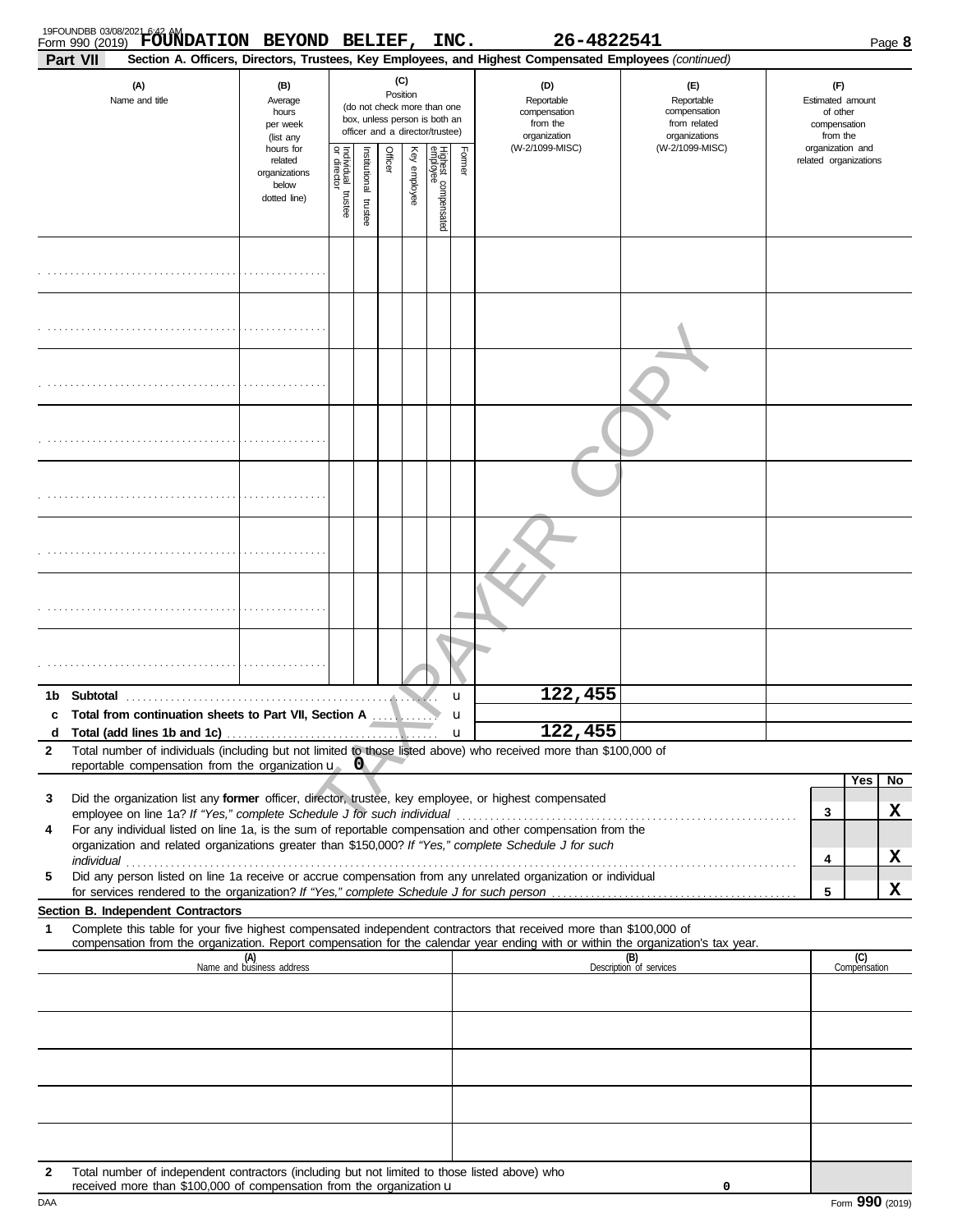| 19FOUNDBB 03/08/2021 6:42 AM |  |
|------------------------------|--|
|                              |  |

|                                                                  |           | Form 990 (2019) FOUNDATION BEYOND BELIEF, INC.                                                      |    |                             |                 |                      |                      | 26-4822541                                   |                                      | Page 9                                                        |
|------------------------------------------------------------------|-----------|-----------------------------------------------------------------------------------------------------|----|-----------------------------|-----------------|----------------------|----------------------|----------------------------------------------|--------------------------------------|---------------------------------------------------------------|
|                                                                  | Part VIII |                                                                                                     |    | <b>Statement of Revenue</b> |                 |                      |                      |                                              |                                      |                                                               |
|                                                                  |           |                                                                                                     |    |                             |                 |                      |                      |                                              |                                      |                                                               |
|                                                                  |           |                                                                                                     |    |                             |                 |                      | (A)<br>Total revenue | (B)<br>Related or exempt<br>function revenue | (C)<br>Unrelated<br>business revenue | (D)<br>Revenue excluded<br>from tax under<br>sections 512-514 |
|                                                                  |           | 1a Federated campaigns                                                                              |    |                             | 1a              |                      |                      |                                              |                                      |                                                               |
| <b>Contributions, Gifts, Grants</b><br>and Other Similar Amounts |           | <b>b</b> Membership dues                                                                            |    |                             | 1 <sub>b</sub>  |                      |                      |                                              |                                      |                                                               |
|                                                                  |           | c Fundraising events                                                                                |    |                             | 1 <sub>c</sub>  |                      |                      |                                              |                                      |                                                               |
|                                                                  |           | d Related organizations                                                                             |    |                             | 1 <sub>d</sub>  |                      |                      |                                              |                                      |                                                               |
|                                                                  |           | e Government grants (contributions)                                                                 |    |                             | 1e              |                      |                      |                                              |                                      |                                                               |
|                                                                  |           | f All other contributions, gifts, grants,                                                           |    |                             |                 |                      |                      |                                              |                                      |                                                               |
|                                                                  |           | and similar amounts not included above                                                              |    |                             | 1f              | 378,671              |                      |                                              |                                      |                                                               |
|                                                                  |           | <b>g</b> Noncash contributions included in lines 1a-1f                                              |    |                             | 1g $ \$$        |                      |                      |                                              |                                      |                                                               |
|                                                                  |           |                                                                                                     |    |                             |                 | $\mathbf{u}$         | 378,671              |                                              |                                      |                                                               |
|                                                                  |           |                                                                                                     |    |                             |                 | <b>Business Code</b> |                      |                                              |                                      |                                                               |
|                                                                  | 2a        |                                                                                                     |    |                             |                 |                      |                      |                                              |                                      |                                                               |
| Program Service                                                  | b         |                                                                                                     |    |                             |                 |                      |                      |                                              |                                      |                                                               |
|                                                                  | c         |                                                                                                     |    |                             |                 |                      |                      |                                              |                                      |                                                               |
|                                                                  | d         |                                                                                                     |    |                             |                 |                      |                      |                                              |                                      |                                                               |
|                                                                  |           |                                                                                                     |    |                             |                 |                      |                      |                                              |                                      |                                                               |
|                                                                  |           |                                                                                                     |    |                             |                 |                      |                      |                                              |                                      |                                                               |
|                                                                  | 3         | Investment income (including dividends, interest, and                                               |    |                             |                 | u                    |                      |                                              |                                      |                                                               |
|                                                                  |           |                                                                                                     |    |                             |                 | u                    | 15,615               | 15,615                                       |                                      |                                                               |
|                                                                  | 4         | Income from investment of tax-exempt bond proceeds [1, 1, 1, 1, 1]                                  |    |                             |                 | u                    |                      |                                              |                                      |                                                               |
|                                                                  | 5         |                                                                                                     |    |                             |                 | u                    |                      |                                              |                                      |                                                               |
|                                                                  |           |                                                                                                     |    | (i) Real                    |                 | (ii) Personal        |                      |                                              |                                      |                                                               |
|                                                                  |           | 6a Gross rents                                                                                      | 6a |                             |                 |                      |                      |                                              |                                      |                                                               |
|                                                                  |           | <b>b</b> Less: rental expenses                                                                      | 6b |                             |                 |                      |                      |                                              |                                      |                                                               |
|                                                                  |           | C Rental inc. or (loss)                                                                             | 6c |                             |                 |                      |                      |                                              |                                      |                                                               |
|                                                                  |           |                                                                                                     |    |                             |                 | u                    |                      |                                              |                                      |                                                               |
|                                                                  |           | <b>7a</b> Gross amount from                                                                         |    | (i) Securities              |                 | (ii) Other           |                      |                                              |                                      |                                                               |
|                                                                  |           | sales of assets<br>other than inventory                                                             | 7a |                             |                 |                      |                      |                                              |                                      |                                                               |
|                                                                  |           | <b>b</b> Less: cost or other                                                                        |    |                             |                 |                      |                      |                                              |                                      |                                                               |
| Revenue                                                          |           | basis and sales exps.                                                                               | 7b |                             |                 |                      |                      |                                              |                                      |                                                               |
|                                                                  |           | c Gain or (loss)                                                                                    | 7c |                             |                 |                      |                      |                                              |                                      |                                                               |
| Other                                                            |           |                                                                                                     |    |                             |                 | u                    |                      |                                              |                                      |                                                               |
|                                                                  |           | 8a Gross income from fundraising events                                                             |    |                             |                 |                      |                      |                                              |                                      |                                                               |
|                                                                  |           | $($ not including $\quad$ \$ $\quad$                                                                |    |                             |                 |                      |                      |                                              |                                      |                                                               |
|                                                                  |           | of contributions reported on line 1c).                                                              |    |                             |                 |                      |                      |                                              |                                      |                                                               |
|                                                                  |           | See Part IV, line $18$                                                                              |    |                             | 8а<br>8b        |                      |                      |                                              |                                      |                                                               |
|                                                                  |           | <b>b</b> Less: direct expenses<br>c Net income or (loss) from fundraising events                    |    |                             |                 |                      |                      |                                              |                                      |                                                               |
|                                                                  |           | 9a Gross income from gaming activities.                                                             |    |                             |                 | u                    |                      |                                              |                                      |                                                               |
|                                                                  |           | See Part IV, line $19$                                                                              |    |                             | 9а              |                      |                      |                                              |                                      |                                                               |
|                                                                  |           | <b>b</b> Less: direct expenses                                                                      |    |                             | 9 <sub>b</sub>  |                      |                      |                                              |                                      |                                                               |
|                                                                  |           | c Net income or (loss) from gaming activities                                                       |    |                             |                 | u                    |                      |                                              |                                      |                                                               |
|                                                                  |           | 10a Gross sales of inventory, less                                                                  |    |                             |                 |                      |                      |                                              |                                      |                                                               |
|                                                                  |           | returns and allowances                                                                              |    |                             | 10a             |                      |                      |                                              |                                      |                                                               |
|                                                                  |           | <b>b</b> Less: $cost$ of goods $sol$                                                                |    |                             | 10 <sub>b</sub> |                      |                      |                                              |                                      |                                                               |
|                                                                  |           | <b>c</b> Net income or (loss) from sales of inventory                                               |    |                             |                 | u                    |                      |                                              |                                      |                                                               |
|                                                                  |           |                                                                                                     |    |                             |                 | <b>Business Code</b> |                      |                                              |                                      |                                                               |
|                                                                  | 11a       |                                                                                                     |    |                             |                 |                      |                      |                                              |                                      |                                                               |
| Miscellaneous<br>Revenue                                         | b         |                                                                                                     |    |                             |                 |                      |                      |                                              |                                      |                                                               |
|                                                                  | c         |                                                                                                     |    |                             |                 |                      |                      |                                              |                                      |                                                               |
|                                                                  |           | <b>d</b> All other revenue $\ldots, \ldots, \ldots, \ldots, \ldots, \ldots, \ldots, \ldots, \ldots$ |    |                             |                 |                      |                      |                                              |                                      |                                                               |
|                                                                  |           |                                                                                                     |    |                             |                 |                      |                      |                                              |                                      |                                                               |
|                                                                  |           |                                                                                                     |    |                             |                 | $\mathbf{u}$         | 394,286              | 15,615                                       | 0                                    | 0                                                             |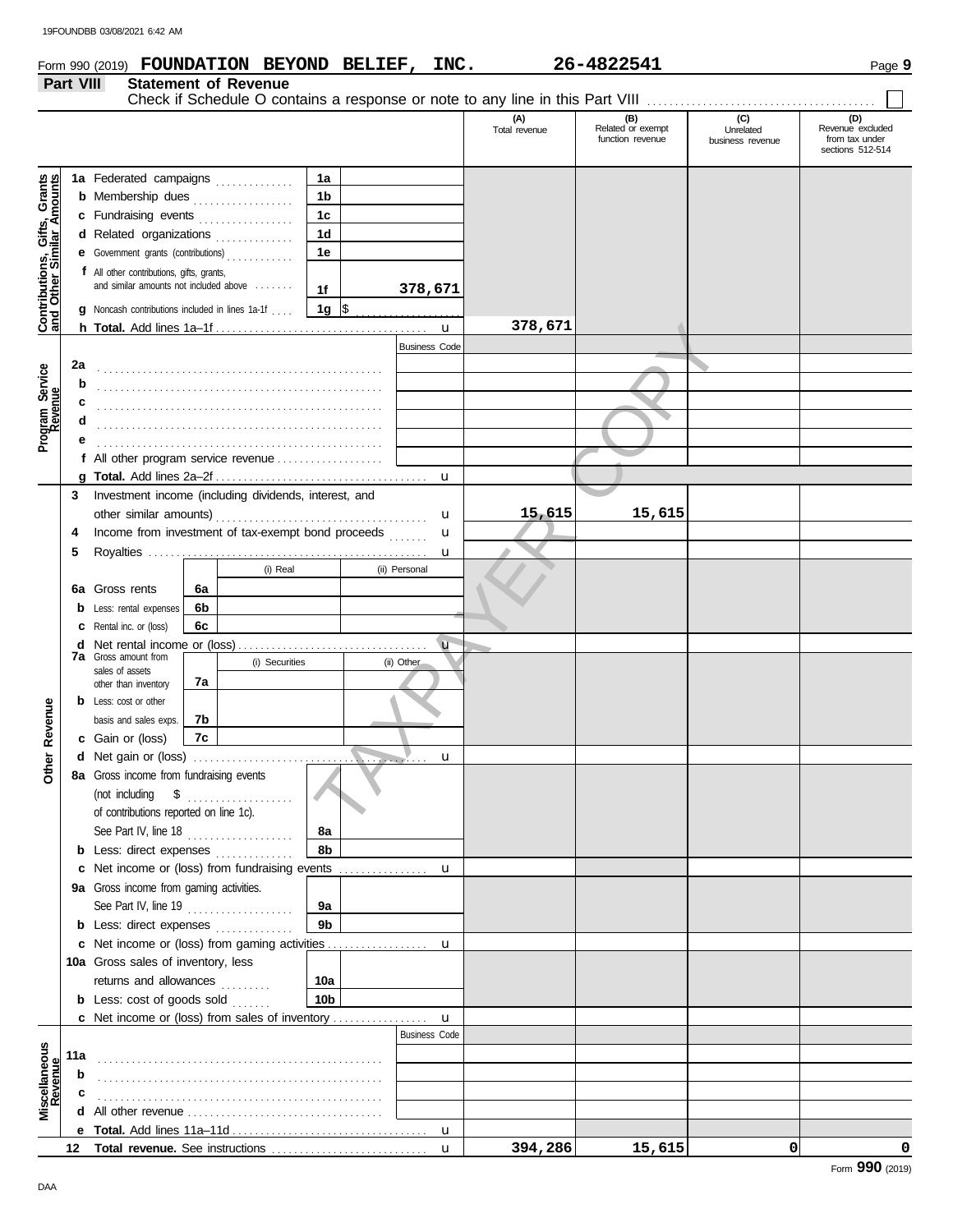### Form 990 (2019) FOUNDATION BEYOND BELIEF, INC.

#### Part IX **Statement of Functional Expenses**

Section 501(c)(3) and 501(c)(4) organizations must complete all columns. All other organizations must complete column (A). Check if Cohodule O contains a response or note to any line in this Dort IV

|              | $ \mathbf{x} $<br>Check if Schedule O contains a response or note to any line in this Part IX                                                                                                                                                                                                                                                                                                                                                                                                                                                          |                       |                                    |                                    |                                |  |  |  |  |
|--------------|--------------------------------------------------------------------------------------------------------------------------------------------------------------------------------------------------------------------------------------------------------------------------------------------------------------------------------------------------------------------------------------------------------------------------------------------------------------------------------------------------------------------------------------------------------|-----------------------|------------------------------------|------------------------------------|--------------------------------|--|--|--|--|
|              | Do not include amounts reported on lines 6b,<br>7b, 8b, 9b, and 10b of Part VIII.                                                                                                                                                                                                                                                                                                                                                                                                                                                                      | (A)<br>Total expenses | (B)<br>Program service<br>expenses | Management and<br>general expenses | (D)<br>Fundraising<br>expenses |  |  |  |  |
|              | 1 Grants and other assistance to domestic organizations                                                                                                                                                                                                                                                                                                                                                                                                                                                                                                |                       |                                    |                                    |                                |  |  |  |  |
|              | and domestic governments. See Part IV, line 21                                                                                                                                                                                                                                                                                                                                                                                                                                                                                                         | 111,280               | 111,280                            |                                    |                                |  |  |  |  |
| $\mathbf{2}$ | Grants and other assistance to domestic                                                                                                                                                                                                                                                                                                                                                                                                                                                                                                                |                       |                                    |                                    |                                |  |  |  |  |
|              | individuals. See Part IV, line 22                                                                                                                                                                                                                                                                                                                                                                                                                                                                                                                      |                       |                                    |                                    |                                |  |  |  |  |
| 3            | Grants and other assistance to foreign                                                                                                                                                                                                                                                                                                                                                                                                                                                                                                                 |                       |                                    |                                    |                                |  |  |  |  |
|              | organizations, foreign governments, and foreign                                                                                                                                                                                                                                                                                                                                                                                                                                                                                                        |                       |                                    |                                    |                                |  |  |  |  |
|              | individuals. See Part IV, lines 15 and 16                                                                                                                                                                                                                                                                                                                                                                                                                                                                                                              | 14,495                | 14,495                             |                                    |                                |  |  |  |  |
| 4            | Benefits paid to or for members                                                                                                                                                                                                                                                                                                                                                                                                                                                                                                                        |                       |                                    |                                    |                                |  |  |  |  |
| 5            | Compensation of current officers, directors,                                                                                                                                                                                                                                                                                                                                                                                                                                                                                                           |                       |                                    |                                    |                                |  |  |  |  |
|              | trustees, and key employees                                                                                                                                                                                                                                                                                                                                                                                                                                                                                                                            | 122,455               | 47,050                             | 49,065                             | 26,340                         |  |  |  |  |
| 6            | Compensation not included above to disqualified                                                                                                                                                                                                                                                                                                                                                                                                                                                                                                        |                       |                                    |                                    |                                |  |  |  |  |
|              | persons (as defined under section 4958(f)(1)) and                                                                                                                                                                                                                                                                                                                                                                                                                                                                                                      |                       |                                    |                                    |                                |  |  |  |  |
|              | persons described in section 4958(c)(3)(B)                                                                                                                                                                                                                                                                                                                                                                                                                                                                                                             |                       |                                    |                                    |                                |  |  |  |  |
| 7            |                                                                                                                                                                                                                                                                                                                                                                                                                                                                                                                                                        | 17,679                | 15,414                             | 1,539                              | 726                            |  |  |  |  |
| 8            | Pension plan accruals and contributions (include                                                                                                                                                                                                                                                                                                                                                                                                                                                                                                       |                       |                                    |                                    |                                |  |  |  |  |
|              | section 401(k) and 403(b) employer contributions)                                                                                                                                                                                                                                                                                                                                                                                                                                                                                                      |                       |                                    |                                    |                                |  |  |  |  |
| 9            |                                                                                                                                                                                                                                                                                                                                                                                                                                                                                                                                                        | 2,782                 | 2,782                              |                                    |                                |  |  |  |  |
| 10           |                                                                                                                                                                                                                                                                                                                                                                                                                                                                                                                                                        | 10,538                | 3,975                              | 3,805                              | 2,758                          |  |  |  |  |
| 11           | Fees for services (nonemployees):                                                                                                                                                                                                                                                                                                                                                                                                                                                                                                                      |                       |                                    |                                    |                                |  |  |  |  |
| a            | Management                                                                                                                                                                                                                                                                                                                                                                                                                                                                                                                                             |                       |                                    |                                    |                                |  |  |  |  |
| b            |                                                                                                                                                                                                                                                                                                                                                                                                                                                                                                                                                        | 3,604                 | $\overline{1}$ , 414               | 2,190                              |                                |  |  |  |  |
|              | Accounting                                                                                                                                                                                                                                                                                                                                                                                                                                                                                                                                             | 15,398                |                                    | 15,398                             |                                |  |  |  |  |
| d            | Lobbying                                                                                                                                                                                                                                                                                                                                                                                                                                                                                                                                               |                       |                                    |                                    |                                |  |  |  |  |
| е            | Professional fundraising services. See Part IV, line 17                                                                                                                                                                                                                                                                                                                                                                                                                                                                                                |                       |                                    |                                    |                                |  |  |  |  |
| f            | Investment management fees                                                                                                                                                                                                                                                                                                                                                                                                                                                                                                                             |                       |                                    |                                    |                                |  |  |  |  |
| g            | Other. (If line 11g amount exceeds 10% of line 25, column                                                                                                                                                                                                                                                                                                                                                                                                                                                                                              | 57,504                |                                    | 43,962                             | 9,980                          |  |  |  |  |
|              | (A) amount, list line 11g expenses on Schedule O.)                                                                                                                                                                                                                                                                                                                                                                                                                                                                                                     | 483                   | 3,562                              |                                    | 483                            |  |  |  |  |
| 12           | Advertising and promotion                                                                                                                                                                                                                                                                                                                                                                                                                                                                                                                              | 9,004                 | 7,053                              | 1,924                              | 27                             |  |  |  |  |
| 13<br>14     | Office expenses                                                                                                                                                                                                                                                                                                                                                                                                                                                                                                                                        | 5,522                 | 929                                | 3,848                              | 745                            |  |  |  |  |
| 15           | Information technology                                                                                                                                                                                                                                                                                                                                                                                                                                                                                                                                 |                       |                                    |                                    |                                |  |  |  |  |
| 16           |                                                                                                                                                                                                                                                                                                                                                                                                                                                                                                                                                        | 2,657                 | 2,657                              |                                    |                                |  |  |  |  |
| 17           | Occupancy                                                                                                                                                                                                                                                                                                                                                                                                                                                                                                                                              | 9,581                 | 8,358                              | 575                                | 648                            |  |  |  |  |
| 18           | Payments of travel or entertainment expenses                                                                                                                                                                                                                                                                                                                                                                                                                                                                                                           |                       |                                    |                                    |                                |  |  |  |  |
|              | for any federal, state, or local public officials                                                                                                                                                                                                                                                                                                                                                                                                                                                                                                      |                       |                                    |                                    |                                |  |  |  |  |
| 19           | Conferences, conventions, and meetings                                                                                                                                                                                                                                                                                                                                                                                                                                                                                                                 | 816                   |                                    | 440                                | 376                            |  |  |  |  |
| 20           | Interest                                                                                                                                                                                                                                                                                                                                                                                                                                                                                                                                               |                       |                                    |                                    |                                |  |  |  |  |
| 21           |                                                                                                                                                                                                                                                                                                                                                                                                                                                                                                                                                        |                       |                                    |                                    |                                |  |  |  |  |
| 22           | Depreciation, depletion, and amortization                                                                                                                                                                                                                                                                                                                                                                                                                                                                                                              |                       |                                    |                                    |                                |  |  |  |  |
| 23           | $In surface \begin{equation} \begin{minipage}{0.5\textwidth} \begin{minipage}{0.5\textwidth} \centering \end{minipage} \end{minipage} \begin{minipage}{0.5\textwidth} \begin{minipage}{0.5\textwidth} \centering \end{minipage} \end{minipage} \begin{minipage}{0.5\textwidth} \centering \end{minipage} \end{minipage} \begin{minipage}{0.5\textwidth} \centering \begin{minipage}{0.5\textwidth} \centering \end{minipage} \end{minipage} \begin{minipage}{0.5\textwidth} \centering \end{minipage} \begin{minipage}{0.5\textwidth} \centering \end$ | 7,022                 |                                    | 7,022                              |                                |  |  |  |  |
| 24           | Other expenses. Itemize expenses not covered                                                                                                                                                                                                                                                                                                                                                                                                                                                                                                           |                       |                                    |                                    |                                |  |  |  |  |
|              | above (List miscellaneous expenses on line 24e. If                                                                                                                                                                                                                                                                                                                                                                                                                                                                                                     |                       |                                    |                                    |                                |  |  |  |  |
|              | line 24e amount exceeds 10% of line 25, column                                                                                                                                                                                                                                                                                                                                                                                                                                                                                                         |                       |                                    |                                    |                                |  |  |  |  |
|              | (A) amount, list line 24e expenses on Schedule O.)                                                                                                                                                                                                                                                                                                                                                                                                                                                                                                     |                       |                                    |                                    |                                |  |  |  |  |
| a            | MEALS/FOOD                                                                                                                                                                                                                                                                                                                                                                                                                                                                                                                                             | 4,792                 | 4,753                              | 39                                 |                                |  |  |  |  |
| b            | DUES & SUBSCRIPTIONS                                                                                                                                                                                                                                                                                                                                                                                                                                                                                                                                   | 3,572                 |                                    | 3,073                              | 499                            |  |  |  |  |
| c            | OTHER PROGRAM EXP                                                                                                                                                                                                                                                                                                                                                                                                                                                                                                                                      | 422                   | 422                                |                                    |                                |  |  |  |  |
| d            | EXCHANGE GAIN/LOSS                                                                                                                                                                                                                                                                                                                                                                                                                                                                                                                                     | $-53$                 | $-53$                              |                                    |                                |  |  |  |  |
| е            | All other expenses                                                                                                                                                                                                                                                                                                                                                                                                                                                                                                                                     |                       |                                    |                                    |                                |  |  |  |  |
| 25           | Total functional expenses. Add lines 1 through 24e                                                                                                                                                                                                                                                                                                                                                                                                                                                                                                     | 399,553               | 224,091                            | 132,880                            | 42,582                         |  |  |  |  |
| 26           | Joint costs. Complete this line only if the<br>organization reported in column (B) joint costs                                                                                                                                                                                                                                                                                                                                                                                                                                                         |                       |                                    |                                    |                                |  |  |  |  |
|              | from a combined educational campaign and                                                                                                                                                                                                                                                                                                                                                                                                                                                                                                               |                       |                                    |                                    |                                |  |  |  |  |
|              | fundraising solicitation. Check here u<br>if                                                                                                                                                                                                                                                                                                                                                                                                                                                                                                           |                       |                                    |                                    |                                |  |  |  |  |
| DAA          | following SOP 98-2 (ASC 958-720)                                                                                                                                                                                                                                                                                                                                                                                                                                                                                                                       |                       |                                    |                                    | Form 990 (2019)                |  |  |  |  |
|              |                                                                                                                                                                                                                                                                                                                                                                                                                                                                                                                                                        |                       |                                    |                                    |                                |  |  |  |  |

26-4822541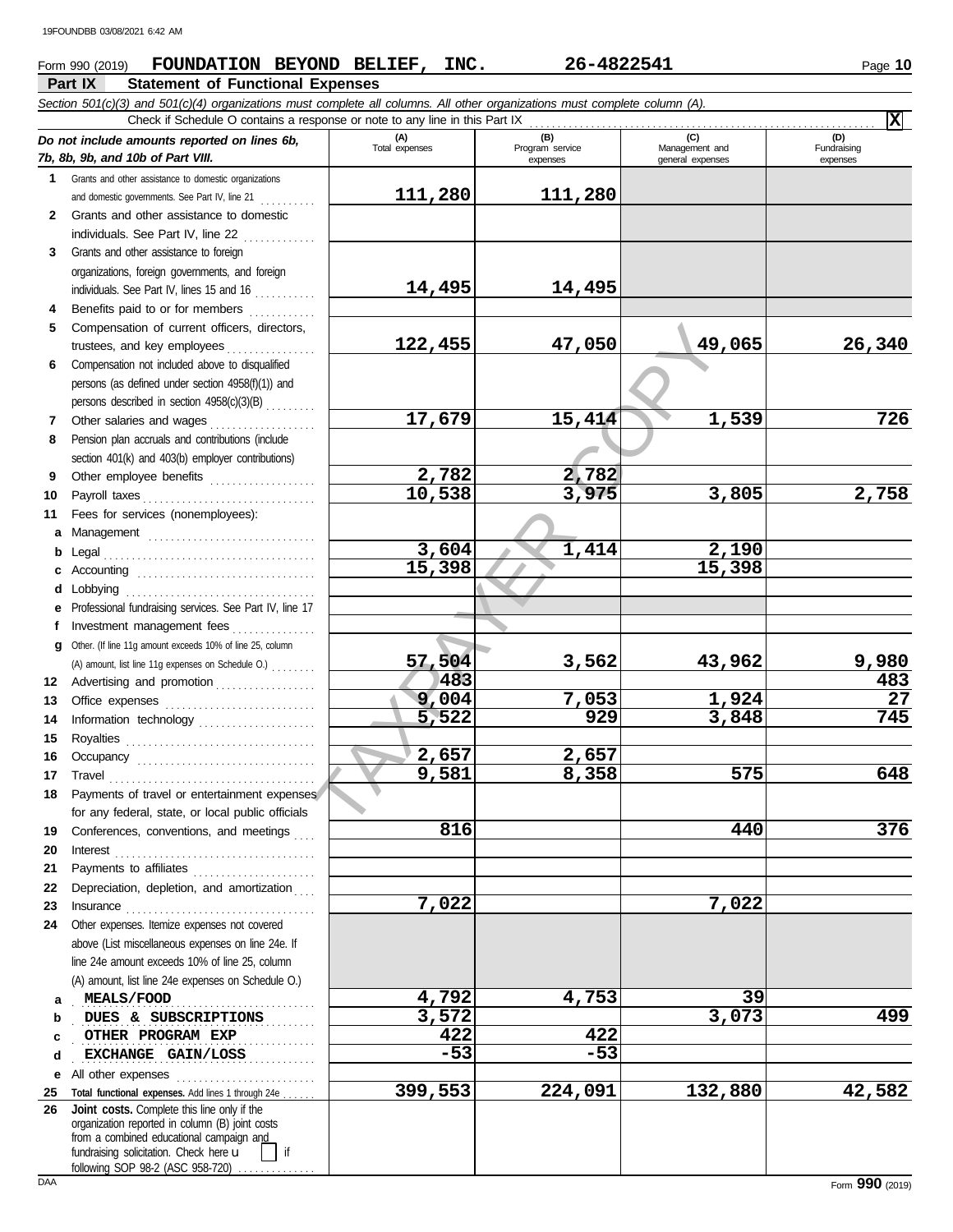|                      |        | FOUNDATION BEYOND BELIEF, INC.<br>Form 990 (2019)                                                                                                                                                                              | 26-4822541         |                | Page 11     |
|----------------------|--------|--------------------------------------------------------------------------------------------------------------------------------------------------------------------------------------------------------------------------------|--------------------|----------------|-------------|
|                      | Part X | <b>Balance Sheet</b>                                                                                                                                                                                                           |                    |                |             |
|                      |        |                                                                                                                                                                                                                                |                    |                |             |
|                      |        |                                                                                                                                                                                                                                | (A)                |                | (B)         |
|                      |        |                                                                                                                                                                                                                                | Beginning of year  |                | End of year |
|                      | 1      | Cash-non-interest-bearing                                                                                                                                                                                                      | 34,072             | $\mathbf{1}$   | 155,249     |
|                      | 2      |                                                                                                                                                                                                                                | 149,606            | $\mathbf{2}$   | 129         |
|                      | З      |                                                                                                                                                                                                                                |                    | 3              |             |
|                      | 4      | Accounts receivable, net                                                                                                                                                                                                       |                    | 4              |             |
|                      | 5      | Loans and other receivables from any current or former officer, director,                                                                                                                                                      |                    |                |             |
|                      |        | trustee, key employee, creator or founder, substantial contributor, or 35%                                                                                                                                                     |                    |                |             |
|                      |        | controlled entity or family member of any of these persons<br>.                                                                                                                                                                |                    | 5              |             |
|                      | 6      | Loans and other receivables from other disqualified persons (as defined                                                                                                                                                        |                    |                |             |
|                      |        | under section 4958(f)(1)), and persons described in section 4958(c)(3)(B)                                                                                                                                                      |                    | 6              |             |
| Assets               | 7      |                                                                                                                                                                                                                                |                    | $\overline{7}$ |             |
|                      | 8      | Inventories for sale or use                                                                                                                                                                                                    |                    | 8              |             |
|                      | 9      |                                                                                                                                                                                                                                |                    | 9              | 2,631       |
|                      | 10a    | Land, buildings, and equipment: cost or other                                                                                                                                                                                  |                    |                |             |
|                      |        |                                                                                                                                                                                                                                |                    |                |             |
|                      | b      | 10b<br>Less: accumulated depreciation<br>.                                                                                                                                                                                     |                    | 10c            |             |
|                      | 11     |                                                                                                                                                                                                                                |                    | 11             |             |
|                      | 12     |                                                                                                                                                                                                                                |                    | 12             |             |
|                      | 13     |                                                                                                                                                                                                                                |                    | 13             |             |
|                      | 14     | Intangible assets                                                                                                                                                                                                              |                    | 14             |             |
|                      | 15     |                                                                                                                                                                                                                                |                    | 15             |             |
|                      | 16     |                                                                                                                                                                                                                                | 183,678            | 16             | 158,009     |
|                      | 17     |                                                                                                                                                                                                                                |                    | 17             |             |
|                      | 18     | Grants payable                                                                                                                                                                                                                 | 61,400             | 18             | 30,803      |
|                      | 19     | Deferred revenue contract and contract and contract and contract and contract and contract and contract and contract and contract and contract and contract and contract and contract and contract and contract and contract a |                    | 19             |             |
|                      | 20     |                                                                                                                                                                                                                                |                    | 20             |             |
|                      | 21     | Escrow or custodial account liability. Complete Part IV of Schedule D                                                                                                                                                          |                    | 21             |             |
|                      | 22     | Loans and other payables to any current or former officer, director,                                                                                                                                                           |                    |                |             |
| Liabilities          |        | trustee, key employee, creator or founder, substantial contributor, or 35%                                                                                                                                                     |                    |                |             |
|                      |        | controlled entity or family member of any of these persons<br>$\mathcal{L} = \mathcal{L} \times \mathcal{L}$ and $\mathcal{L} = \mathcal{L} \times \mathcal{L}$                                                                |                    | 22             |             |
|                      | 23     | Secured mortgages and notes payable to unrelated third parties                                                                                                                                                                 |                    | 23             |             |
|                      | 24     | Unsecured notes and loans payable to unrelated third parties                                                                                                                                                                   |                    | 24             |             |
|                      | 25     | Other liabilities (including federal income tax, payables to related third                                                                                                                                                     |                    |                |             |
|                      |        | parties, and other liabilities not included on lines 17-24). Complete Part X                                                                                                                                                   |                    |                |             |
|                      |        | of Schedule D                                                                                                                                                                                                                  | $994$ 25<br>62,394 |                | 11,189      |
|                      | 26     | Total liabilities. Add lines 17 through 25                                                                                                                                                                                     |                    | 26             | 41,992      |
|                      |        | Organizations that follow FASB ASC 958, check here $\mathbf{u}$ $\overline{\mathbf{X}}$                                                                                                                                        |                    |                |             |
|                      |        | and complete lines 27, 28, 32, and 33.                                                                                                                                                                                         | 121, 284           |                | 116,017     |
| <b>Fund Balances</b> | 27     | Net assets without donor restrictions                                                                                                                                                                                          |                    | 27<br>28       |             |
|                      | 28     | Net assets with donor restrictions<br>Organizations that do not follow FASB ASC 958, check here u                                                                                                                              |                    |                |             |
|                      |        | and complete lines 29 through 33.                                                                                                                                                                                              |                    |                |             |
|                      | 29     |                                                                                                                                                                                                                                |                    | 29             |             |
|                      | 30     |                                                                                                                                                                                                                                |                    | 30             |             |
|                      | 31     |                                                                                                                                                                                                                                |                    | 31             |             |
| Net Assets or        | 32     | Total net assets or fund balances                                                                                                                                                                                              | 121,284            | 32             | 116,017     |
|                      | 33     |                                                                                                                                                                                                                                | 183,678            | 33             | 158,009     |
|                      |        |                                                                                                                                                                                                                                |                    |                |             |

Form 990 (2019)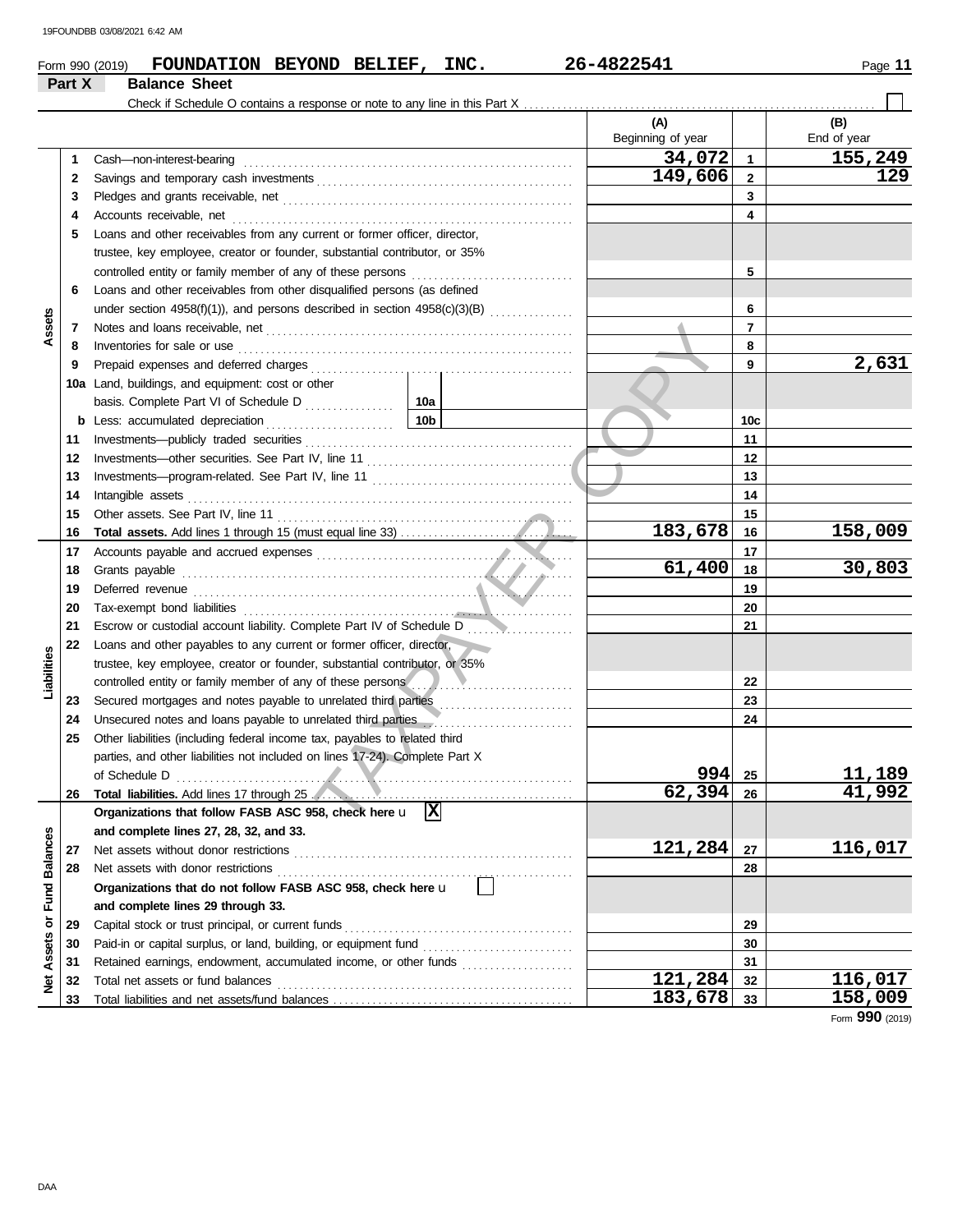|    | 26-4822541<br>Form 990 (2019) FOUNDATION BEYOND BELIEF, INC.                                                               |                         |                |            | Page 12         |
|----|----------------------------------------------------------------------------------------------------------------------------|-------------------------|----------------|------------|-----------------|
|    | <b>Reconciliation of Net Assets</b><br>Part XI                                                                             |                         |                |            |                 |
|    |                                                                                                                            |                         |                |            |                 |
| 1  |                                                                                                                            | $\mathbf{1}$            |                |            | 394,286         |
| 2  |                                                                                                                            | $\mathbf{2}$            |                |            | 399,553         |
| 3  |                                                                                                                            | $\mathbf{3}$            |                |            | $-5,267$        |
| 4  |                                                                                                                            | $\overline{\mathbf{4}}$ |                |            | 121,284         |
| 5  |                                                                                                                            | 5                       |                |            |                 |
| 6  | Donated services and use of facilities <b>constants and interview of the service of the services</b> and use of facilities | 6                       |                |            |                 |
| 7  | Investment expenses                                                                                                        | $\overline{7}$          |                |            |                 |
| 8  | Prior period adjustments                                                                                                   | 8                       |                |            |                 |
| 9  |                                                                                                                            | 9                       |                |            |                 |
| 10 | Net assets or fund balances at end of year. Combine lines 3 through 9 (must equal Part X, line                             |                         |                |            |                 |
|    |                                                                                                                            | 10                      |                |            | 116,017         |
|    | <b>Financial Statements and Reporting</b><br>Part XII                                                                      |                         |                |            |                 |
|    | Check if Schedule O contains a response or note to any line in this Part XII                                               |                         |                |            |                 |
|    |                                                                                                                            |                         |                | <b>Yes</b> | No              |
| 1. | Accounting method used to prepare the Form 990:<br>Accrual<br>Other<br>Cash                                                |                         |                |            |                 |
|    | If the organization changed its method of accounting from a prior year or checked "Other," explain in                      |                         |                |            |                 |
|    | Schedule O.                                                                                                                |                         |                |            |                 |
|    | 2a Were the organization's financial statements compiled or reviewed by an independent accountant?                         |                         | 2a             |            | X               |
|    | If "Yes," check a box below to indicate whether the financial statements for the year were compiled or                     |                         |                |            |                 |
|    | reviewed on a separate basis, consolidated basis, or both:                                                                 |                         |                |            |                 |
|    | Consolidated basis<br>Both consolidated and separate basis<br>Separate basis                                               |                         |                |            |                 |
|    | <b>b</b> Were the organization's financial statements audited by an independent accountant?                                |                         | 2 <sub>b</sub> |            | x               |
|    | If "Yes," check a box below to indicate whether the financial statements for the year were audited on a                    |                         |                |            |                 |
|    | separate basis, consolidated basis, or both:                                                                               |                         |                |            |                 |
|    | Separate basis<br>Consolidated basis<br>Both consolidated and separate basis                                               |                         |                |            |                 |
|    | c If "Yes" to line 2a or 2b, does the organization have a committee that assumes responsibility for oversight of           |                         |                |            |                 |
|    | the audit, review, or compilation of its financial statements and selection of an independent accountant?                  |                         | 2c             |            |                 |
|    | If the organization changed either its oversight process or selection process during the tax year, explain on              |                         |                |            |                 |
|    | Schedule O.                                                                                                                |                         |                |            |                 |
|    | 3a As a result of a federal award, was the organization required to undergo an audit or audits as set forth in the         |                         |                |            |                 |
|    | Single Audit Act and OMB Circular A-133?                                                                                   |                         | За             |            |                 |
|    | b If "Yes," did the organization undergo the required audit or audits? If the organization did not undergo the             |                         |                |            |                 |
|    | required audit or audits, explain why on Schedule O and describe any steps taken to undergo such audits                    |                         | 3 <sub>b</sub> |            |                 |
|    |                                                                                                                            |                         |                |            | Form 990 (2019) |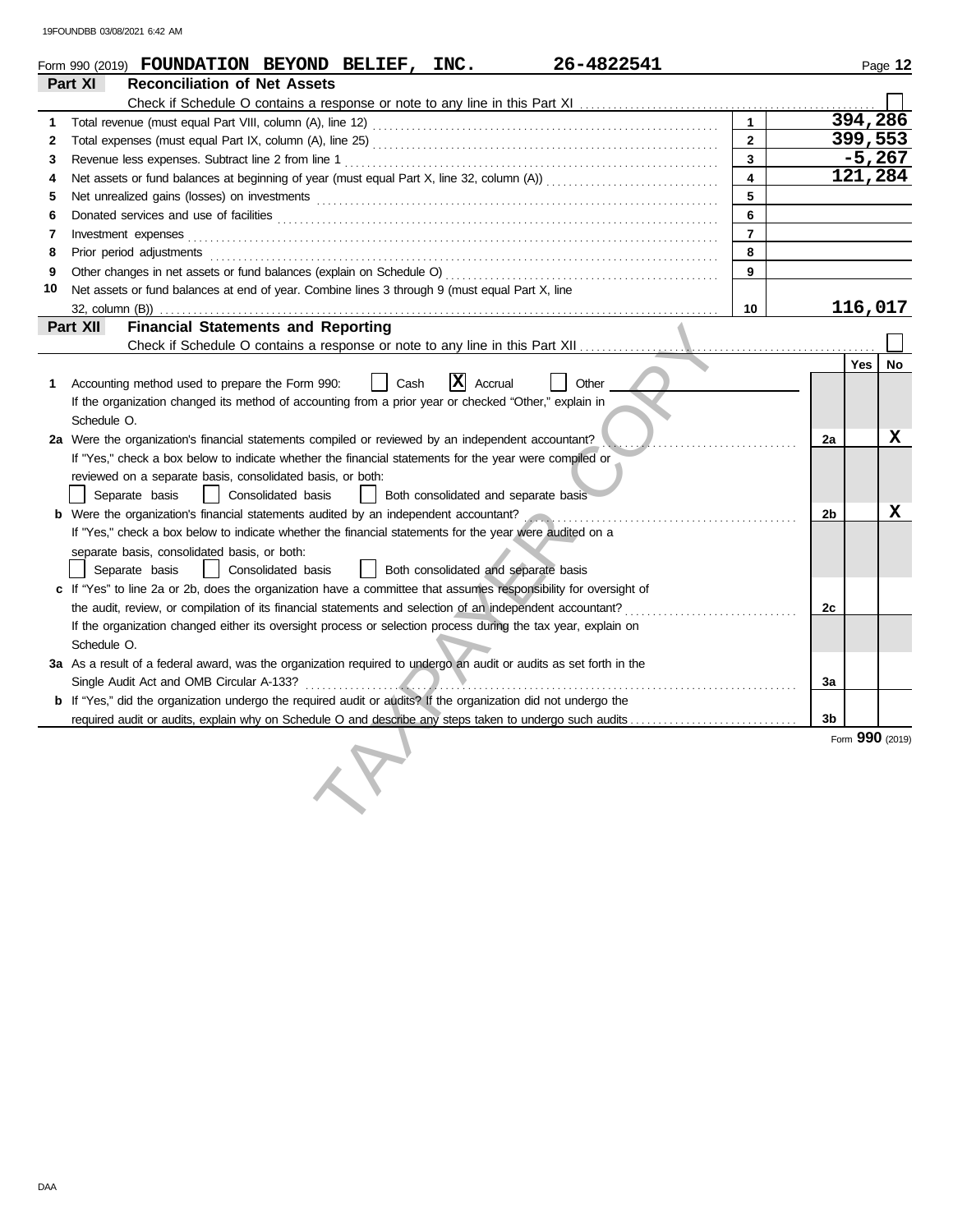**SCHEDULE A** 

(Form 990 or 990-EZ)

Department of the Treasury

Internal Revenue Service

# **Public Charity Status and Public Support**

Complete if the organization is a section 501(c)(3) organization or a section 4947(a)(1) nonexempt charitable trust.

u Attach to Form 990 or Form 990-EZ.

u Go to www.irs.gov/Form990 for instructions and the latest information.

OMB No. 1545-0047 2019

> Open to Public Inspection

|       | Employer identification number<br>Name of the organization<br>FOUNDATION BEYOND BELIEF, INC.<br>26-4822541 |                                       |                                                                        |                                                                                                                                                                                                                                                                                                                                                                                                                                                                                  |     |                                                                   |                                                         |  |                                                       |
|-------|------------------------------------------------------------------------------------------------------------|---------------------------------------|------------------------------------------------------------------------|----------------------------------------------------------------------------------------------------------------------------------------------------------------------------------------------------------------------------------------------------------------------------------------------------------------------------------------------------------------------------------------------------------------------------------------------------------------------------------|-----|-------------------------------------------------------------------|---------------------------------------------------------|--|-------------------------------------------------------|
|       | Part I                                                                                                     |                                       |                                                                        |                                                                                                                                                                                                                                                                                                                                                                                                                                                                                  |     |                                                                   |                                                         |  |                                                       |
|       |                                                                                                            |                                       |                                                                        | Reason for Public Charity Status (All organizations must complete this part.) See instructions.<br>The organization is not a private foundation because it is: (For lines 1 through 12, check only one box.)                                                                                                                                                                                                                                                                     |     |                                                                   |                                                         |  |                                                       |
| 1     |                                                                                                            |                                       |                                                                        | A church, convention of churches, or association of churches described in section 170(b)(1)(A)(i).                                                                                                                                                                                                                                                                                                                                                                               |     |                                                                   |                                                         |  |                                                       |
| 2     |                                                                                                            |                                       |                                                                        | A school described in section 170(b)(1)(A)(ii). (Attach Schedule E (Form 990 or 990-EZ).)                                                                                                                                                                                                                                                                                                                                                                                        |     |                                                                   |                                                         |  |                                                       |
| 3     |                                                                                                            |                                       |                                                                        | A hospital or a cooperative hospital service organization described in section 170(b)(1)(A)(iii).                                                                                                                                                                                                                                                                                                                                                                                |     |                                                                   |                                                         |  |                                                       |
|       |                                                                                                            |                                       |                                                                        | A medical research organization operated in conjunction with a hospital described in section 170(b)(1)(A)(iii). Enter the hospital's name,                                                                                                                                                                                                                                                                                                                                       |     |                                                                   |                                                         |  |                                                       |
|       |                                                                                                            |                                       |                                                                        |                                                                                                                                                                                                                                                                                                                                                                                                                                                                                  |     |                                                                   |                                                         |  |                                                       |
| 5     |                                                                                                            |                                       |                                                                        | city, and state: with the contract of the state of the state of the state of the state of the state of the state of the state of the state of the state of the state of the state of the state of the state of the state of th<br>An organization operated for the benefit of a college or university owned or operated by a governmental unit described in                                                                                                                      |     |                                                                   |                                                         |  |                                                       |
|       |                                                                                                            |                                       | section 170(b)(1)(A)(iv). (Complete Part II.)                          |                                                                                                                                                                                                                                                                                                                                                                                                                                                                                  |     |                                                                   |                                                         |  |                                                       |
| 6     | x                                                                                                          |                                       |                                                                        | A federal, state, or local government or governmental unit described in section 170(b)(1)(A)(v).<br>An organization that normally receives a substantial part of its support from a governmental unit or from the general public                                                                                                                                                                                                                                                 |     |                                                                   |                                                         |  |                                                       |
| 7     |                                                                                                            |                                       | described in section 170(b)(1)(A)(vi). (Complete Part II.)             |                                                                                                                                                                                                                                                                                                                                                                                                                                                                                  |     |                                                                   |                                                         |  |                                                       |
| 8     |                                                                                                            |                                       |                                                                        | A community trust described in section 170(b)(1)(A)(vi). (Complete Part II.)                                                                                                                                                                                                                                                                                                                                                                                                     |     |                                                                   |                                                         |  |                                                       |
| 9     |                                                                                                            | university:                           |                                                                        | An agricultural research organization described in section 170(b)(1)(A)(ix) operated in conjunction with a land-grant college<br>or university or a non-land-grant college of agriculture (see instructions). Enter the name, city, and state of the college or                                                                                                                                                                                                                  |     |                                                                   |                                                         |  |                                                       |
| 10    |                                                                                                            |                                       |                                                                        | An organization that normally receives: (1) more than 33 1/3% of its support from contributions, membership fees, and gross<br>receipts from activities related to its exempt functions—subject to certain exceptions, and (2) no more than 33 1/3% of its<br>support from gross investment income and unrelated business taxable income (less section 511 tax) from businesses<br>acquired by the organization after June 30, 1975. See section 509(a)(2). (Complete Part III.) |     |                                                                   |                                                         |  |                                                       |
| 11    |                                                                                                            |                                       |                                                                        | An organization organized and operated exclusively to test for public safety. See section 509(a)(4).                                                                                                                                                                                                                                                                                                                                                                             |     |                                                                   |                                                         |  |                                                       |
| 12    |                                                                                                            |                                       |                                                                        | An organization organized and operated exclusively for the benefit of, to perform the functions of, or to carry out the purposes<br>of one or more publicly supported organizations described in section 509(a)(1) or section 509(a)(2). See section 509(a)(3).<br>Check the box in lines 12a through 12d that describes the type of supporting organization and complete lines 12e, 12f, and 12g.                                                                               |     |                                                                   |                                                         |  |                                                       |
|       |                                                                                                            |                                       |                                                                        | Type I. A supporting organization operated, supervised, or controlled by its supported organization(s), typically by giving                                                                                                                                                                                                                                                                                                                                                      |     |                                                                   |                                                         |  |                                                       |
|       | а                                                                                                          |                                       |                                                                        | the supported organization(s) the power to regularly appoint or elect a majority of the directors or trustees of the<br>supporting organization. You must complete Part IV, Sections A and B.                                                                                                                                                                                                                                                                                    |     |                                                                   |                                                         |  |                                                       |
|       | b                                                                                                          |                                       | organization(s). You must complete Part IV, Sections A and C.          | Type II. A supporting organization supervised or controlled in connection with its supported organization(s), by having<br>control or management of the supporting organization vested in the same persons that control or manage the supported                                                                                                                                                                                                                                  |     |                                                                   |                                                         |  |                                                       |
|       | c                                                                                                          |                                       |                                                                        | Type III functionally integrated. A supporting organization operated in connection with, and functionally integrated with,<br>its supported organization(s) (see instructions). You must complete Part IV, Sections A, D, and E.                                                                                                                                                                                                                                                 |     |                                                                   |                                                         |  |                                                       |
|       | d                                                                                                          |                                       |                                                                        | Type III non-functionally integrated. A supporting organization operated in connection with its supported organization(s)<br>that is not functionally integrated. The organization generally must satisfy a distribution requirement and an attentiveness                                                                                                                                                                                                                        |     |                                                                   |                                                         |  |                                                       |
|       |                                                                                                            |                                       |                                                                        | requirement (see instructions). You must complete Part IV, Sections A and D, and Part V.                                                                                                                                                                                                                                                                                                                                                                                         |     |                                                                   |                                                         |  |                                                       |
|       | е                                                                                                          |                                       |                                                                        | Check this box if the organization received a written determination from the IRS that it is a Type I, Type II, Type III<br>functionally integrated, or Type III non-functionally integrated supporting organization.                                                                                                                                                                                                                                                             |     |                                                                   |                                                         |  |                                                       |
|       |                                                                                                            |                                       | Enter the number of supported organizations                            |                                                                                                                                                                                                                                                                                                                                                                                                                                                                                  |     |                                                                   |                                                         |  |                                                       |
|       | g                                                                                                          |                                       | Provide the following information about the supported organization(s). |                                                                                                                                                                                                                                                                                                                                                                                                                                                                                  |     |                                                                   |                                                         |  |                                                       |
|       |                                                                                                            | (i) Name of supported<br>organization | (ii) EIN                                                               | (iii) Type of organization<br>(described on lines 1-10<br>above (see instructions))                                                                                                                                                                                                                                                                                                                                                                                              |     | (iv) Is the organization<br>listed in your governing<br>document? | (v) Amount of monetary<br>support (see<br>instructions) |  | (vi) Amount of<br>other support (see<br>instructions) |
|       |                                                                                                            |                                       |                                                                        |                                                                                                                                                                                                                                                                                                                                                                                                                                                                                  | Yes | No                                                                |                                                         |  |                                                       |
| (A)   |                                                                                                            |                                       |                                                                        |                                                                                                                                                                                                                                                                                                                                                                                                                                                                                  |     |                                                                   |                                                         |  |                                                       |
| (B)   |                                                                                                            |                                       |                                                                        |                                                                                                                                                                                                                                                                                                                                                                                                                                                                                  |     |                                                                   |                                                         |  |                                                       |
| (C)   |                                                                                                            |                                       |                                                                        |                                                                                                                                                                                                                                                                                                                                                                                                                                                                                  |     |                                                                   |                                                         |  |                                                       |
| (D)   |                                                                                                            |                                       |                                                                        |                                                                                                                                                                                                                                                                                                                                                                                                                                                                                  |     |                                                                   |                                                         |  |                                                       |
|       |                                                                                                            |                                       |                                                                        |                                                                                                                                                                                                                                                                                                                                                                                                                                                                                  |     |                                                                   |                                                         |  |                                                       |
| (E)   |                                                                                                            |                                       |                                                                        |                                                                                                                                                                                                                                                                                                                                                                                                                                                                                  |     |                                                                   |                                                         |  |                                                       |
| Total |                                                                                                            |                                       |                                                                        |                                                                                                                                                                                                                                                                                                                                                                                                                                                                                  |     |                                                                   |                                                         |  |                                                       |

For Paperwork Reduction Act Notice, see the Instructions for Form 990 or 990-EZ.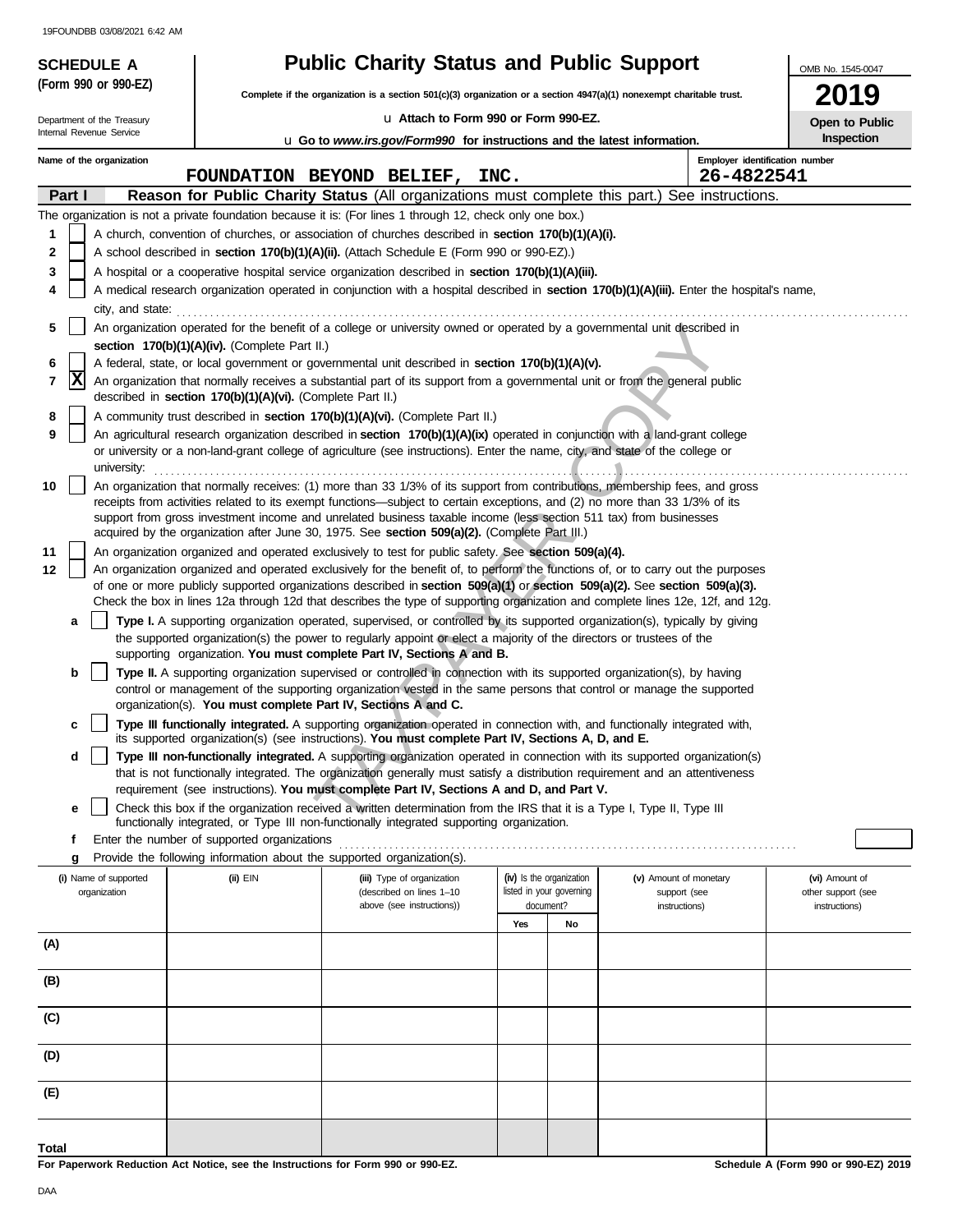|          | Schedule A (Form 990 or 990-EZ) 2019                                                                                                                                                                                                                                                                                                                          | FOUNDATION BEYOND BELIEF, INC. |          |            |            | 26-4822541 | Page 2                          |
|----------|---------------------------------------------------------------------------------------------------------------------------------------------------------------------------------------------------------------------------------------------------------------------------------------------------------------------------------------------------------------|--------------------------------|----------|------------|------------|------------|---------------------------------|
|          | Support Schedule for Organizations Described in Sections 170(b)(1)(A)(iv) and 170(b)(1)(A)(vi)<br>Part II                                                                                                                                                                                                                                                     |                                |          |            |            |            |                                 |
|          | (Complete only if you checked the box on line 5, 7, or 8 of Part I or if the organization failed to qualify under                                                                                                                                                                                                                                             |                                |          |            |            |            |                                 |
|          | Part III. If the organization fails to qualify under the tests listed below, please complete Part III.)                                                                                                                                                                                                                                                       |                                |          |            |            |            |                                 |
|          | <b>Section A. Public Support</b>                                                                                                                                                                                                                                                                                                                              |                                |          |            |            |            |                                 |
|          | Calendar year (or fiscal year beginning in)<br>$\mathbf{u}$                                                                                                                                                                                                                                                                                                   | (a) 2015                       | (b) 2016 | $(c)$ 2017 | $(d)$ 2018 | (e) $2019$ | (f) Total                       |
|          |                                                                                                                                                                                                                                                                                                                                                               |                                |          |            |            |            |                                 |
| 1        | Gifts, grants, contributions, and                                                                                                                                                                                                                                                                                                                             |                                |          |            |            |            |                                 |
|          | membership fees received. (Do not<br>include any "unusual grants.")                                                                                                                                                                                                                                                                                           | 390,170                        | 516,172  | 560,270    | 222,935    | 378,671    | 2,068,218                       |
|          |                                                                                                                                                                                                                                                                                                                                                               |                                |          |            |            |            |                                 |
| 2        | Tax revenues levied for the                                                                                                                                                                                                                                                                                                                                   |                                |          |            |            |            |                                 |
|          | organization's benefit and either paid<br>to or expended on its behalf                                                                                                                                                                                                                                                                                        |                                |          |            |            |            |                                 |
|          |                                                                                                                                                                                                                                                                                                                                                               |                                |          |            |            |            |                                 |
| 3        | The value of services or facilities                                                                                                                                                                                                                                                                                                                           |                                |          |            |            |            |                                 |
|          | furnished by a governmental unit to the                                                                                                                                                                                                                                                                                                                       |                                |          |            |            |            |                                 |
|          | organization without charge<br>Total. Add lines 1 through 3                                                                                                                                                                                                                                                                                                   |                                |          | 560,270    | 222,935    |            |                                 |
| 4        |                                                                                                                                                                                                                                                                                                                                                               | 390,170                        | 516,172  |            |            | 378,671    | 2,068,218                       |
| 5        | The portion of total contributions by<br>each person (other than a                                                                                                                                                                                                                                                                                            |                                |          |            |            |            |                                 |
|          | governmental unit or publicly                                                                                                                                                                                                                                                                                                                                 |                                |          |            |            |            |                                 |
|          | supported organization) included on                                                                                                                                                                                                                                                                                                                           |                                |          |            |            |            |                                 |
|          | line 1 that exceeds 2% of the amount                                                                                                                                                                                                                                                                                                                          |                                |          |            |            |            |                                 |
|          | shown on line 11, column (f)<br>Public support. Subtract line 5 from line 4                                                                                                                                                                                                                                                                                   |                                |          |            |            |            |                                 |
| 6        | <b>Section B. Total Support</b>                                                                                                                                                                                                                                                                                                                               |                                |          |            |            |            | 2,068,218                       |
|          | Calendar year (or fiscal year beginning in)<br>$\mathbf{u}$                                                                                                                                                                                                                                                                                                   | (a) 2015                       | (b) 2016 | (c) 2017   | $(d)$ 2018 | (e) $2019$ |                                 |
|          |                                                                                                                                                                                                                                                                                                                                                               |                                |          |            |            |            | (f) Total                       |
| 7        | Amounts from line 4<br>Gross income from interest, dividends,                                                                                                                                                                                                                                                                                                 | 390,170                        | 516,172  | 560,270    | 222,935    | 378,671    | 2,068,218                       |
| 8        | payments received on securities loans,                                                                                                                                                                                                                                                                                                                        |                                |          |            |            |            |                                 |
|          | rents, royalties, and income from                                                                                                                                                                                                                                                                                                                             |                                |          |            |            |            |                                 |
|          | similar sources                                                                                                                                                                                                                                                                                                                                               |                                | 136      |            |            | 15,615     | 15,751                          |
| 9        | Net income from unrelated business                                                                                                                                                                                                                                                                                                                            |                                |          |            |            |            |                                 |
|          | activities, whether or not the business                                                                                                                                                                                                                                                                                                                       |                                |          |            |            |            |                                 |
|          | is regularly carried on                                                                                                                                                                                                                                                                                                                                       |                                |          |            |            |            |                                 |
| 10       | Other income. Do not include gain or                                                                                                                                                                                                                                                                                                                          |                                |          |            |            |            |                                 |
|          | loss from the sale of capital assets                                                                                                                                                                                                                                                                                                                          |                                |          |            |            |            |                                 |
|          | (Explain in Part VI.)                                                                                                                                                                                                                                                                                                                                         |                                |          |            |            |            |                                 |
| 11       | Total support. Add lines 7 through 10                                                                                                                                                                                                                                                                                                                         |                                |          |            |            |            | 2,083,969                       |
| 12       | Gross receipts from related activities, etc. (see instructions)<br><b>First five vears.</b> If the Form 990 is for the organization's first, second, third, fourth, or fifth tax vear as a section 501(c)(3)                                                                                                                                                  |                                |          |            |            | 12         | 15,615                          |
| 13       |                                                                                                                                                                                                                                                                                                                                                               |                                |          |            |            |            |                                 |
|          | Section C. Computation of Public Support Percentage                                                                                                                                                                                                                                                                                                           |                                |          |            |            |            |                                 |
|          |                                                                                                                                                                                                                                                                                                                                                               |                                |          |            |            | 14         |                                 |
| 14<br>15 |                                                                                                                                                                                                                                                                                                                                                               |                                |          |            |            | 15         | 99.24%<br>%                     |
| 16a      | 33 1/3% support test-2019. If the organization did not check the box on line 13, and line 14 is 33 1/3% or more, check this                                                                                                                                                                                                                                   |                                |          |            |            |            |                                 |
|          |                                                                                                                                                                                                                                                                                                                                                               |                                |          |            |            |            | $\blacktriangleright$ $\vert$ X |
| b        | box and stop here. The organization qualifies as a publicly supported organization [11] content content content of the content of the state of the state of the content of the state of the state or state or state or state o<br>33 1/3% support test-2018. If the organization did not check a box on line 13 or 16a, and line 15 is 33 1/3% or more, check |                                |          |            |            |            |                                 |
|          |                                                                                                                                                                                                                                                                                                                                                               |                                |          |            |            |            |                                 |
|          |                                                                                                                                                                                                                                                                                                                                                               |                                |          |            |            |            |                                 |
| 17a      | 10%-facts-and-circumstances test-2019. If the organization did not check a box on line 13, 16a, or 16b, and line 14 is                                                                                                                                                                                                                                        |                                |          |            |            |            |                                 |
|          | 10% or more, and if the organization meets the "facts-and-circumstances" test, check this box and stop here. Explain in                                                                                                                                                                                                                                       |                                |          |            |            |            |                                 |
|          | Part VI how the organization meets the "facts-and-circumstances" test. The organization qualifies as a publicly supported                                                                                                                                                                                                                                     |                                |          |            |            |            |                                 |
|          | organization<br><u>expanization</u><br>and the contract of the contract of the contract of the contract of the contract of the contract of the contract of the contract of the contract of the contract of the contract of the contract                                                                                                                       |                                |          |            |            |            |                                 |
| b        | 10%-facts-and-circumstances test-2018. If the organization did not check a box on line 13, 16a, 16b, or 17a, and line                                                                                                                                                                                                                                         |                                |          |            |            |            |                                 |
|          | 15 is 10% or more, and if the organization meets the "facts-and-circumstances" test, check this box and stop here.                                                                                                                                                                                                                                            |                                |          |            |            |            |                                 |
|          | Explain in Part VI how the organization meets the "facts-and-circumstances" test. The organization qualifies as a publicly                                                                                                                                                                                                                                    |                                |          |            |            |            |                                 |
|          | supported organization contains and contains a supported organization contains a supported organization contains a supported organization                                                                                                                                                                                                                     |                                |          |            |            |            |                                 |

18 Private foundation. If the organization did not check a box on line 13, 16a, 16b, 17a, or 17b, check this box and see **instructions** 

Schedule A (Form 990 or 990-EZ) 2019

 $\blacktriangleright \Box$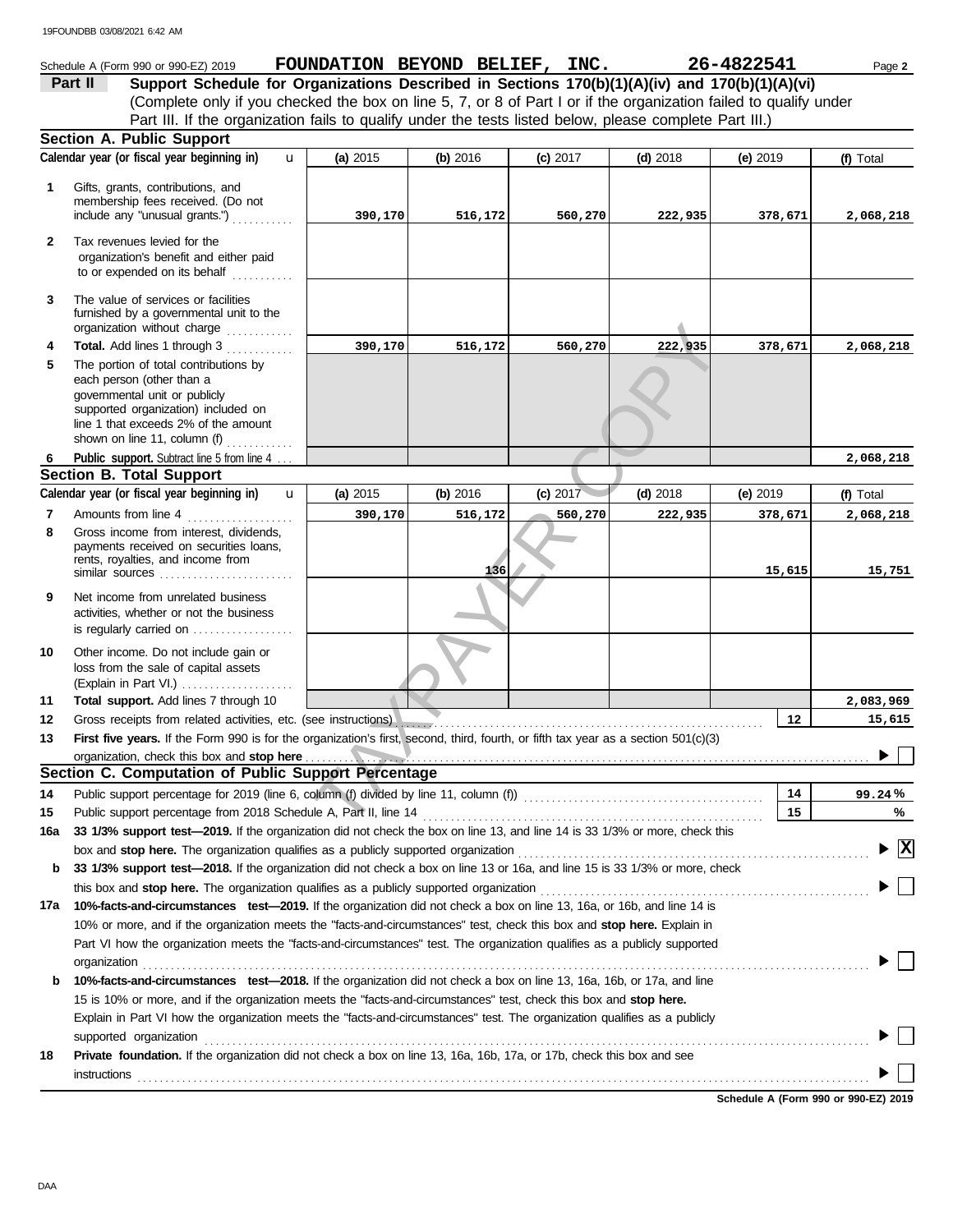|              | Schedule A (Form 990 or 990-EZ) 2019                                                                                                                                                                                                                           | FOUNDATION BEYOND BELIEF, INC. |            |            |            | 26-4822541 | Page 3    |
|--------------|----------------------------------------------------------------------------------------------------------------------------------------------------------------------------------------------------------------------------------------------------------------|--------------------------------|------------|------------|------------|------------|-----------|
|              | Part III<br>Support Schedule for Organizations Described in Section 509(a)(2)                                                                                                                                                                                  |                                |            |            |            |            |           |
|              | (Complete only if you checked the box on line 10 of Part I or if the organization failed to qualify under Part II.                                                                                                                                             |                                |            |            |            |            |           |
|              | If the organization fails to qualify under the tests listed below, please complete Part II.)                                                                                                                                                                   |                                |            |            |            |            |           |
|              | <b>Section A. Public Support</b>                                                                                                                                                                                                                               |                                |            |            |            |            |           |
|              | Calendar year (or fiscal year beginning in)                                                                                                                                                                                                                    | $\mathbf{u}$<br>(a) 2015       | (b) 2016   | $(c)$ 2017 | $(d)$ 2018 | (e) 2019   | (f) Total |
| 1            | Gifts, grants, contributions, and membership fees<br>received. (Do not include any "unusual grants.")                                                                                                                                                          |                                |            |            |            |            |           |
| $\mathbf{2}$ | Gross receipts from admissions, merchandise<br>sold or services performed, or facilities<br>furnished in any activity that is related to the<br>organization's tax-exempt purpose                                                                              |                                |            |            |            |            |           |
| 3            | Gross receipts from activities that are not an<br>unrelated trade or business under section 513                                                                                                                                                                |                                |            |            |            |            |           |
| 4            | Tax revenues levied for the<br>organization's benefit and either paid<br>to or expended on its behalf                                                                                                                                                          |                                |            |            |            |            |           |
| 5            | The value of services or facilities<br>furnished by a governmental unit to the<br>organization without charge                                                                                                                                                  |                                |            |            |            |            |           |
| 6            | Total. Add lines 1 through 5                                                                                                                                                                                                                                   |                                |            |            |            |            |           |
|              | 7a Amounts included on lines 1, 2, and 3<br>received from disqualified persons                                                                                                                                                                                 |                                |            |            |            |            |           |
| b            | Amounts included on lines 2 and 3<br>received from other than disqualified<br>persons that exceed the greater of \$5,000<br>or 1% of the amount on line 13 for the year $\ldots$                                                                               |                                |            |            |            |            |           |
| c            | Add lines 7a and 7b                                                                                                                                                                                                                                            |                                |            |            |            |            |           |
| 8            | Public support. (Subtract line 7c from<br>line $6$ .)                                                                                                                                                                                                          |                                |            |            |            |            |           |
|              | <b>Section B. Total Support</b>                                                                                                                                                                                                                                |                                |            |            |            |            |           |
|              | Calendar year (or fiscal year beginning in)                                                                                                                                                                                                                    | $\mathbf{u}$<br>(a) 2015       | $(b)$ 2016 | $(c)$ 2017 | $(d)$ 2018 | (e) $2019$ | (f) Total |
| 9            | Amounts from line 6                                                                                                                                                                                                                                            |                                |            |            |            |            |           |
| 10a          | Gross income from interest, dividends,<br>payments received on securities loans, rents,<br>royalties, and income from similar sources                                                                                                                          |                                |            |            |            |            |           |
| b            | Unrelated business taxable income (less<br>section 511 taxes) from businesses<br>acquired after June 30, 1975                                                                                                                                                  |                                |            |            |            |            |           |
| c            | Add lines 10a and 10b                                                                                                                                                                                                                                          |                                |            |            |            |            |           |
| 11           | Net income from unrelated business<br>activities not included in line 10b, whether<br>or not the business is regularly carried on                                                                                                                              |                                |            |            |            |            |           |
| 12           | Other income. Do not include gain or<br>loss from the sale of capital assets<br>(Explain in Part VI.)<br>.                                                                                                                                                     |                                |            |            |            |            |           |
| 13           | Total support. (Add lines 9, 10c, 11,<br>and 12.)                                                                                                                                                                                                              |                                |            |            |            |            |           |
| 14           | First five vears. If the Form 990 is for the organization's first, second, third, fourth, or fifth tax year as a section 501(c)(3)<br>organization, check this box and stop here <i>manufacture in the content of the set of the content of the set of the</i> |                                |            |            |            |            |           |
|              | Section C. Computation of Public Support Percentage                                                                                                                                                                                                            |                                |            |            |            |            |           |
| 15           |                                                                                                                                                                                                                                                                |                                |            |            |            | 15         | %         |
| 16           |                                                                                                                                                                                                                                                                |                                |            |            |            | 16         | $\%$      |
|              | Section D. Computation of Investment Income Percentage                                                                                                                                                                                                         |                                |            |            |            |            |           |
| 17           |                                                                                                                                                                                                                                                                |                                |            |            |            | 17         | %         |
| 18           | Investment income percentage from 2018 Schedule A, Part III, line 17                                                                                                                                                                                           |                                |            |            |            | 18         | %         |
| 19a          | 33 1/3% support tests-2019. If the organization did not check the box on line 14, and line 15 is more than 33 1/3%, and line                                                                                                                                   |                                |            |            |            |            |           |
|              |                                                                                                                                                                                                                                                                |                                |            |            |            |            |           |
| b            | 33 1/3% support tests—2018. If the organization did not check a box on line 14 or line 19a, and line 16 is more than 33 1/3%, and                                                                                                                              |                                |            |            |            |            |           |
|              |                                                                                                                                                                                                                                                                |                                |            |            |            |            |           |
| 20           |                                                                                                                                                                                                                                                                |                                |            |            |            |            |           |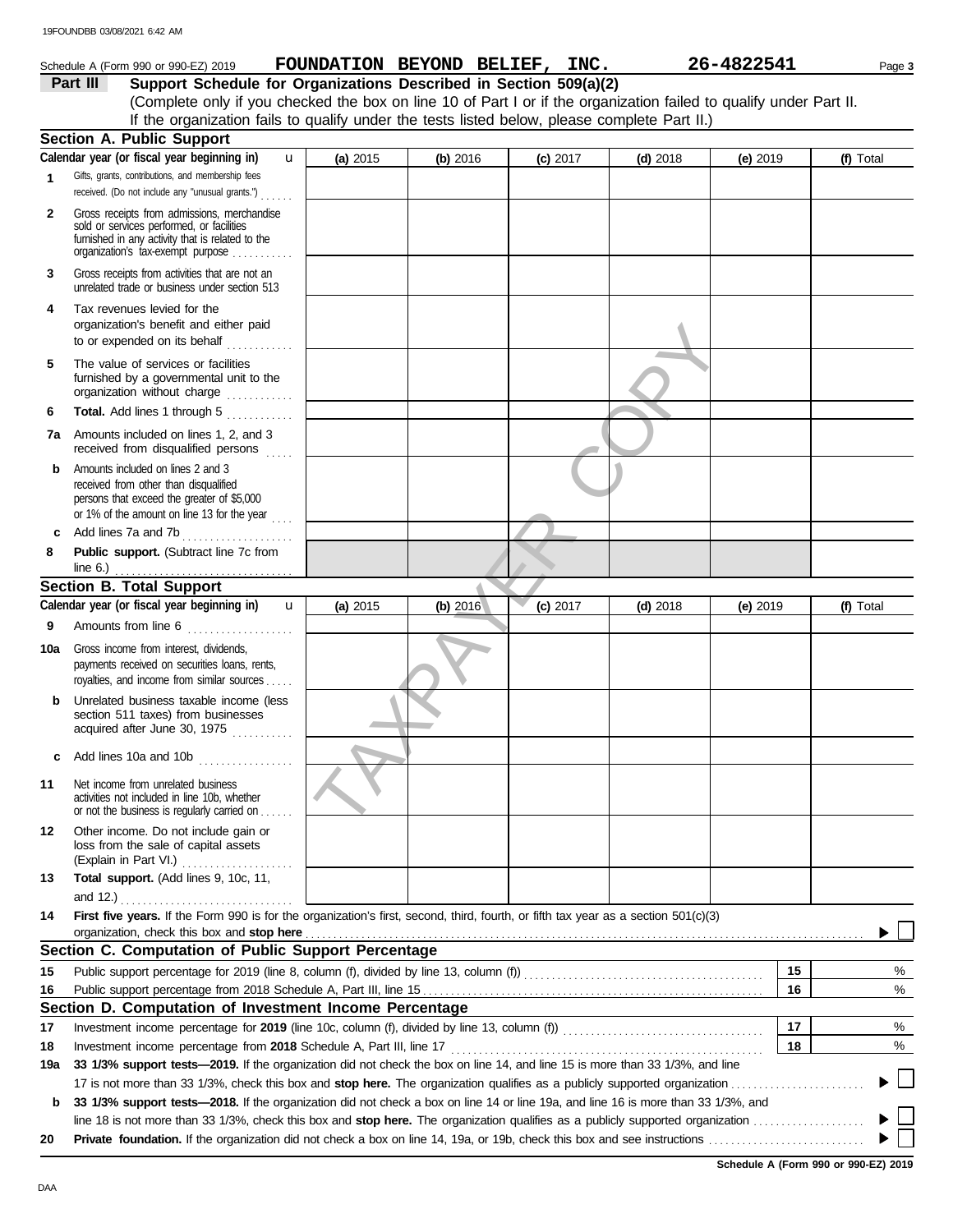|              | FOUNDATION BEYOND BELIEF, INC.<br>Schedule A (Form 990 or 990-EZ) 2019                                                | 26-4822541      |     | Page 4 |
|--------------|-----------------------------------------------------------------------------------------------------------------------|-----------------|-----|--------|
|              | Part IV<br><b>Supporting Organizations</b>                                                                            |                 |     |        |
|              | (Complete only if you checked a box in line 12 on Part I. If you checked 12a of Part I, complete Sections A           |                 |     |        |
|              | and B. If you checked 12b of Part I, complete Sections A and C. If you checked 12c of Part I, complete                |                 |     |        |
|              | Sections A, D, and E. If you checked 12d of Part I, complete Sections A and D, and complete Part V.)                  |                 |     |        |
|              | <b>Section A. All Supporting Organizations</b>                                                                        |                 |     |        |
|              |                                                                                                                       |                 | Yes | No     |
| 1            | Are all of the organization's supported organizations listed by name in the organization's governing                  |                 |     |        |
|              | documents? If "No," describe in Part VI how the supported organizations are designated. If designated by              |                 |     |        |
|              | class or purpose, describe the designation. If historic and continuing relationship, explain.                         | 1               |     |        |
| $\mathbf{2}$ | Did the organization have any supported organization that does not have an IRS determination of status                |                 |     |        |
|              |                                                                                                                       |                 |     |        |
|              | under section 509(a)(1) or (2)? If "Yes," explain in Part VI how the organization determined that the supported       |                 |     |        |
|              | organization was described in section $509(a)(1)$ or (2).                                                             | $\mathbf{2}$    |     |        |
| 3a           | Did the organization have a supported organization described in section 501(c)(4), (5), or (6)? If "Yes," answer      |                 |     |        |
|              | $(b)$ and $(c)$ below.                                                                                                | За              |     |        |
| b            | Did the organization confirm that each supported organization qualified under section $501(c)(4)$ , (5), or (6) and   |                 |     |        |
|              | satisfied the public support tests under section 509(a)(2)? If "Yes," describe in Part VI when and how the            |                 |     |        |
|              | organization made the determination.                                                                                  | 3b              |     |        |
| c            | Did the organization ensure that all support to such organizations was used exclusively for section $170(c)(2)(B)$    |                 |     |        |
|              | purposes? If "Yes," explain in Part VI what controls the organization put in place to ensure such use.                | 3c              |     |        |
| 4a           | Was any supported organization not organized in the United States ("foreign supported organization")? If              |                 |     |        |
|              | "Yes," and if you checked 12a or 12b in Part I, answer (b) and (c) below.                                             | 4a              |     |        |
| b            | Did the organization have ultimate control and discretion in deciding whether to make grants to the foreign           |                 |     |        |
|              | supported organization? If "Yes," describe in Part VI how the organization had such control and discretion            |                 |     |        |
|              | despite being controlled or supervised by or in connection with its supported organizations.                          | 4b              |     |        |
| c            | Did the organization support any foreign supported organization that does not have an IRS determination               |                 |     |        |
|              | under sections $501(c)(3)$ and $509(a)(1)$ or $(2)?$ If "Yes," explain in Part VI what controls the organization used |                 |     |        |
|              | to ensure that all support to the foreign supported organization was used exclusively for section 170(c)(2)(B)        |                 |     |        |
|              | purposes.                                                                                                             | 4c              |     |        |
| 5a           | Did the organization add, substitute, or remove any supported organizations during the tax year? If "Yes,"            |                 |     |        |
|              | answer (b) and (c) below (if applicable). Also, provide detail in Part VI, including (i) the names and EIN            |                 |     |        |
|              | numbers of the supported organizations added, substituted, or removed; (ii) the reasons for each such action;         |                 |     |        |
|              | (iii) the authority under the organization's organizing document authorizing such action; and (iv) how the action     |                 |     |        |
|              | was accomplished (such as by amendment to the organizing document).                                                   | 5а              |     |        |
| b            | Type I or Type II only. Was any added or substituted supported organization part of a class already                   |                 |     |        |
|              | designated in the organization's organizing document?                                                                 | 5b              |     |        |
| c            | Substitutions only. Was the substitution the result of an event beyond the organization's control?                    | 5c              |     |        |
| 6            | Did the organization provide support (whether in the form of grants or the provision of services or facilities) to    |                 |     |        |
|              | anyone other than (i) its supported organizations, (ii) individuals that are part of the charitable class benefited   |                 |     |        |
|              | by one or more of its supported organizations, or (iii) other supporting organizations that also support or           |                 |     |        |
|              | benefit one or more of the filing organization's supported organizations? If "Yes," provide detail in Part VI.        | 6               |     |        |
| 7            | Did the organization provide a grant, loan, compensation, or other similar payment to a substantial contributor       |                 |     |        |
|              | (as defined in section $4958(c)(3)(C)$ ), a family member of a substantial contributor, or a 35% controlled entity    |                 |     |        |
|              | with regard to a substantial contributor? If "Yes," complete Part I of Schedule L (Form 990 or 990-EZ).               | 7               |     |        |
| 8            | Did the organization make a loan to a disqualified person (as defined in section 4958) not described in line 7?       |                 |     |        |
|              | If "Yes," complete Part I of Schedule L (Form 990 or 990-EZ).                                                         | 8               |     |        |
| 9a           | Was the organization controlled directly or indirectly at any time during the tax year by one or more                 |                 |     |        |
|              | disqualified persons as defined in section 4946 (other than foundation managers and organizations described           |                 |     |        |
|              | in section $509(a)(1)$ or $(2)$ ? If "Yes," provide detail in Part VI.                                                | 9а              |     |        |
| b            | Did one or more disqualified persons (as defined in line 9a) hold a controlling interest in any entity in which       |                 |     |        |
|              | the supporting organization had an interest? If "Yes," provide detail in Part VI.                                     | 9b              |     |        |
|              | Did a disqualified person (as defined in line 9a) have an ownership interest in, or derive any personal benefit       |                 |     |        |
| c            |                                                                                                                       |                 |     |        |
|              | from, assets in which the supporting organization also had an interest? If "Yes," provide detail in Part VI.          | 9c              |     |        |
| 10a          | Was the organization subject to the excess business holdings rules of section 4943 because of section                 |                 |     |        |
|              | 4943(f) (regarding certain Type II supporting organizations, and all Type III non-functionally integrated             |                 |     |        |
|              | supporting organizations)? If "Yes," answer 10b below.                                                                | 10a             |     |        |
| b            | Did the organization have any excess business holdings in the tax year? (Use Schedule C, Form 4720, to                |                 |     |        |
|              | determine whether the organization had excess business holdings.)                                                     | 10 <sub>b</sub> |     |        |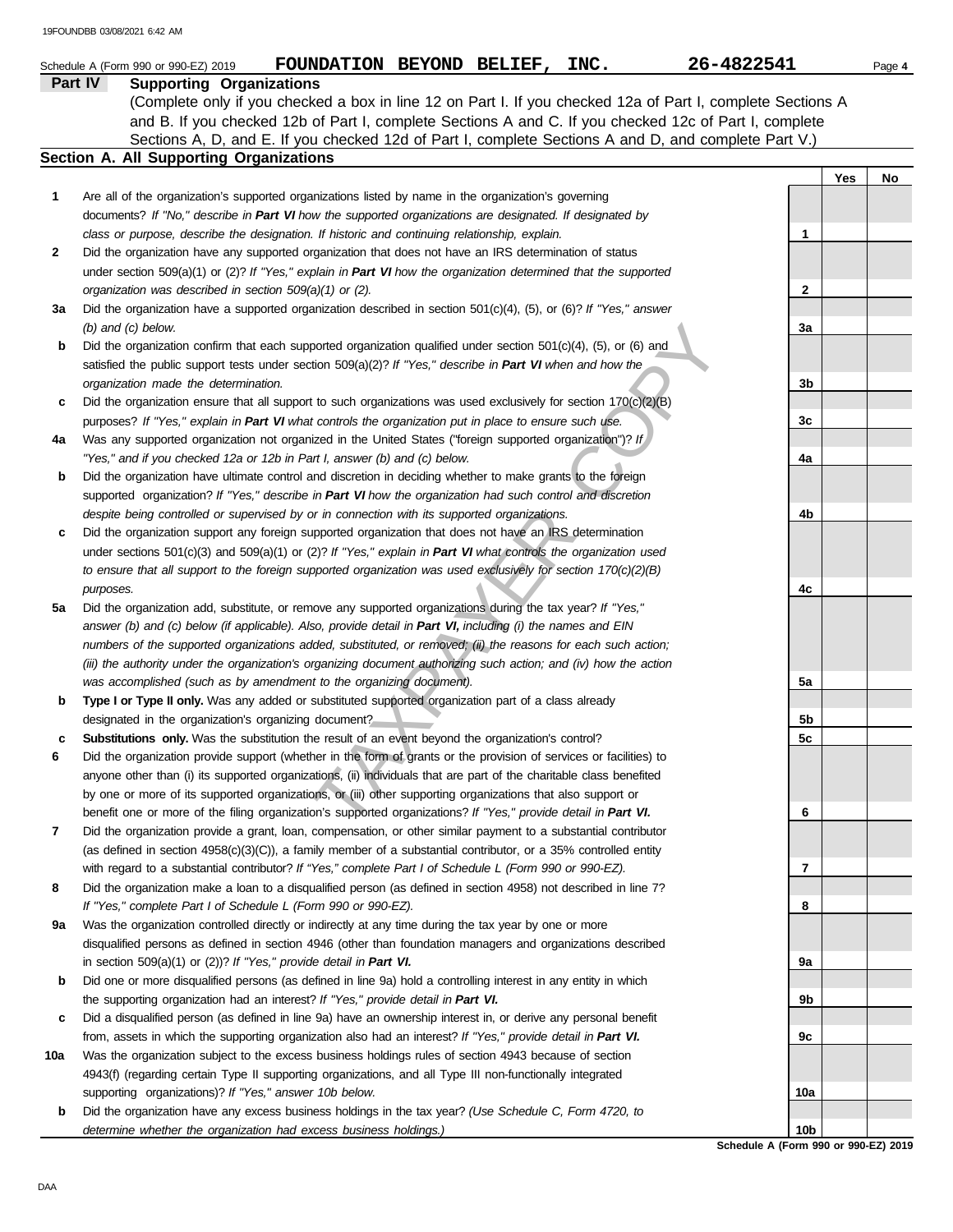|         | 26-4822541<br>FOUNDATION BEYOND BELIEF,<br>INC.<br>Schedule A (Form 990 or 990-EZ) 2019                                                                                                                                   |                 |     | Page 5 |
|---------|---------------------------------------------------------------------------------------------------------------------------------------------------------------------------------------------------------------------------|-----------------|-----|--------|
| Part IV | <b>Supporting Organizations (continued)</b>                                                                                                                                                                               |                 |     |        |
|         |                                                                                                                                                                                                                           |                 | Yes | No     |
| 11      | Has the organization accepted a gift or contribution from any of the following persons?                                                                                                                                   |                 |     |        |
| a       | A person who directly or indirectly controls, either alone or together with persons described in (b) and (c)                                                                                                              |                 |     |        |
|         | below, the governing body of a supported organization?                                                                                                                                                                    | 11a             |     |        |
|         | <b>b</b> A family member of a person described in (a) above?                                                                                                                                                              | 11 <sub>b</sub> |     |        |
| c       | A 35% controlled entity of a person described in (a) or (b) above? If "Yes" to a, b, or c, provide detail in Part VI.<br>Section B. Type I Supporting Organizations                                                       | 11c             |     |        |
|         |                                                                                                                                                                                                                           |                 | Yes | No     |
| 1       |                                                                                                                                                                                                                           |                 |     |        |
|         | Did the directors, trustees, or membership of one or more supported organizations have the power to<br>regularly appoint or elect at least a majority of the organization's directors or trustees at all times during the |                 |     |        |
|         | tax year? If "No," describe in Part VI how the supported organization(s) effectively operated, supervised, or                                                                                                             |                 |     |        |
|         | controlled the organization's activities. If the organization had more than one supported organization,                                                                                                                   |                 |     |        |
|         | describe how the powers to appoint and/or remove directors or trustees were allocated among the supported                                                                                                                 |                 |     |        |
|         | organizations and what conditions or restrictions, if any, applied to such powers during the tax year.                                                                                                                    | 1.              | x   |        |
| 2       | Did the organization operate for the benefit of any supported organization other than the supported                                                                                                                       |                 |     |        |
|         | organization(s) that operated, supervised, or controlled the supporting organization? If "Yes," explain in Part                                                                                                           |                 |     |        |
|         | VI how providing such benefit carried out the purposes of the supported organization(s) that operated,                                                                                                                    |                 |     |        |
|         | supervised, or controlled the supporting organization.                                                                                                                                                                    | $\mathbf{2}$    |     | X      |
|         | Section C. Type II Supporting Organizations                                                                                                                                                                               |                 |     |        |
|         |                                                                                                                                                                                                                           |                 | Yes | No     |
| 1       | Were a majority of the organization's directors or trustees during the tax year also a majority of the directors                                                                                                          |                 |     |        |
|         | or trustees of each of the organization's supported organization(s)? If "No," describe in Part VI how control                                                                                                             |                 |     |        |
|         | or management of the supporting organization was vested in the same persons that controlled or managed                                                                                                                    |                 |     |        |
|         | the supported organization(s).                                                                                                                                                                                            | 1               |     |        |
|         | Section D. All Type III Supporting Organizations                                                                                                                                                                          |                 |     |        |
|         |                                                                                                                                                                                                                           |                 | Yes | No     |
| 1       | Did the organization provide to each of its supported organizations, by the last day of the fifth month of the                                                                                                            |                 |     |        |
|         | organization's tax year, (i) a written notice describing the type and amount of support provided during the prior tax                                                                                                     |                 |     |        |
|         | year, (ii) a copy of the Form 990 that was most recently filed as of the date of notification, and (iii) copies of the                                                                                                    |                 |     |        |
|         | organization's governing documents in effect on the date of notification, to the extent not previously provided?                                                                                                          | 1               |     |        |
| 2       | Were any of the organization's officers, directors, or trustees either (i) appointed or elected by the supported                                                                                                          |                 |     |        |
|         | organization(s) or (ii) serving on the governing body of a supported organization? If "No," explain in Part VI how                                                                                                        |                 |     |        |
|         | the organization maintained a close and continuous working relationship with the supported organization(s).                                                                                                               | 2               |     |        |
| 3       | By reason of the relationship described in (2), did the organization's supported organizations have a                                                                                                                     |                 |     |        |
|         | significant voice in the organization's investment policies and in directing the use of the organization's                                                                                                                |                 |     |        |
|         | income or assets at all times during the tax year? If "Yes," describe in Part VI the role the organization's                                                                                                              |                 |     |        |
|         | supported organizations played in this regard.                                                                                                                                                                            | 3               |     |        |
|         | Section E. Type III Functionally-Integrated Supporting Organizations                                                                                                                                                      |                 |     |        |
| 1       | Check the box next to the method that the organization used to satisfy the Integral Part Test during the year (see instructions).                                                                                         |                 |     |        |
| a       | The organization satisfied the Activities Test. Complete line 2 below.                                                                                                                                                    |                 |     |        |
| b       | The organization is the parent of each of its supported organizations. Complete line 3 below.                                                                                                                             |                 |     |        |
| c       | The organization supported a governmental entity. Describe in Part VI how you supported a government entity (see instructions).                                                                                           |                 |     |        |
|         |                                                                                                                                                                                                                           |                 |     |        |
| 2       | Activities Test. Answer (a) and (b) below.                                                                                                                                                                                |                 | Yes | No     |
| а       | Did substantially all of the organization's activities during the tax year directly further the exempt purposes of                                                                                                        |                 |     |        |
|         | the supported organization(s) to which the organization was responsive? If "Yes," then in Part VI identify                                                                                                                |                 |     |        |
|         | those supported organizations and explain how these activities directly furthered their exempt purposes,                                                                                                                  |                 |     |        |
|         | how the organization was responsive to those supported organizations, and how the organization determined                                                                                                                 |                 |     |        |
|         | that these activities constituted substantially all of its activities.                                                                                                                                                    | 2a              |     |        |
| b       | Did the activities described in (a) constitute activities that, but for the organization's involvement, one or more                                                                                                       |                 |     |        |
|         | of the organization's supported organization(s) would have been engaged in? If "Yes," explain in Part VI the                                                                                                              |                 |     |        |
|         | reasons for the organization's position that its supported organization(s) would have engaged in these                                                                                                                    |                 |     |        |
|         | activities but for the organization's involvement.                                                                                                                                                                        | 2b              |     |        |
| 3       | Parent of Supported Organizations. Answer (a) and (b) below.                                                                                                                                                              |                 |     |        |
| а       | Did the organization have the power to regularly appoint or elect a majority of the officers, directors, or                                                                                                               |                 |     |        |
|         | trustees of each of the supported organizations? Provide details in Part VI.                                                                                                                                              | 3a              |     |        |
| b       | Did the organization exercise a substantial degree of direction over the policies, programs, and activities of each                                                                                                       |                 |     |        |
|         | of its supported organizations? If "Yes," describe in Part VI the role played by the organization in this regard.                                                                                                         | 3b              |     |        |

Schedule A (Form 990 or 990-EZ) 2019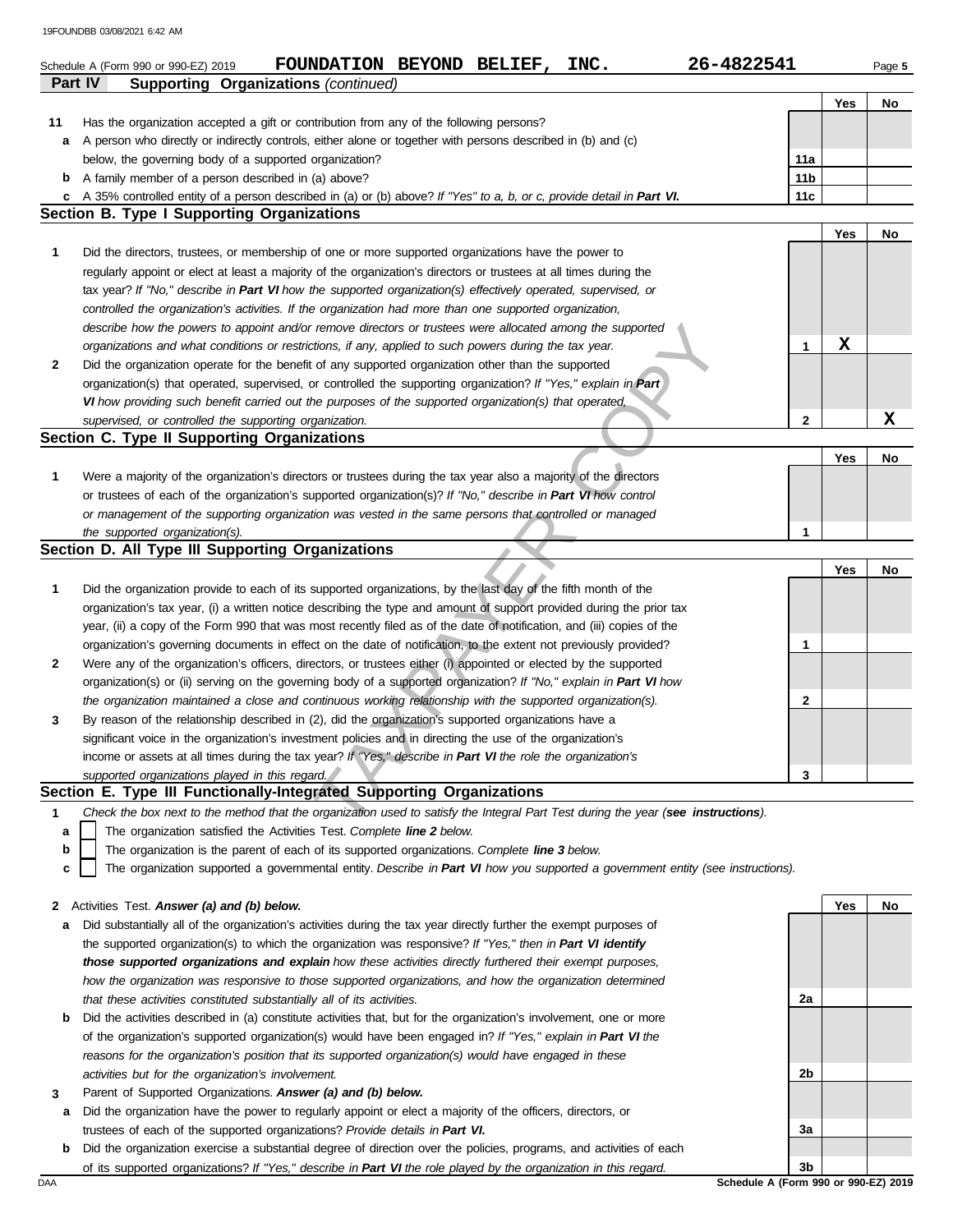| FOUNDATION BEYOND BELIEF, INC.<br>Schedule A (Form 990 or 990-EZ) 2019                                                                |                | 26-4822541     | Page 6                         |
|---------------------------------------------------------------------------------------------------------------------------------------|----------------|----------------|--------------------------------|
| Type III Non-Functionally Integrated 509(a)(3) Supporting Organizations<br>Part V                                                     |                |                |                                |
| Check here if the organization satisfied the Integral Part Test as a qualifying trust on Nov. 20, 1970 (explain in Part VI). See<br>1 |                |                |                                |
| instructions. All other Type III non-functionally integrated supporting organizations must complete Sections A through E.             |                |                |                                |
| Section A - Adjusted Net Income                                                                                                       |                | (A) Prior Year | (B) Current Year<br>(optional) |
| 1<br>Net short-term capital gain                                                                                                      | 1              |                |                                |
| 2<br>Recoveries of prior-year distributions                                                                                           | $\mathbf{2}$   |                |                                |
| 3<br>Other gross income (see instructions)                                                                                            | 3              |                |                                |
| 4<br>Add lines 1 through 3.                                                                                                           | 4              |                |                                |
| 5<br>Depreciation and depletion                                                                                                       | 5              |                |                                |
| Portion of operating expenses paid or incurred for production or<br>6                                                                 |                |                |                                |
| collection of gross income or for management, conservation, or                                                                        |                |                |                                |
| maintenance of property held for production of income (see instructions)                                                              | 6              |                |                                |
| $\overline{7}$<br>Other expenses (see instructions)                                                                                   | $\overline{7}$ |                |                                |
| 8<br>Adjusted Net Income (subtract lines 5, 6, and 7 from line 4)                                                                     | 8              |                |                                |
| <b>Section B - Minimum Asset Amount</b>                                                                                               |                | (A) Prior Year | (B) Current Year<br>(optional) |
| Aggregate fair market value of all non-exempt-use assets (see<br>1                                                                    |                |                |                                |
| instructions for short tax year or assets held for part of year):                                                                     |                |                |                                |
| a Average monthly value of securities                                                                                                 | 1a             |                |                                |
| <b>b</b> Average monthly cash balances                                                                                                | 1b             |                |                                |
| Fair market value of other non-exempt-use assets<br>C                                                                                 | 1 <sub>c</sub> |                |                                |
| <b>Total</b> (add lines 1a, 1b, and 1c)<br>d                                                                                          | 1 <sub>d</sub> |                |                                |
| <b>Discount</b> claimed for blockage or other<br>е                                                                                    |                |                |                                |
| factors (explain in detail in <b>Part VI)</b> :                                                                                       |                |                |                                |
| $\mathbf{2}$<br>Acquisition indebtedness applicable to non-exempt-use assets                                                          | $\overline{2}$ |                |                                |
| 3<br>Subtract line 2 from line 1d.                                                                                                    | 3              |                |                                |
| Cash deemed held for exempt use. Enter 1-1/2% of line 3 (for greater amount,<br>4                                                     |                |                |                                |
| see instructions).                                                                                                                    | 4              |                |                                |
| 5<br>Net value of non-exempt-use assets (subtract line 4 from line 3)                                                                 | 5              |                |                                |
| Multiply line 5 by .035.<br>6                                                                                                         | 6              |                |                                |
| 7<br>Recoveries of prior-year distributions                                                                                           | $\overline{7}$ |                |                                |
| 8<br>Minimum Asset Amount (add line 7 to line 6)                                                                                      | 8              |                |                                |
| Section C - Distributable Amount                                                                                                      |                |                | <b>Current Year</b>            |
| Adjusted net income for prior year (from Section A, line 8, Column A)<br>1                                                            | 1              |                |                                |
| $\mathbf{2}$<br>Enter 85% of line 1.                                                                                                  | $\mathbf{2}$   |                |                                |
| Minimum asset amount for prior year (from Section B, line 8, Column A)<br>3                                                           | 3              |                |                                |
| Enter greater of line 2 or line 3.<br>4                                                                                               | 4              |                |                                |
| 5<br>Income tax imposed in prior year                                                                                                 | 5              |                |                                |
| <b>Distributable Amount.</b> Subtract line 5 from line 4, unless subject to<br>6                                                      |                |                |                                |
| emergency temporary reduction (see instructions).                                                                                     | 6              |                |                                |

7 Check here if the current year is the organization's first as a non-functionally integrated Type III supporting organization (see instructions).

Schedule A (Form 990 or 990-EZ) 2019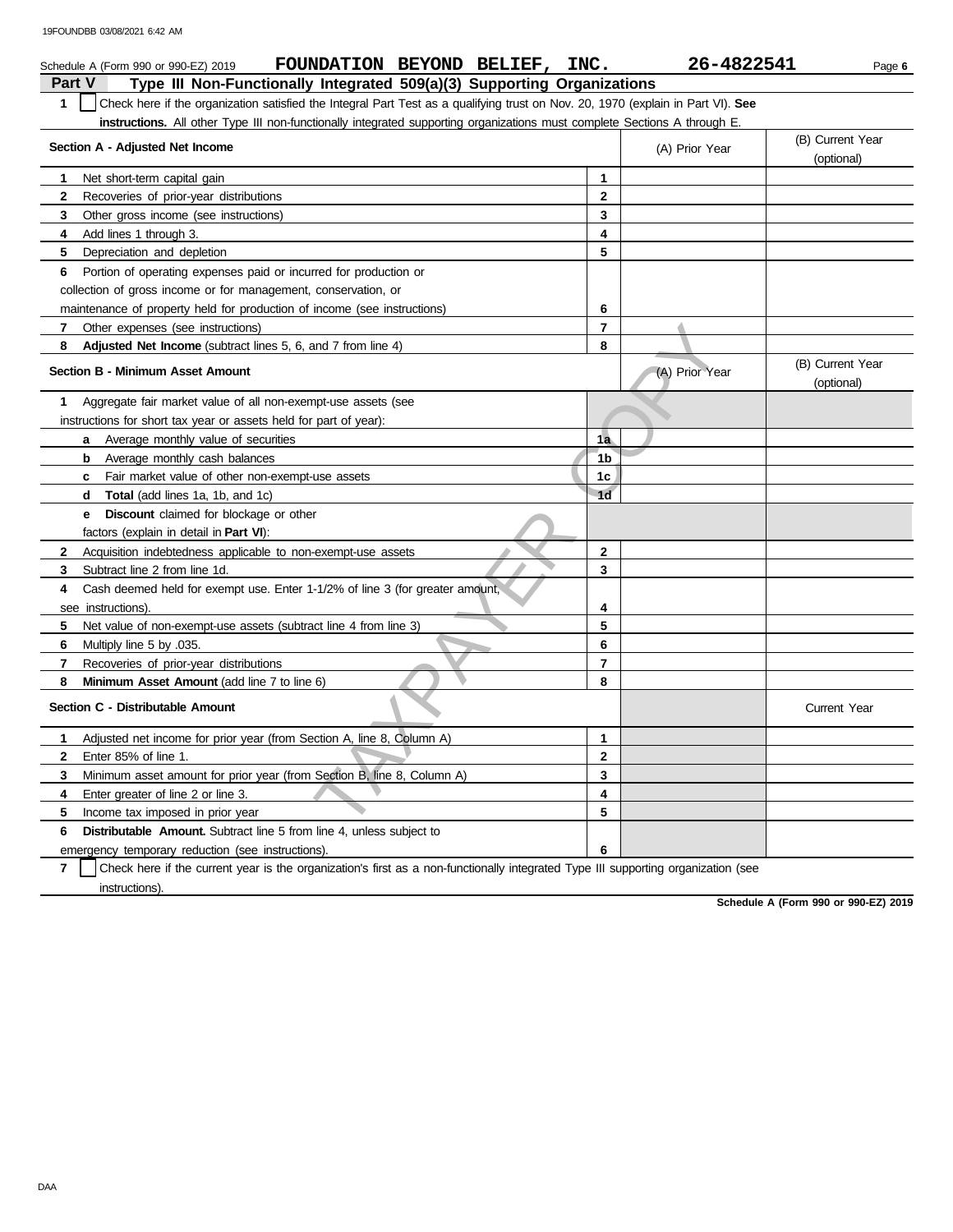|                | FOUNDATION BEYOND BELIEF,<br>Schedule A (Form 990 or 990-EZ) 2019                              | INC.                               | 26-4822541                                    | Page 7                                           |
|----------------|------------------------------------------------------------------------------------------------|------------------------------------|-----------------------------------------------|--------------------------------------------------|
| Part V         | Type III Non-Functionally Integrated 509(a)(3) Supporting Organizations (continued)            |                                    |                                               |                                                  |
|                | Section D - Distributions                                                                      |                                    |                                               | <b>Current Year</b>                              |
| 1              | Amounts paid to supported organizations to accomplish exempt purposes                          |                                    |                                               |                                                  |
| 2              | Amounts paid to perform activity that directly furthers exempt purposes of supported           |                                    |                                               |                                                  |
|                | organizations, in excess of income from activity                                               |                                    |                                               |                                                  |
| 3              | Administrative expenses paid to accomplish exempt purposes of supported organizations          |                                    |                                               |                                                  |
| 4              | Amounts paid to acquire exempt-use assets                                                      |                                    |                                               |                                                  |
| 5              | Qualified set-aside amounts (prior IRS approval required)                                      |                                    |                                               |                                                  |
| 6              | Other distributions (describe in <b>Part VI</b> ). See instructions.                           |                                    |                                               |                                                  |
| 7              | <b>Total annual distributions.</b> Add lines 1 through 6.                                      |                                    |                                               |                                                  |
| 8              | Distributions to attentive supported organizations to which the organization is responsive     |                                    |                                               |                                                  |
|                | (provide details in <b>Part VI</b> ). See instructions.                                        |                                    |                                               |                                                  |
| 9              | Distributable amount for 2019 from Section C, line 6                                           |                                    |                                               |                                                  |
| 10             | Line 8 amount divided by line 9 amount                                                         |                                    |                                               |                                                  |
|                | <b>Section E - Distribution Allocations (see instructions)</b>                                 | (i)<br><b>Excess Distributions</b> | (ii)<br><b>Underdistributions</b><br>Pre-2019 | (iii)<br><b>Distributable</b><br>Amount for 2019 |
| 1              | Distributable amount for 2019 from Section C, line 6                                           |                                    |                                               |                                                  |
| 2              | Underdistributions, if any, for years prior to 2019                                            |                                    |                                               |                                                  |
|                | (reasonable cause required-explain in Part VI). See                                            |                                    |                                               |                                                  |
|                | instructions.                                                                                  |                                    |                                               |                                                  |
| 3              | Excess distributions carryover, if any, to 2019                                                |                                    |                                               |                                                  |
|                | a From 2014                                                                                    |                                    |                                               |                                                  |
|                |                                                                                                |                                    |                                               |                                                  |
|                |                                                                                                |                                    |                                               |                                                  |
|                |                                                                                                |                                    |                                               |                                                  |
|                | e From 2018 <u></u>                                                                            |                                    |                                               |                                                  |
|                | f Total of lines 3a through e                                                                  |                                    |                                               |                                                  |
|                | <b>g</b> Applied to underdistributions of prior years                                          |                                    |                                               |                                                  |
|                | <b>h</b> Applied to 2019 distributable amount                                                  |                                    |                                               |                                                  |
|                | Carryover from 2014 not applied (see instructions)                                             |                                    |                                               |                                                  |
|                | Remainder. Subtract lines 3g, 3h, and 3i from 3f.<br>Distributions for 2019 from               |                                    |                                               |                                                  |
| 4              | \$                                                                                             |                                    |                                               |                                                  |
|                | Section D, line 7:<br><b>a</b> Applied to underdistributions of prior years                    |                                    |                                               |                                                  |
|                |                                                                                                |                                    |                                               |                                                  |
|                | <b>b</b> Applied to 2019 distributable amount<br>c Remainder. Subtract lines 4a and 4b from 4. |                                    |                                               |                                                  |
| 5              | Remaining underdistributions for years prior to 2019, if                                       |                                    |                                               |                                                  |
|                | any. Subtract lines 3g and 4a from line 2. For result                                          |                                    |                                               |                                                  |
|                | greater than zero, explain in Part VI. See instructions.                                       |                                    |                                               |                                                  |
| 6              | Remaining underdistributions for 2019. Subtract lines 3h                                       |                                    |                                               |                                                  |
|                | and 4b from line 1. For result greater than zero, explain in                                   |                                    |                                               |                                                  |
|                | Part VI. See instructions.                                                                     |                                    |                                               |                                                  |
| $\overline{7}$ | Excess distributions carryover to 2020. Add lines 3j                                           |                                    |                                               |                                                  |
|                | and 4c.                                                                                        |                                    |                                               |                                                  |
| 8              | Breakdown of line 7:                                                                           |                                    |                                               |                                                  |
|                | a Excess from 2015                                                                             |                                    |                                               |                                                  |
|                |                                                                                                |                                    |                                               |                                                  |
|                |                                                                                                |                                    |                                               |                                                  |
|                |                                                                                                |                                    |                                               |                                                  |
|                | <b>e</b> Excess from 2019                                                                      |                                    |                                               |                                                  |

Schedule A (Form 990 or 990-EZ) 2019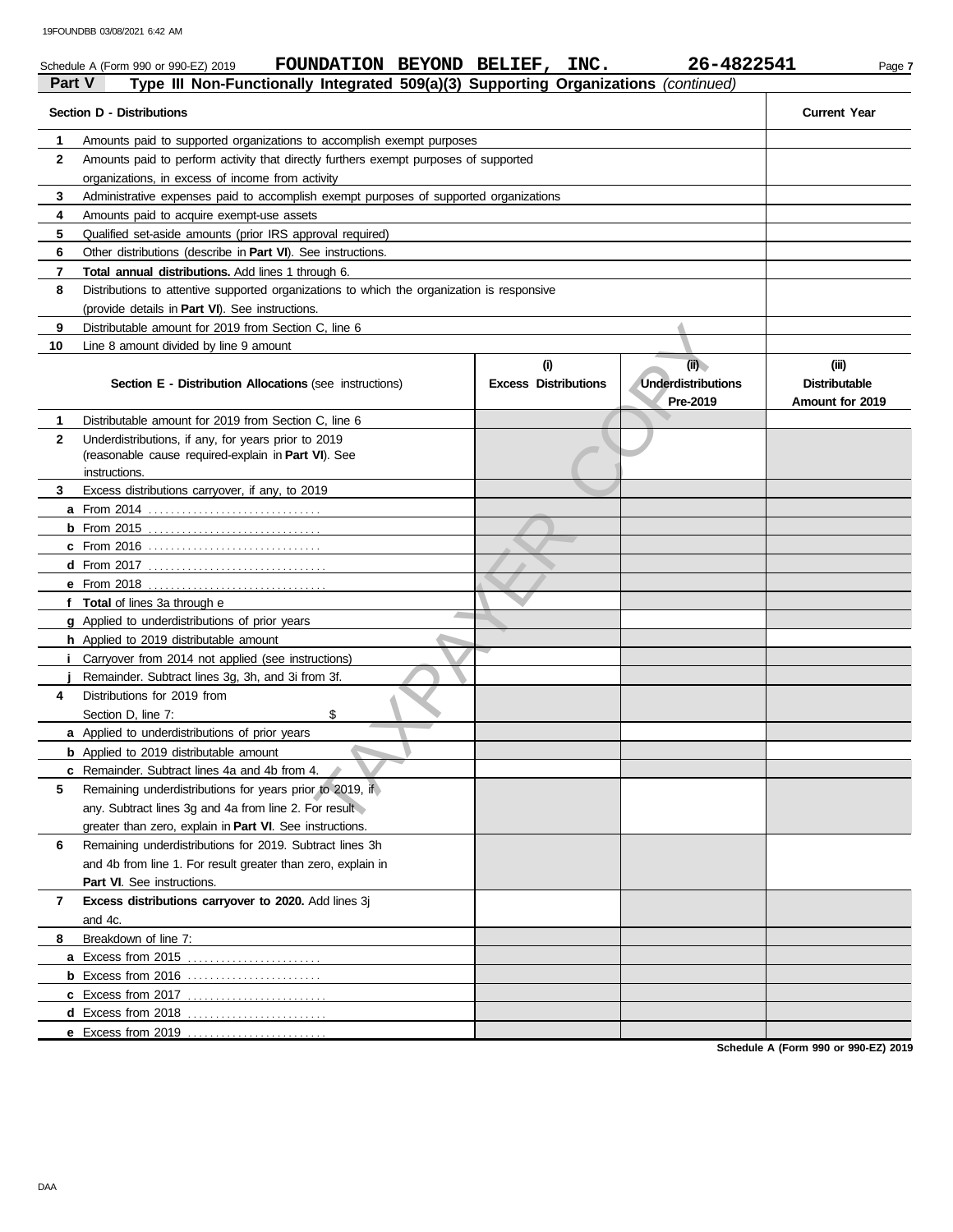|         | Schedule A (Form 990 or 990-EZ) 2019 |                                                                                                |  | FOUNDATION BEYOND BELIEF, INC. | 26-4822541                                                                                                                                                                                                                                                                                                                                                                                                                                                                                | Page 8 |
|---------|--------------------------------------|------------------------------------------------------------------------------------------------|--|--------------------------------|-------------------------------------------------------------------------------------------------------------------------------------------------------------------------------------------------------------------------------------------------------------------------------------------------------------------------------------------------------------------------------------------------------------------------------------------------------------------------------------------|--------|
| Part VI |                                      |                                                                                                |  |                                | Supplemental Information. Provide the explanations required by Part II, line 10; Part II, line 17a or 17b; Part<br>III, line 12; Part IV, Section A, lines 1, 2, 3b, 3c, 4b, 4c, 5a, 6, 9a, 9b, 9c, 11a, 11b, and 11c; Part IV, Section<br>B, lines 1 and 2; Part IV, Section C, line 1; Part IV, Section D, lines 2 and 3; Part IV, Section E, lines 1c, 2a, 2b,<br>3a, and 3b; Part V, line 1; Part V, Section B, line 1e; Part V, Section D, lines 5, 6, and 8; and Part V, Section E, |        |
|         |                                      | lines 2, 5, and 6. Also complete this part for any additional information. (See instructions.) |  |                                |                                                                                                                                                                                                                                                                                                                                                                                                                                                                                           |        |
|         |                                      |                                                                                                |  |                                |                                                                                                                                                                                                                                                                                                                                                                                                                                                                                           |        |
|         |                                      |                                                                                                |  |                                |                                                                                                                                                                                                                                                                                                                                                                                                                                                                                           |        |
|         |                                      |                                                                                                |  |                                |                                                                                                                                                                                                                                                                                                                                                                                                                                                                                           |        |
|         |                                      |                                                                                                |  |                                |                                                                                                                                                                                                                                                                                                                                                                                                                                                                                           |        |
|         |                                      |                                                                                                |  |                                |                                                                                                                                                                                                                                                                                                                                                                                                                                                                                           |        |
|         |                                      |                                                                                                |  |                                |                                                                                                                                                                                                                                                                                                                                                                                                                                                                                           |        |
|         |                                      |                                                                                                |  |                                |                                                                                                                                                                                                                                                                                                                                                                                                                                                                                           |        |
|         |                                      |                                                                                                |  |                                |                                                                                                                                                                                                                                                                                                                                                                                                                                                                                           |        |
|         |                                      |                                                                                                |  |                                |                                                                                                                                                                                                                                                                                                                                                                                                                                                                                           |        |
|         |                                      |                                                                                                |  |                                |                                                                                                                                                                                                                                                                                                                                                                                                                                                                                           |        |
|         |                                      |                                                                                                |  |                                |                                                                                                                                                                                                                                                                                                                                                                                                                                                                                           |        |
|         |                                      |                                                                                                |  |                                |                                                                                                                                                                                                                                                                                                                                                                                                                                                                                           |        |
|         |                                      |                                                                                                |  |                                |                                                                                                                                                                                                                                                                                                                                                                                                                                                                                           |        |
|         |                                      |                                                                                                |  |                                |                                                                                                                                                                                                                                                                                                                                                                                                                                                                                           |        |
|         |                                      |                                                                                                |  |                                |                                                                                                                                                                                                                                                                                                                                                                                                                                                                                           |        |
|         |                                      |                                                                                                |  |                                |                                                                                                                                                                                                                                                                                                                                                                                                                                                                                           |        |
|         |                                      |                                                                                                |  |                                |                                                                                                                                                                                                                                                                                                                                                                                                                                                                                           |        |
|         |                                      |                                                                                                |  |                                |                                                                                                                                                                                                                                                                                                                                                                                                                                                                                           |        |
|         |                                      |                                                                                                |  |                                |                                                                                                                                                                                                                                                                                                                                                                                                                                                                                           |        |
|         |                                      |                                                                                                |  |                                |                                                                                                                                                                                                                                                                                                                                                                                                                                                                                           |        |
|         |                                      |                                                                                                |  |                                |                                                                                                                                                                                                                                                                                                                                                                                                                                                                                           |        |
|         |                                      |                                                                                                |  |                                |                                                                                                                                                                                                                                                                                                                                                                                                                                                                                           |        |
|         |                                      |                                                                                                |  |                                |                                                                                                                                                                                                                                                                                                                                                                                                                                                                                           |        |
|         |                                      |                                                                                                |  |                                |                                                                                                                                                                                                                                                                                                                                                                                                                                                                                           |        |
|         |                                      |                                                                                                |  |                                |                                                                                                                                                                                                                                                                                                                                                                                                                                                                                           |        |
|         |                                      |                                                                                                |  |                                |                                                                                                                                                                                                                                                                                                                                                                                                                                                                                           |        |
|         |                                      |                                                                                                |  |                                |                                                                                                                                                                                                                                                                                                                                                                                                                                                                                           |        |
|         |                                      |                                                                                                |  |                                |                                                                                                                                                                                                                                                                                                                                                                                                                                                                                           |        |
|         |                                      |                                                                                                |  |                                |                                                                                                                                                                                                                                                                                                                                                                                                                                                                                           |        |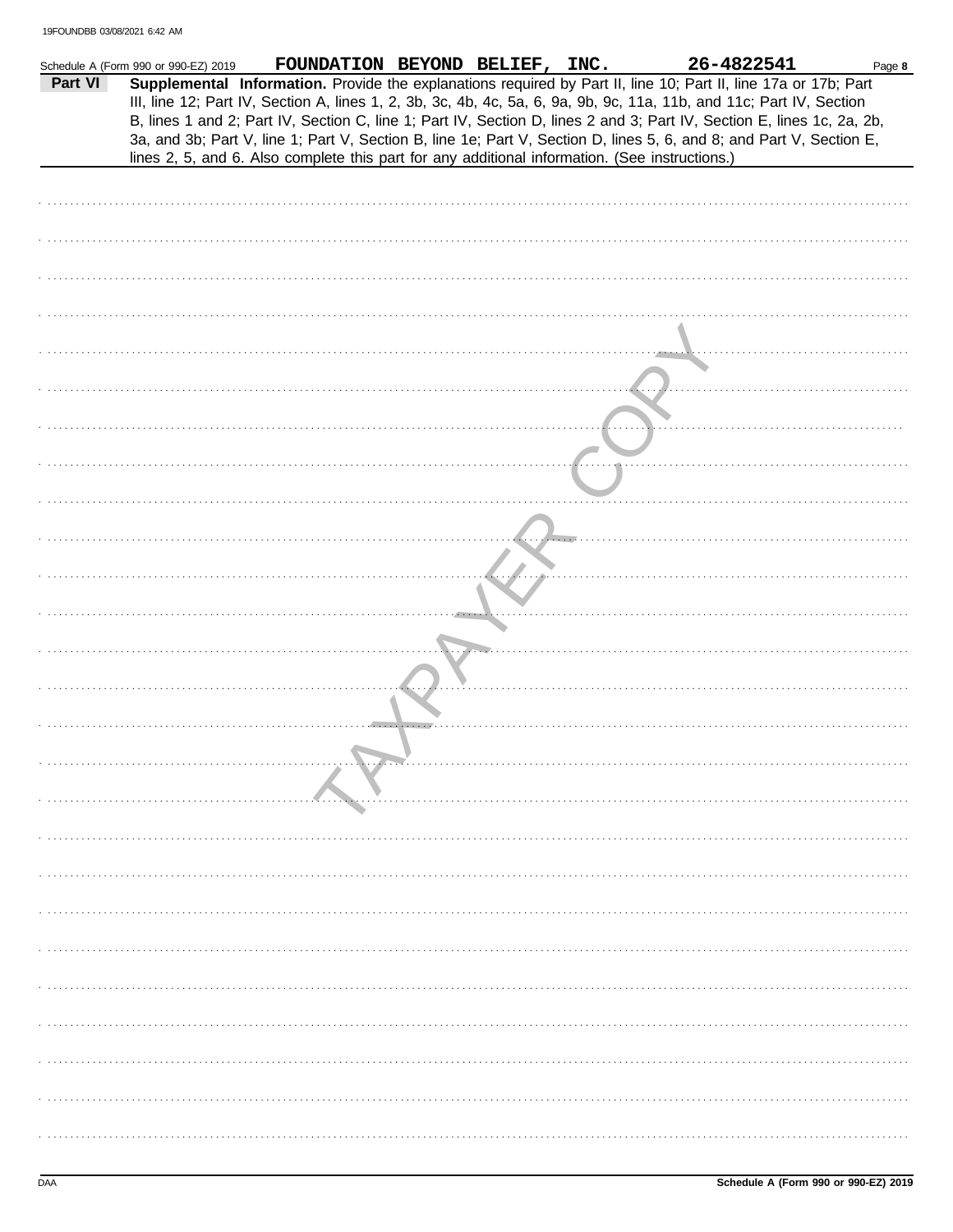**SCHEDULE D** 

Department of the Treasury<br>Internal Revenue Service

Name of the organization

(Form 990)

Supplemental Financial Statements<br>
u Complete if the organization answered "Yes" on Form 990,<br>
Part IV, line 6, 7, 8, 9, 10, 11a, 11b, 11c, 11d, 11e, 11f, 12a, or 12b.<br>
u Attach to Form 990.

u Go to www.irs.gov/Form990 for instructions and the latest information.

OMB No. 1545-0047 2019 Open to Public<br>Inspection Employer identification number

|    | FOUNDATION BEYOND BELIEF, INC.                                                                                                                                           |                | 26-4822541                      |
|----|--------------------------------------------------------------------------------------------------------------------------------------------------------------------------|----------------|---------------------------------|
|    | Organizations Maintaining Donor Advised Funds or Other Similar Funds or Accounts.<br>Part I<br>Complete if the organization answered "Yes" on Form 990, Part IV, line 6. |                |                                 |
|    | (a) Donor advised funds                                                                                                                                                  |                | (b) Funds and other accounts    |
| 1. |                                                                                                                                                                          |                |                                 |
| 2  | Aggregate value of contributions to (during year)                                                                                                                        |                |                                 |
| 3  |                                                                                                                                                                          |                |                                 |
| 4  |                                                                                                                                                                          |                |                                 |
| 5  | Did the organization inform all donors and donor advisors in writing that the assets held in donor advised                                                               |                |                                 |
|    |                                                                                                                                                                          |                | Yes<br>No                       |
| 6  | Did the organization inform all grantees, donors, and donor advisors in writing that grant funds can be used                                                             |                |                                 |
|    | only for charitable purposes and not for the benefit of the donor or donor advisor, or for any other purpose                                                             |                |                                 |
|    |                                                                                                                                                                          |                | <b>Yes</b><br>No                |
|    | <b>Conservation Easements.</b><br>Part II                                                                                                                                |                |                                 |
|    | Complete if the organization answered "Yes" on Form 990, Part IV, line 7.                                                                                                |                |                                 |
| 1. | Purpose(s) of conservation easements held by the organization (check all that apply).                                                                                    |                |                                 |
|    | Preservation of land for public use (for example, recreation or education)<br>Preservation of a historically important land area                                         |                |                                 |
|    | Protection of natural habitat<br>Preservation of a certified historic structure                                                                                          |                |                                 |
|    | Preservation of open space<br>Complete lines 2a through 2d if the organization held a qualified conservation contribution in the form of a conservation                  |                |                                 |
| 2  | easement on the last day of the tax year.                                                                                                                                |                | Held at the End of the Tax Year |
| а  |                                                                                                                                                                          | 2a             |                                 |
| b  |                                                                                                                                                                          | 2 <sub>b</sub> |                                 |
| c  |                                                                                                                                                                          | 2c             |                                 |
| d  | Number of conservation easements included in (c) acquired after 7/25/06, and not on a                                                                                    |                |                                 |
|    | historic structure listed in the National Register                                                                                                                       | 2d             |                                 |
| 3  | Number of conservation easements modified, transferred, released, extinguished, or terminated by the organization during the                                             |                |                                 |
|    | tax year $\mathbf{u}$ ,                                                                                                                                                  |                |                                 |
|    | Number of states where property subject to conservation easement is located <b>u</b>                                                                                     |                |                                 |
| 5  | Does the organization have a written policy regarding the periodic monitoring, inspection, handling of                                                                   |                |                                 |
|    |                                                                                                                                                                          |                | Yes<br>No                       |
| 6  | Staff and volunteer hours devoted to monitoring, inspecting, handling of violations, and enforcing conservation easements during the year                                |                |                                 |
|    | $\mathbf{u}$                                                                                                                                                             |                |                                 |
| 7  | Amount of expenses incurred in monitoring, inspecting, handling of violations, and enforcing conservation easements during the year                                      |                |                                 |
|    | <b>u</b> \$                                                                                                                                                              |                |                                 |
|    | Does each conservation easement reported on line $2(d)$ above satisfy the requirements of section $170(h)(4)(B)(i)$                                                      |                | Yes<br>No                       |
| 9  | In Part XIII, describe how the organization reports conservation easements in its revenue and expense statement and                                                      |                |                                 |
|    | balance sheet, and include, if applicable, the text of the footnote to the organization's financial statements that describes the                                        |                |                                 |
|    | organization's accounting for conservation easements.                                                                                                                    |                |                                 |
|    | Organizations Maintaining Collections of Art, Historical Treasures, or Other Similar Assets.<br>Part III                                                                 |                |                                 |
|    | Complete if the organization answered "Yes" on Form 990, Part IV, line 8.                                                                                                |                |                                 |
|    | 1a If the organization elected, as permitted under FASB ASC 958, not to report in its revenue statement and balance sheet works                                          |                |                                 |
|    | of art, historical treasures, or other similar assets held for public exhibition, education, or research in furtherance of public                                        |                |                                 |
|    | service, provide in Part XIII the text of the footnote to its financial statements that describes these items.                                                           |                |                                 |
| b  | If the organization elected, as permitted under FASB ASC 958, to report in its revenue statement and balance sheet works of                                              |                |                                 |
|    | art, historical treasures, or other similar assets held for public exhibition, education, or research in furtherance of public service,                                  |                |                                 |
|    | provide the following amounts relating to these items:                                                                                                                   |                |                                 |
|    | (i)                                                                                                                                                                      |                | $\mathbf{u}$ \$                 |
| 2  | If the organization received or held works of art, historical treasures, or other similar assets for financial gain, provide the                                         |                |                                 |
|    | following amounts required to be reported under FASB ASC 958 relating to these items:                                                                                    |                |                                 |
| a  |                                                                                                                                                                          |                |                                 |
| b  |                                                                                                                                                                          |                | $u \$                           |
|    | For Paperwork Reduction Act Notice, see the Instructions for Form 990.                                                                                                   |                | Schedule D (Form 990) 2019      |

DAA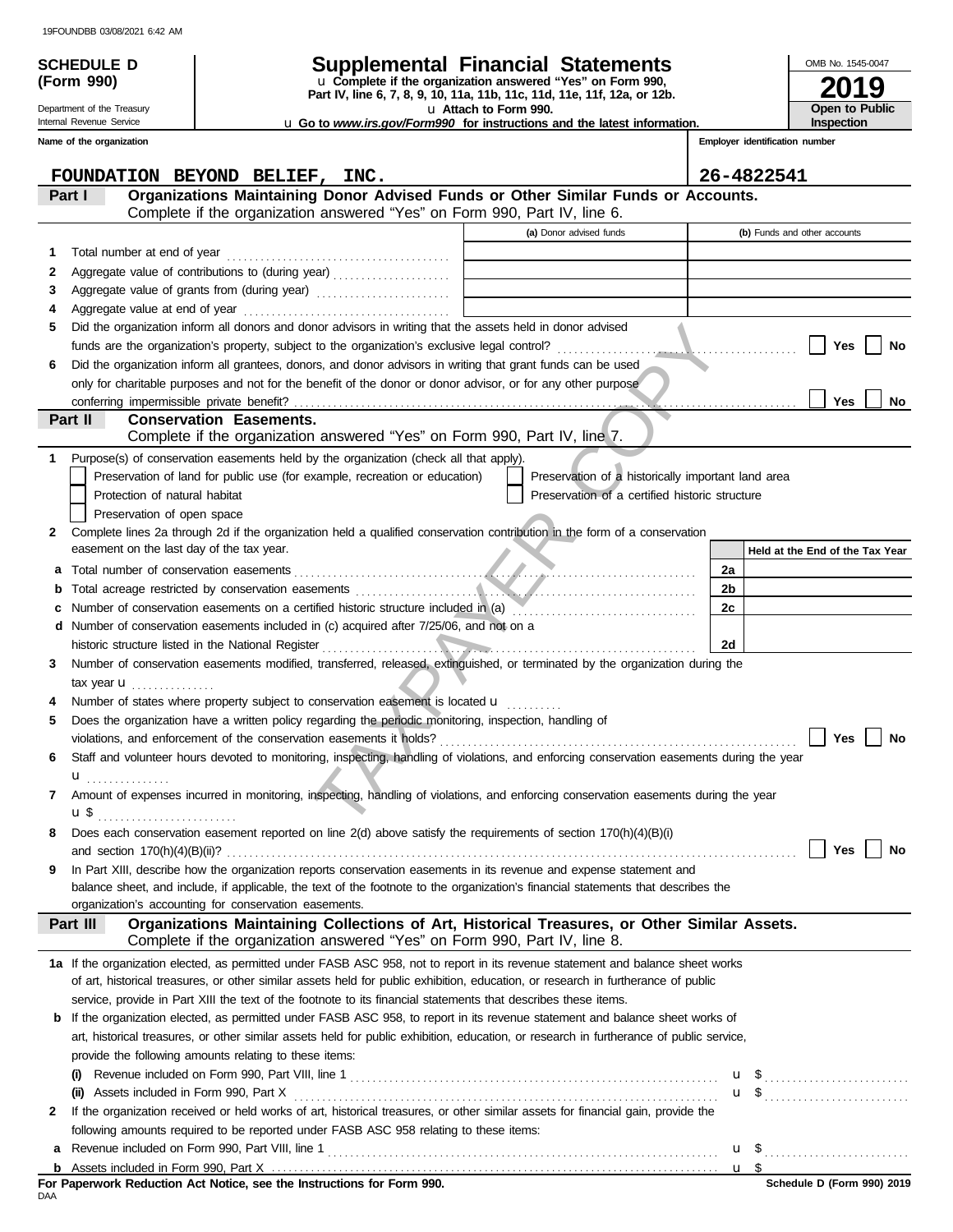|   | FOUNDATION BEYOND BELIEF, INC.<br>Schedule D (Form 990) 2019                                                                                                                                                                         |                         |                          |                         | 26-4822541      |                      |                     |     | Page 2    |
|---|--------------------------------------------------------------------------------------------------------------------------------------------------------------------------------------------------------------------------------------|-------------------------|--------------------------|-------------------------|-----------------|----------------------|---------------------|-----|-----------|
|   | Organizations Maintaining Collections of Art, Historical Treasures, or Other Similar Assets (continued)<br>Part III                                                                                                                  |                         |                          |                         |                 |                      |                     |     |           |
| 3 | Using the organization's acquisition, accession, and other records, check any of the following that make significant use of its<br>collection items (check all that apply):                                                          |                         |                          |                         |                 |                      |                     |     |           |
| a | Public exhibition                                                                                                                                                                                                                    | d                       | Loan or exchange program |                         |                 |                      |                     |     |           |
| b | Scholarly research                                                                                                                                                                                                                   | е                       |                          |                         |                 |                      |                     |     |           |
| c | Preservation for future generations                                                                                                                                                                                                  |                         |                          |                         |                 |                      |                     |     |           |
|   | Provide a description of the organization's collections and explain how they further the organization's exempt purpose in Part                                                                                                       |                         |                          |                         |                 |                      |                     |     |           |
|   | XIII.                                                                                                                                                                                                                                |                         |                          |                         |                 |                      |                     |     |           |
| 5 | During the year, did the organization solicit or receive donations of art, historical treasures, or other similar                                                                                                                    |                         |                          |                         |                 |                      |                     |     |           |
|   |                                                                                                                                                                                                                                      |                         |                          |                         |                 |                      | Yes                 |     | No        |
|   | <b>Part IV</b><br><b>Escrow and Custodial Arrangements.</b>                                                                                                                                                                          |                         |                          |                         |                 |                      |                     |     |           |
|   | Complete if the organization answered "Yes" on Form 990, Part IV, line 9, or reported an amount on Form                                                                                                                              |                         |                          |                         |                 |                      |                     |     |           |
|   | 990, Part X, line 21.                                                                                                                                                                                                                |                         |                          |                         |                 |                      |                     |     |           |
|   | 1a Is the organization an agent, trustee, custodian or other intermediary for contributions or other assets not                                                                                                                      |                         |                          |                         |                 |                      |                     |     |           |
|   |                                                                                                                                                                                                                                      |                         |                          |                         |                 |                      | Yes                 |     | No        |
|   | b If "Yes," explain the arrangement in Part XIII and complete the following table:                                                                                                                                                   |                         |                          |                         |                 |                      |                     |     |           |
|   |                                                                                                                                                                                                                                      |                         |                          |                         |                 |                      | Amount              |     |           |
|   | c Beginning balance contract and contract and contract of the contract of the contract of the contract of the contract of the contract of the contract of the contract of the contract of the contract of the contract of the        |                         |                          |                         |                 | 1c                   |                     |     |           |
|   |                                                                                                                                                                                                                                      |                         |                          |                         |                 | 1d                   |                     |     |           |
| е | Distributions during the year <i>community contained to the set of the set of the set of the set of the set of the set of the set of the set of the set of the set of the set of the set of the set of the set of the set of the</i> |                         |                          |                         |                 | 1e                   |                     |     |           |
|   |                                                                                                                                                                                                                                      |                         |                          |                         |                 | 1f                   |                     |     |           |
|   | 2a Did the organization include an amount on Form 990, Part X, line 21, for escrow or custodial account liability?                                                                                                                   |                         |                          |                         |                 |                      | Yes                 |     | <b>No</b> |
|   |                                                                                                                                                                                                                                      |                         |                          |                         |                 |                      |                     |     |           |
|   | <b>Part V</b><br>Endowment Funds.                                                                                                                                                                                                    |                         |                          |                         |                 |                      |                     |     |           |
|   | Complete if the organization answered "Yes" on Form 990, Part IV, line 10.                                                                                                                                                           |                         |                          |                         |                 |                      |                     |     |           |
|   |                                                                                                                                                                                                                                      | (a) Current year        | (b) Prior year           | (c) Two years back      |                 | (d) Three years back | (e) Four years back |     |           |
|   | 1a Beginning of year balance                                                                                                                                                                                                         |                         |                          |                         |                 |                      |                     |     |           |
|   |                                                                                                                                                                                                                                      |                         |                          |                         |                 |                      |                     |     |           |
|   | c Net investment earnings, gains, and                                                                                                                                                                                                |                         |                          |                         |                 |                      |                     |     |           |
|   |                                                                                                                                                                                                                                      |                         |                          |                         |                 |                      |                     |     |           |
|   | d Grants or scholarships                                                                                                                                                                                                             |                         |                          |                         |                 |                      |                     |     |           |
|   | e Other expenditures for facilities and                                                                                                                                                                                              |                         |                          |                         |                 |                      |                     |     |           |
|   |                                                                                                                                                                                                                                      |                         |                          |                         |                 |                      |                     |     |           |
|   | f Administrative expenses                                                                                                                                                                                                            |                         |                          |                         |                 |                      |                     |     |           |
|   |                                                                                                                                                                                                                                      |                         |                          |                         |                 |                      |                     |     |           |
|   | Provide the estimated percentage of the current year end balance (line 1g, column (a)) held as:                                                                                                                                      |                         |                          |                         |                 |                      |                     |     |           |
|   |                                                                                                                                                                                                                                      |                         |                          |                         |                 |                      |                     |     |           |
| b | Permanent endowment <b>u</b> %                                                                                                                                                                                                       |                         |                          |                         |                 |                      |                     |     |           |
|   | c Term endowment <b>u</b> %                                                                                                                                                                                                          |                         |                          |                         |                 |                      |                     |     |           |
|   | The percentages on lines 2a, 2b, and 2c should equal 100%.                                                                                                                                                                           |                         |                          |                         |                 |                      |                     |     |           |
|   | 3a Are there endowment funds not in the possession of the organization that are held and administered for the                                                                                                                        |                         |                          |                         |                 |                      |                     |     |           |
|   | organization by:                                                                                                                                                                                                                     |                         |                          |                         |                 |                      |                     | Yes | No.       |
|   |                                                                                                                                                                                                                                      |                         |                          |                         |                 |                      | 3a(i)               |     |           |
|   |                                                                                                                                                                                                                                      |                         |                          |                         |                 |                      | 3a(ii)              |     |           |
|   |                                                                                                                                                                                                                                      |                         |                          |                         |                 |                      | 3b                  |     |           |
|   | Describe in Part XIII the intended uses of the organization's endowment funds.                                                                                                                                                       |                         |                          |                         |                 |                      |                     |     |           |
|   | Land, Buildings, and Equipment.<br>Part VI                                                                                                                                                                                           |                         |                          |                         |                 |                      |                     |     |           |
|   | Complete if the organization answered "Yes" on Form 990, Part IV, line 11a. See Form 990, Part X, line 10.                                                                                                                           |                         |                          |                         |                 |                      |                     |     |           |
|   | Description of property                                                                                                                                                                                                              | (a) Cost or other basis |                          | (b) Cost or other basis | (c) Accumulated |                      | (d) Book value      |     |           |
|   |                                                                                                                                                                                                                                      | (investment)            | (other)                  |                         | depreciation    |                      |                     |     |           |
|   |                                                                                                                                                                                                                                      |                         |                          |                         |                 |                      |                     |     |           |
| b |                                                                                                                                                                                                                                      |                         |                          |                         |                 |                      |                     |     |           |
|   | c Leasehold improvements                                                                                                                                                                                                             |                         |                          |                         |                 |                      |                     |     |           |
|   |                                                                                                                                                                                                                                      |                         |                          |                         |                 |                      |                     |     |           |
|   |                                                                                                                                                                                                                                      |                         |                          |                         |                 |                      |                     |     |           |
|   |                                                                                                                                                                                                                                      |                         |                          |                         |                 |                      |                     |     |           |
|   |                                                                                                                                                                                                                                      |                         |                          |                         |                 |                      |                     |     |           |

Schedule D (Form 990) 2019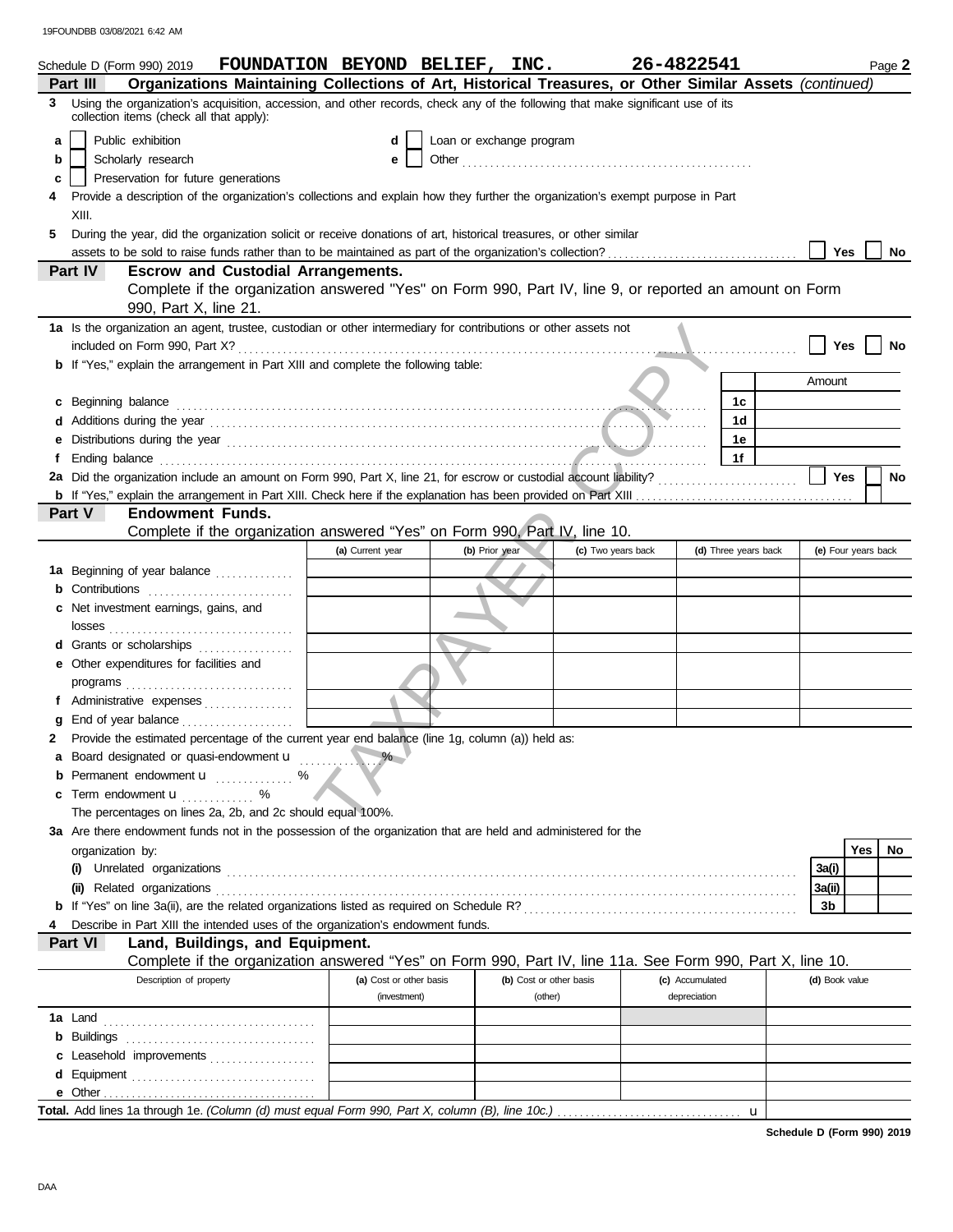| Schedule D (Form 990) 2019 | FOUNDATION BEYOND BELIEF,                                                                                                                            | INC.           | 26-4822541                                                   | Page 3         |
|----------------------------|------------------------------------------------------------------------------------------------------------------------------------------------------|----------------|--------------------------------------------------------------|----------------|
| Part VII                   | <b>Investments - Other Securities.</b>                                                                                                               |                |                                                              |                |
|                            | Complete if the organization answered "Yes" on Form 990, Part IV, line 11b. See Form 990, Part X, line 12.                                           |                |                                                              |                |
|                            | (a) Description of security or category<br>(including name of security)                                                                              | (b) Book value | (c) Method of valuation:<br>Cost or end-of-year market value |                |
|                            |                                                                                                                                                      |                |                                                              |                |
| (1) Financial derivatives  |                                                                                                                                                      |                |                                                              |                |
|                            |                                                                                                                                                      |                |                                                              |                |
|                            |                                                                                                                                                      |                |                                                              |                |
|                            |                                                                                                                                                      |                |                                                              |                |
|                            |                                                                                                                                                      |                |                                                              |                |
| (C)                        |                                                                                                                                                      |                |                                                              |                |
| (D)                        |                                                                                                                                                      |                |                                                              |                |
| (E)                        |                                                                                                                                                      |                |                                                              |                |
| (F)                        |                                                                                                                                                      |                |                                                              |                |
| (G)                        |                                                                                                                                                      |                |                                                              |                |
| (H)                        | Total. (Column (b) must equal Form 990, Part X, col. (B) line 12.)  u                                                                                |                |                                                              |                |
| Part VIII                  | Investments - Program Related.                                                                                                                       |                |                                                              |                |
|                            | Complete if the organization answered "Yes" on Form 990, Part IV, line 11c. See Form 990, Part X, line 13.                                           |                |                                                              |                |
|                            | (a) Description of investment                                                                                                                        | (b) Book value | (c) Method of valuation:                                     |                |
|                            |                                                                                                                                                      |                | Cost or end-of-year market value                             |                |
|                            |                                                                                                                                                      |                |                                                              |                |
| (1)                        |                                                                                                                                                      |                |                                                              |                |
| (2)                        |                                                                                                                                                      |                |                                                              |                |
| (3)                        |                                                                                                                                                      |                |                                                              |                |
| (4)                        |                                                                                                                                                      |                |                                                              |                |
| (5)                        |                                                                                                                                                      |                |                                                              |                |
| (6)                        |                                                                                                                                                      |                |                                                              |                |
| (7)                        |                                                                                                                                                      |                |                                                              |                |
| (8)<br>(9)                 |                                                                                                                                                      |                |                                                              |                |
|                            | Total. (Column (b) must equal Form 990, Part X, col. (B) line 13.)<br>u                                                                              |                |                                                              |                |
| Part IX                    | Other Assets.                                                                                                                                        |                |                                                              |                |
|                            | Complete if the organization answered "Yes" on Form 990, Part IV, line 11d. See Form 990, Part X, line 15.                                           |                |                                                              |                |
|                            | (a) Description                                                                                                                                      |                |                                                              | (b) Book value |
| (1)                        |                                                                                                                                                      |                |                                                              |                |
| (2)                        |                                                                                                                                                      |                |                                                              |                |
| (3)                        |                                                                                                                                                      |                |                                                              |                |
| (4)                        |                                                                                                                                                      |                |                                                              |                |
| (5)                        |                                                                                                                                                      |                |                                                              |                |
| (6)                        |                                                                                                                                                      |                |                                                              |                |
| (7)                        |                                                                                                                                                      |                |                                                              |                |
| (8)                        |                                                                                                                                                      |                |                                                              |                |
| (9)                        |                                                                                                                                                      |                |                                                              |                |
|                            |                                                                                                                                                      |                | . u                                                          |                |
| Part X                     | Other Liabilities.<br>Complete if the organization answered "Yes" on Form 990, Part IV, line 11e or 11f. See Form 990, Part X,                       |                |                                                              |                |
|                            | line 25.<br>(a) Description of liability                                                                                                             |                |                                                              | (b) Book value |
| 1.<br>(1)                  | Federal income taxes                                                                                                                                 |                |                                                              |                |
| (2)                        | OTHER LIABILITIES                                                                                                                                    |                |                                                              | 11,189         |
| (3)                        |                                                                                                                                                      |                |                                                              |                |
| (4)                        |                                                                                                                                                      |                |                                                              |                |
| (5)                        |                                                                                                                                                      |                |                                                              |                |
| (6)                        |                                                                                                                                                      |                |                                                              |                |
| (7)                        |                                                                                                                                                      |                |                                                              |                |
| (8)                        |                                                                                                                                                      |                |                                                              |                |
| (9)                        |                                                                                                                                                      |                |                                                              |                |
|                            | Total. (Column (b) must equal Form 990, Part X, col. (B) line 25.)                                                                                   |                | u                                                            | 11,189         |
|                            | 2. Liability for uncertain tax positions. In Part XIII, provide the text of the footnote to the organization's financial statements that reports the |                |                                                              |                |

organization's liability for uncertain tax positions under FASB ASC 740. Check here if the text of the footnote has been provided in Part XIII.

٦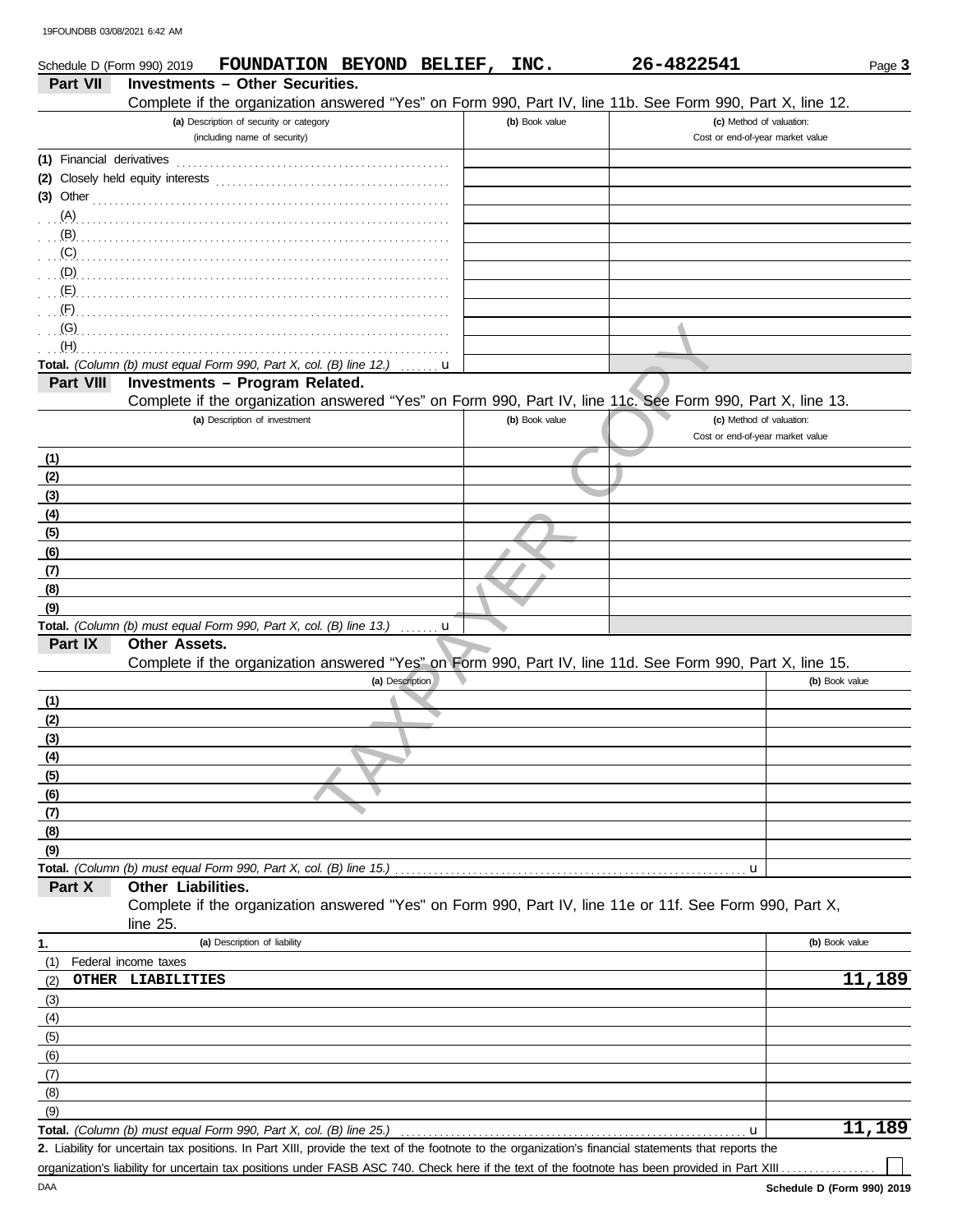| FOUNDATION BEYOND BELIEF, INC.<br>Schedule D (Form 990) 2019                                                                                                                                                                        | 26-4822541     |         | Page 4 |
|-------------------------------------------------------------------------------------------------------------------------------------------------------------------------------------------------------------------------------------|----------------|---------|--------|
| Reconciliation of Revenue per Audited Financial Statements With Revenue per Return.<br>Part XI                                                                                                                                      |                |         |        |
| Complete if the organization answered "Yes" on Form 990, Part IV, line 12a.                                                                                                                                                         |                |         |        |
| Total revenue, gains, and other support per audited financial statements [11] [11] Total revenue, gains, and other support per audited financial statements<br>1.                                                                   |                | 1       |        |
| Amounts included on line 1 but not on Form 990, Part VIII, line 12:<br>2                                                                                                                                                            |                |         |        |
| a                                                                                                                                                                                                                                   | 2a             |         |        |
| b                                                                                                                                                                                                                                   | 2 <sub>b</sub> |         |        |
| c                                                                                                                                                                                                                                   | 2c             |         |        |
| d                                                                                                                                                                                                                                   | 2d             |         |        |
| е                                                                                                                                                                                                                                   |                | 2е      |        |
| 3                                                                                                                                                                                                                                   |                | 3       |        |
| Amounts included on Form 990, Part VIII, line 12, but not on line 1:<br>4                                                                                                                                                           |                |         |        |
| а                                                                                                                                                                                                                                   | 4a             |         |        |
| b                                                                                                                                                                                                                                   | 4b             |         |        |
| Add lines 4a and 4b<br>c                                                                                                                                                                                                            |                | 4c      |        |
| 5                                                                                                                                                                                                                                   |                | 5       |        |
| Part XII<br>Reconciliation of Expenses per Audited Financial Statements With Expenses per Return.                                                                                                                                   |                |         |        |
| Complete if the organization answered "Yes" on Form 990, Part IV, line 12a.                                                                                                                                                         |                |         |        |
| 1                                                                                                                                                                                                                                   |                | 1       |        |
| Amounts included on line 1 but not on Form 990, Part IX, line 25:<br>2                                                                                                                                                              |                |         |        |
| а                                                                                                                                                                                                                                   | 2a             |         |        |
| b                                                                                                                                                                                                                                   | 2 <sub>b</sub> |         |        |
| c                                                                                                                                                                                                                                   | 2c             |         |        |
| d                                                                                                                                                                                                                                   | 2d             |         |        |
|                                                                                                                                                                                                                                     |                | 2e      |        |
| Add lines 2a through 2d [11] Additional Property and The Contract of the Contract of the Contract of the Contract of the Contract of the Contract of the Contract of the Contract of the Contract of the Contract of the Contr<br>е |                | 3       |        |
| З                                                                                                                                                                                                                                   |                |         |        |
| Amounts included on Form 990, Part IX, line 25, but not on line 1:<br>4                                                                                                                                                             |                |         |        |
| а                                                                                                                                                                                                                                   | 4a             |         |        |
| b                                                                                                                                                                                                                                   | 4b             |         |        |
| c Add lines 4a and 4b                                                                                                                                                                                                               |                | 4c<br>5 |        |
| 5.                                                                                                                                                                                                                                  |                |         |        |
| Part XIII Supplemental Information.                                                                                                                                                                                                 |                |         |        |
| Provide the descriptions required for Part II, lines 3, 5, and 9; Part III, lines 1a and 4; Part IV, lines 1b and 2b; Part V, line 4; Part X, line                                                                                  |                |         |        |
| 2; Part XI, lines 2d and 4b; and Part XII, lines 2d and 4b. Also complete this part to provide any additional information.                                                                                                          |                |         |        |
|                                                                                                                                                                                                                                     |                |         |        |
|                                                                                                                                                                                                                                     |                |         |        |
|                                                                                                                                                                                                                                     |                |         |        |
|                                                                                                                                                                                                                                     |                |         |        |
|                                                                                                                                                                                                                                     |                |         |        |
|                                                                                                                                                                                                                                     |                |         |        |
|                                                                                                                                                                                                                                     |                |         |        |
|                                                                                                                                                                                                                                     |                |         |        |
|                                                                                                                                                                                                                                     |                |         |        |
|                                                                                                                                                                                                                                     |                |         |        |
|                                                                                                                                                                                                                                     |                |         |        |
|                                                                                                                                                                                                                                     |                |         |        |
|                                                                                                                                                                                                                                     |                |         |        |
|                                                                                                                                                                                                                                     |                |         |        |
|                                                                                                                                                                                                                                     |                |         |        |
|                                                                                                                                                                                                                                     |                |         |        |
|                                                                                                                                                                                                                                     |                |         |        |
|                                                                                                                                                                                                                                     |                |         |        |
|                                                                                                                                                                                                                                     |                |         |        |
|                                                                                                                                                                                                                                     |                |         |        |
|                                                                                                                                                                                                                                     |                |         |        |
|                                                                                                                                                                                                                                     |                |         |        |
|                                                                                                                                                                                                                                     |                |         |        |
|                                                                                                                                                                                                                                     |                |         |        |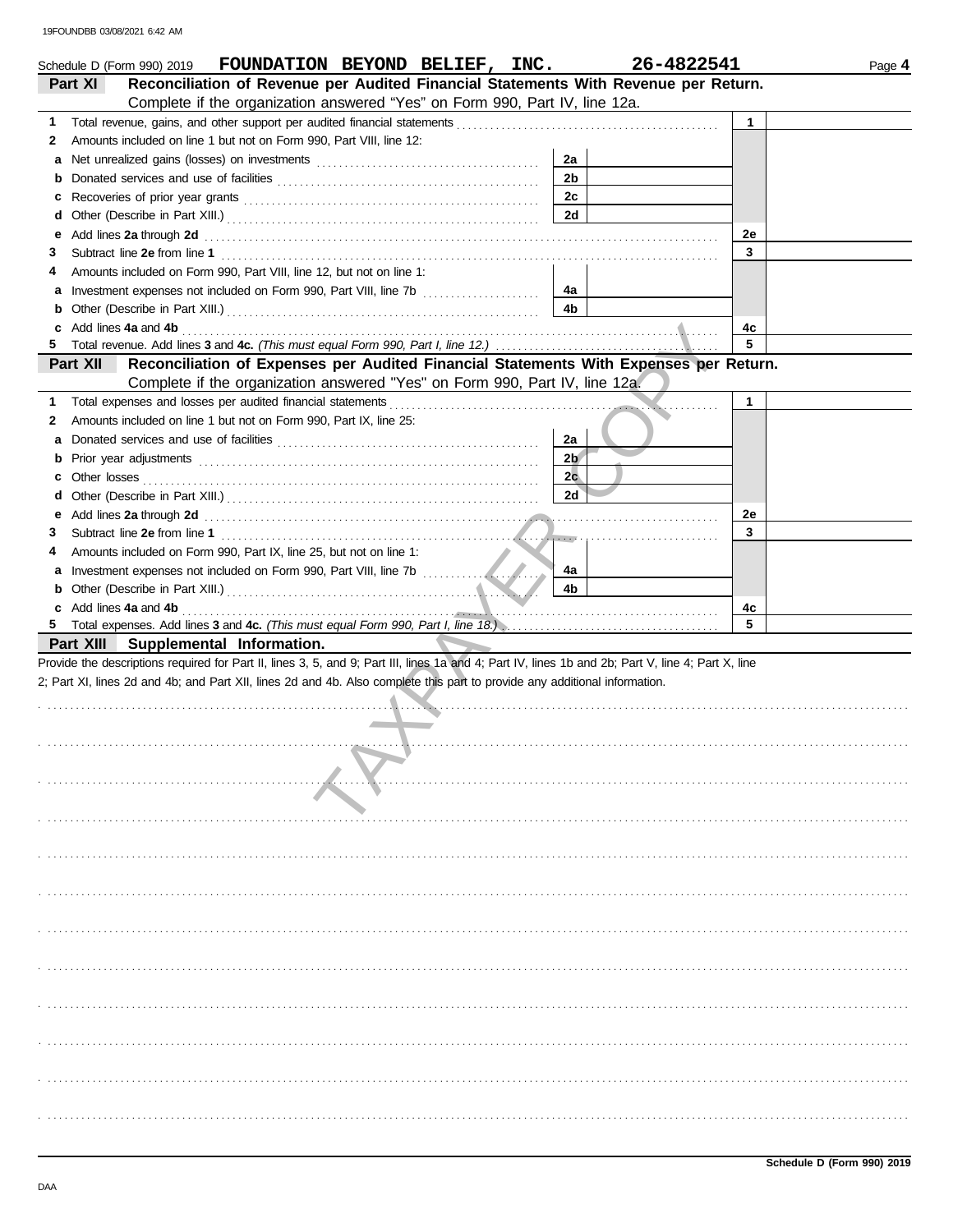|  | Schedule D (Form 990) 2019 FOUNDATION BEYOND BELIEF, INC.<br>Part XIII Supplemental Information (continued) |  | 26-4822541 |            | Page 5 |
|--|-------------------------------------------------------------------------------------------------------------|--|------------|------------|--------|
|  |                                                                                                             |  |            |            |        |
|  |                                                                                                             |  |            |            |        |
|  |                                                                                                             |  |            |            |        |
|  |                                                                                                             |  |            |            |        |
|  |                                                                                                             |  |            |            |        |
|  |                                                                                                             |  |            |            |        |
|  |                                                                                                             |  |            |            |        |
|  |                                                                                                             |  |            |            |        |
|  |                                                                                                             |  |            |            |        |
|  |                                                                                                             |  |            |            |        |
|  |                                                                                                             |  |            |            |        |
|  |                                                                                                             |  |            |            |        |
|  |                                                                                                             |  |            |            |        |
|  |                                                                                                             |  |            |            |        |
|  |                                                                                                             |  |            |            |        |
|  |                                                                                                             |  |            |            |        |
|  |                                                                                                             |  |            |            |        |
|  |                                                                                                             |  |            |            |        |
|  |                                                                                                             |  |            |            |        |
|  |                                                                                                             |  |            |            |        |
|  |                                                                                                             |  |            |            |        |
|  |                                                                                                             |  |            |            |        |
|  |                                                                                                             |  |            |            |        |
|  |                                                                                                             |  |            |            |        |
|  |                                                                                                             |  |            |            |        |
|  |                                                                                                             |  |            |            |        |
|  |                                                                                                             |  |            |            |        |
|  |                                                                                                             |  |            |            |        |
|  |                                                                                                             |  |            |            |        |
|  |                                                                                                             |  |            |            |        |
|  |                                                                                                             |  |            |            |        |
|  |                                                                                                             |  |            | . <b>.</b> |        |
|  |                                                                                                             |  |            |            |        |
|  |                                                                                                             |  |            |            |        |
|  |                                                                                                             |  |            |            |        |
|  |                                                                                                             |  |            |            |        |
|  |                                                                                                             |  |            |            |        |
|  |                                                                                                             |  |            |            |        |
|  |                                                                                                             |  |            |            |        |
|  |                                                                                                             |  |            |            |        |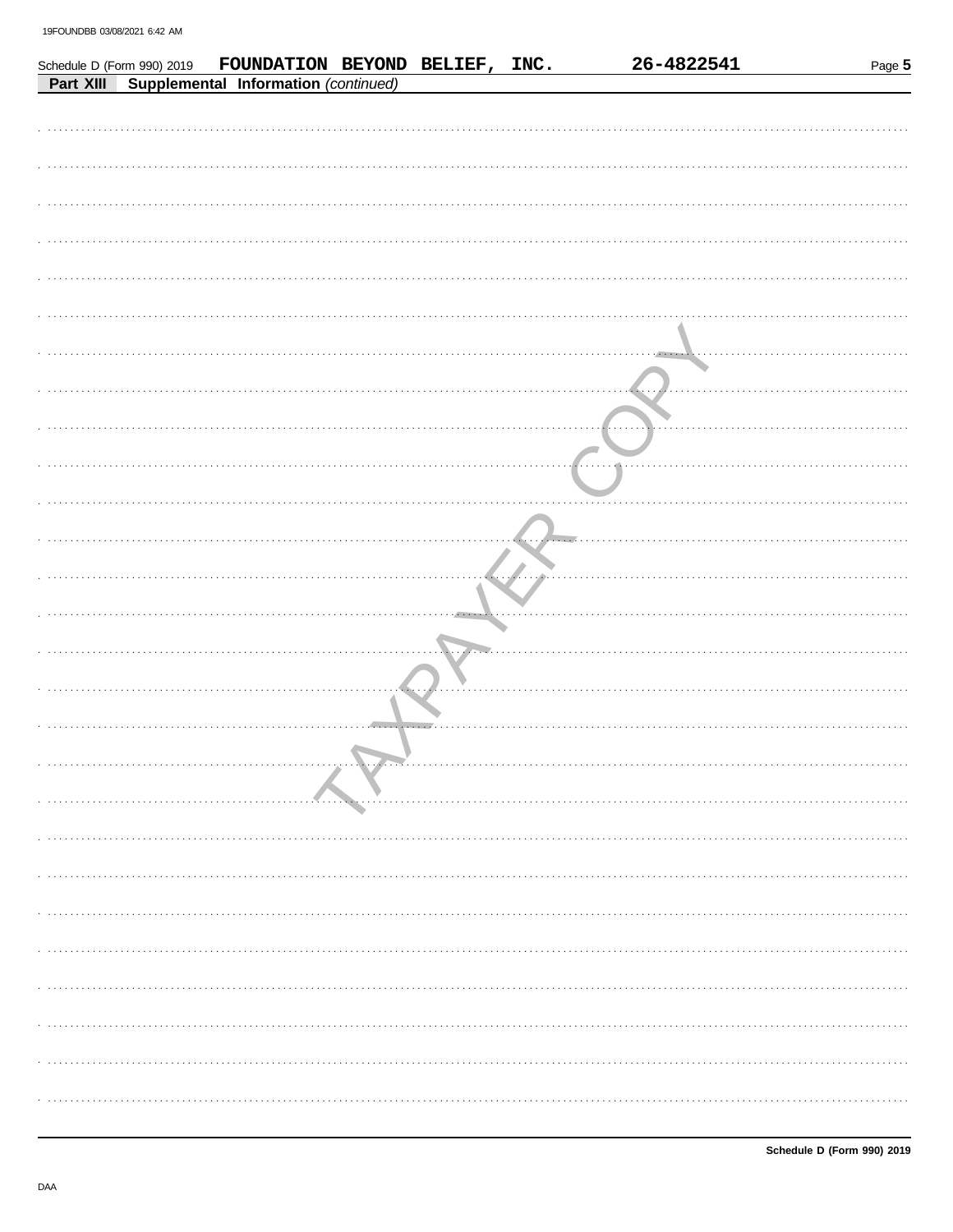| <b>Statement of Activities Outside the United States</b><br><b>SCHEDULE F</b><br>(Form 990)<br>u Complete if the organization answered "Yes" on Form 990, Part IV, line 14b, 15, or 16. |  |                                           |                                                                                           |                                                                                                                                                                                                                      |                                                                                                                 | OMB No. 1545-0047<br>2019                    |                                                                   |
|-----------------------------------------------------------------------------------------------------------------------------------------------------------------------------------------|--|-------------------------------------------|-------------------------------------------------------------------------------------------|----------------------------------------------------------------------------------------------------------------------------------------------------------------------------------------------------------------------|-----------------------------------------------------------------------------------------------------------------|----------------------------------------------|-------------------------------------------------------------------|
| Department of the Treasury                                                                                                                                                              |  |                                           |                                                                                           | u Attach to Form 990.<br>u Go to www.irs.gov/Form990 for instructions and the latest information.                                                                                                                    |                                                                                                                 |                                              | Open to Public                                                    |
| Internal Revenue Service<br>Name of the organization                                                                                                                                    |  |                                           |                                                                                           | FOUNDATION BEYOND BELIEF, INC.                                                                                                                                                                                       |                                                                                                                 | Employer identification number<br>26-4822541 | Inspection                                                        |
| Part I                                                                                                                                                                                  |  |                                           |                                                                                           | General Information on Activities Outside the United States. Complete if the organization answered "Yes" on                                                                                                          |                                                                                                                 |                                              |                                                                   |
|                                                                                                                                                                                         |  | Form 990, Part IV, line 14b.              |                                                                                           |                                                                                                                                                                                                                      |                                                                                                                 |                                              |                                                                   |
| 1                                                                                                                                                                                       |  |                                           |                                                                                           | For grantmakers. Does the organization maintain records to substantiate the amount of its grants and<br>other assistance, the grantees' eligibility for the grants or assistance, and the selection criteria used to |                                                                                                                 |                                              | $\boxed{\textbf{X}}$ Yes $\boxed{\phantom{1}}$ No                 |
| $\mathbf{2}$<br>outside the United States.                                                                                                                                              |  |                                           |                                                                                           | For grantmakers. Describe in Part V the organization's procedures for monitoring the use of its grants and other assistance                                                                                          |                                                                                                                 |                                              |                                                                   |
| 3                                                                                                                                                                                       |  |                                           |                                                                                           | Activities per Region. (The following Part I, line 3 table can be duplicated if additional space is needed.)                                                                                                         |                                                                                                                 |                                              |                                                                   |
| (a) Region                                                                                                                                                                              |  | (b) Number<br>of offices in<br>the region | (c) Number of<br>employees,<br>agents, and<br>independent<br>contractors<br>in the region | (d) Activities conducted in the<br>region (by type) (such as,<br>fundraising, program services,<br>investments, grants to recipients<br>located in the region)                                                       | (e) If activity listed in (d) is<br>a program service,<br>describe specific type of<br>service(s) in the region |                                              | (f) Total<br>expenditures for<br>and investments<br>in the region |
| <b>BAHAMAS</b><br>(1)                                                                                                                                                                   |  |                                           | 1                                                                                         |                                                                                                                                                                                                                      |                                                                                                                 |                                              | 4,263                                                             |
| <b>GHANA</b><br>(2)                                                                                                                                                                     |  |                                           | 1                                                                                         |                                                                                                                                                                                                                      |                                                                                                                 |                                              | 30,114                                                            |
| KASESE, UGANDA                                                                                                                                                                          |  |                                           |                                                                                           |                                                                                                                                                                                                                      |                                                                                                                 |                                              |                                                                   |
| (3)                                                                                                                                                                                     |  |                                           | 1                                                                                         |                                                                                                                                                                                                                      |                                                                                                                 |                                              | 1,000                                                             |
| <u>(4)</u>                                                                                                                                                                              |  |                                           |                                                                                           |                                                                                                                                                                                                                      |                                                                                                                 |                                              |                                                                   |
| (5)                                                                                                                                                                                     |  |                                           |                                                                                           |                                                                                                                                                                                                                      |                                                                                                                 |                                              |                                                                   |
| (6)                                                                                                                                                                                     |  |                                           |                                                                                           |                                                                                                                                                                                                                      |                                                                                                                 |                                              |                                                                   |
| (7)                                                                                                                                                                                     |  |                                           |                                                                                           |                                                                                                                                                                                                                      |                                                                                                                 |                                              |                                                                   |
| (8)                                                                                                                                                                                     |  |                                           |                                                                                           |                                                                                                                                                                                                                      |                                                                                                                 |                                              |                                                                   |
| (9)                                                                                                                                                                                     |  |                                           |                                                                                           |                                                                                                                                                                                                                      |                                                                                                                 |                                              |                                                                   |
| (10)                                                                                                                                                                                    |  |                                           |                                                                                           |                                                                                                                                                                                                                      |                                                                                                                 |                                              |                                                                   |
| (11)                                                                                                                                                                                    |  |                                           |                                                                                           |                                                                                                                                                                                                                      |                                                                                                                 |                                              |                                                                   |
| (12)                                                                                                                                                                                    |  |                                           |                                                                                           |                                                                                                                                                                                                                      |                                                                                                                 |                                              |                                                                   |
| (13)                                                                                                                                                                                    |  |                                           |                                                                                           |                                                                                                                                                                                                                      |                                                                                                                 |                                              |                                                                   |
| (14)                                                                                                                                                                                    |  |                                           |                                                                                           |                                                                                                                                                                                                                      |                                                                                                                 |                                              |                                                                   |
| (15)                                                                                                                                                                                    |  |                                           |                                                                                           |                                                                                                                                                                                                                      |                                                                                                                 |                                              |                                                                   |
| (16)                                                                                                                                                                                    |  |                                           |                                                                                           |                                                                                                                                                                                                                      |                                                                                                                 |                                              |                                                                   |
|                                                                                                                                                                                         |  |                                           |                                                                                           |                                                                                                                                                                                                                      |                                                                                                                 |                                              |                                                                   |
| (17)<br>3a Subtotal<br>.                                                                                                                                                                |  |                                           | з                                                                                         |                                                                                                                                                                                                                      |                                                                                                                 |                                              | 35,377                                                            |
| <b>b</b> Total from continuation<br>sheets to Part I                                                                                                                                    |  |                                           |                                                                                           |                                                                                                                                                                                                                      |                                                                                                                 |                                              |                                                                   |
| c Totals (add<br>lines 3a and 3b)                                                                                                                                                       |  |                                           | з                                                                                         |                                                                                                                                                                                                                      |                                                                                                                 |                                              | 35,377                                                            |

For Paperwork Reduction Act Notice, see the Instructions for Form 990. DAA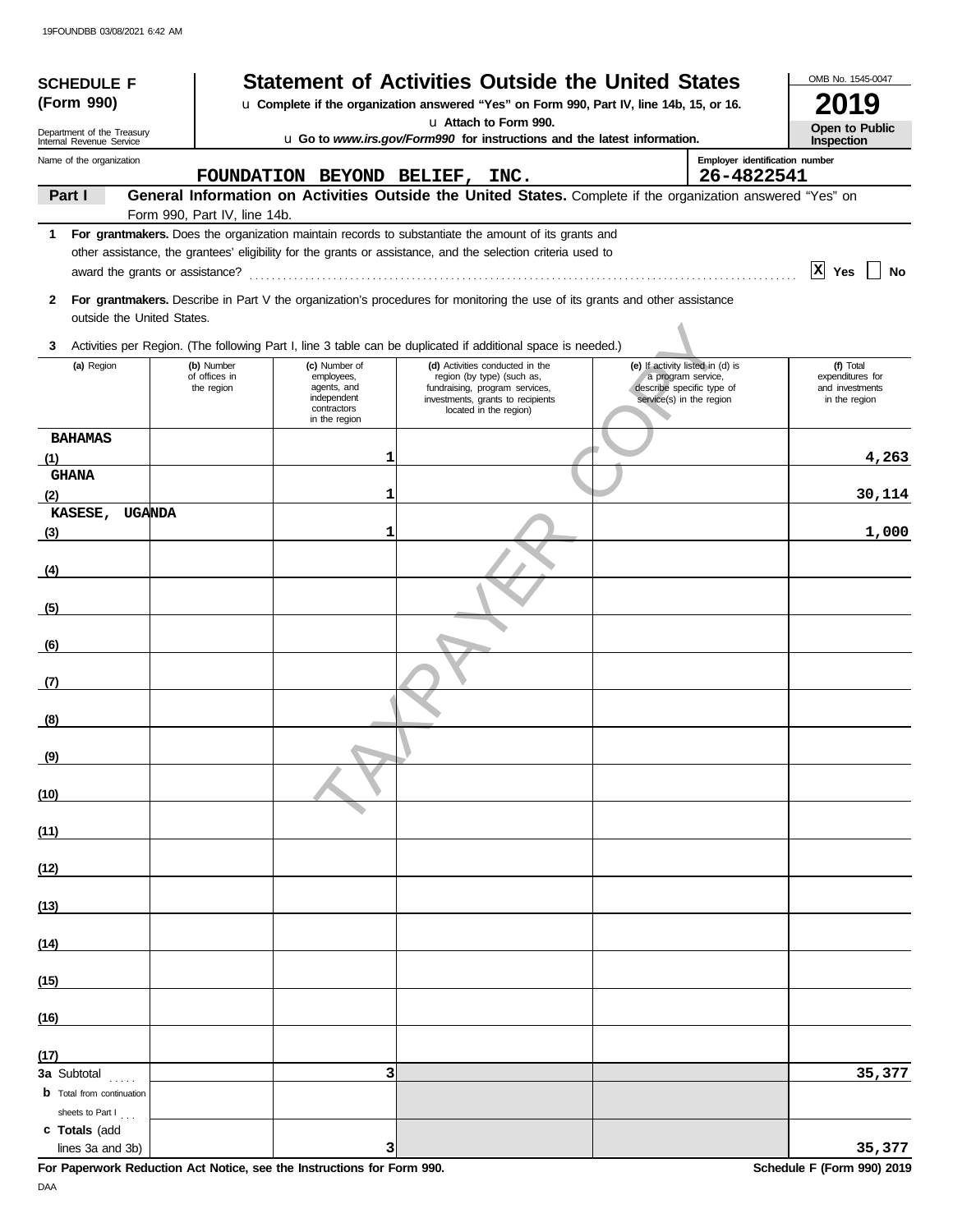| Schedule F (Form 990) 2019                  |                                                    |                    | FOUNDATION BEYOND BELIEF, INC.                                                                                                                                                                                                                                               | 26-4822541                  |                                       |                                        |                                          | Page 2                                                         |
|---------------------------------------------|----------------------------------------------------|--------------------|------------------------------------------------------------------------------------------------------------------------------------------------------------------------------------------------------------------------------------------------------------------------------|-----------------------------|---------------------------------------|----------------------------------------|------------------------------------------|----------------------------------------------------------------|
| Part II                                     |                                                    |                    | Grants and Other Assistance to Organizations or Entities Outside the United States. Complete if the organization answered "Yes" on Form 990,<br>Part IV, line 15, for any recipient who received more than \$5,000. Part II can be duplicated if additional space is needed. |                             |                                       |                                        |                                          |                                                                |
| $\mathbf{1}$<br>(a) Name of<br>organization | (b) IRS code<br>section and EIN<br>(if applicable) | (c) Region         | (d) Purpose of<br>grant                                                                                                                                                                                                                                                      | (e) Amount of<br>cash grant | (f) Manner of<br>cash<br>disbursement | (g) Amount of<br>noncash<br>assistance | (h) Description<br>of noncash assistance | (i) Method of<br>valuation<br>(book, FMV,<br>appraisal, other) |
| (1)                                         |                                                    | <b>EAST AFRICA</b> | ASSIST POOR                                                                                                                                                                                                                                                                  | 6,000                       | <b>CASH PAYMENT</b>                   |                                        |                                          |                                                                |
|                                             |                                                    |                    | ASSIST POOR                                                                                                                                                                                                                                                                  | 7,750                       | CASH PAYMENT                          |                                        |                                          |                                                                |
| (2)                                         |                                                    | PUERTO RICO        |                                                                                                                                                                                                                                                                              |                             |                                       |                                        |                                          |                                                                |
| (3)                                         |                                                    |                    |                                                                                                                                                                                                                                                                              |                             |                                       |                                        |                                          |                                                                |
| (4)                                         |                                                    |                    |                                                                                                                                                                                                                                                                              |                             |                                       |                                        |                                          |                                                                |
| (5)                                         |                                                    |                    |                                                                                                                                                                                                                                                                              |                             |                                       |                                        |                                          |                                                                |
| (6)                                         |                                                    |                    |                                                                                                                                                                                                                                                                              |                             |                                       |                                        |                                          |                                                                |
| (7)                                         |                                                    |                    |                                                                                                                                                                                                                                                                              |                             |                                       |                                        |                                          |                                                                |
| (8)                                         |                                                    |                    |                                                                                                                                                                                                                                                                              |                             |                                       |                                        |                                          |                                                                |
| (9)                                         |                                                    |                    |                                                                                                                                                                                                                                                                              |                             |                                       |                                        |                                          |                                                                |
| (10)                                        |                                                    |                    |                                                                                                                                                                                                                                                                              |                             |                                       |                                        |                                          |                                                                |
| (11)                                        |                                                    |                    |                                                                                                                                                                                                                                                                              |                             |                                       |                                        |                                          |                                                                |
| (12)                                        |                                                    |                    |                                                                                                                                                                                                                                                                              |                             |                                       |                                        |                                          |                                                                |
| (13)                                        |                                                    |                    |                                                                                                                                                                                                                                                                              |                             |                                       |                                        |                                          |                                                                |
| (14)                                        |                                                    |                    |                                                                                                                                                                                                                                                                              |                             |                                       |                                        |                                          |                                                                |
|                                             |                                                    |                    |                                                                                                                                                                                                                                                                              |                             |                                       |                                        |                                          |                                                                |
| (15)                                        |                                                    |                    |                                                                                                                                                                                                                                                                              |                             |                                       |                                        |                                          |                                                                |
| (16)                                        |                                                    |                    |                                                                                                                                                                                                                                                                              |                             |                                       |                                        |                                          |                                                                |
|                                             |                                                    |                    | 2 Enter total number of recipient organizations listed above that are recognized as charities by the foreign country, recognized as tax-exempt                                                                                                                               |                             |                                       |                                        |                                          |                                                                |
|                                             |                                                    |                    |                                                                                                                                                                                                                                                                              |                             |                                       |                                        |                                          |                                                                |

Schedule F (Form 990) 2019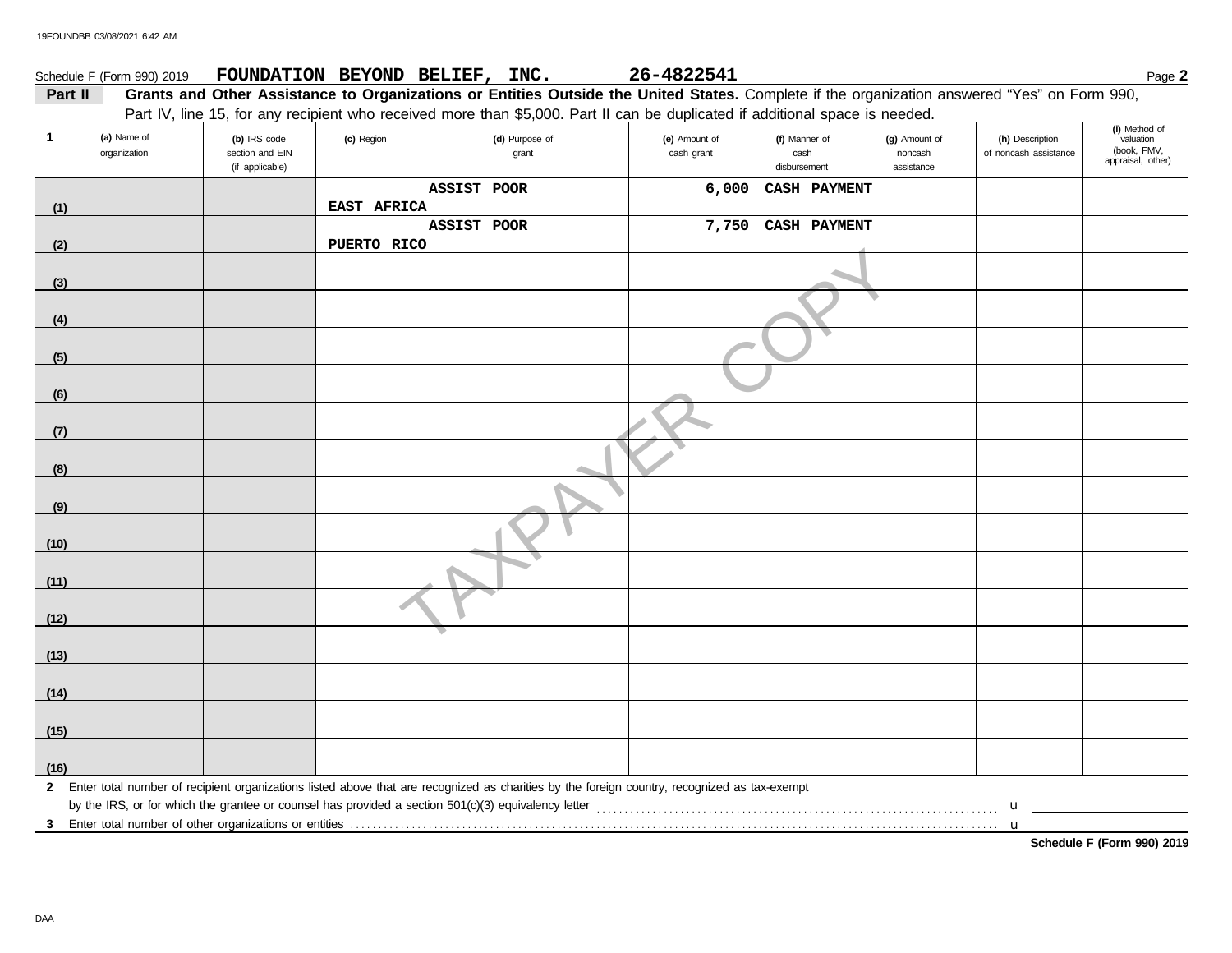| Schedule F (Form 990) 2019 FOUNDATION BEYOND BELIEF, INC.                                                                                                    |            |                             |                             | 26-4822541                            |                                        |                                          | Page 3                                                         |
|--------------------------------------------------------------------------------------------------------------------------------------------------------------|------------|-----------------------------|-----------------------------|---------------------------------------|----------------------------------------|------------------------------------------|----------------------------------------------------------------|
| Grants and Other Assistance to Individuals Outside the United States. Complete if the organization answered "Yes" on Form 990, Part IV, line 16.<br>Part III |            |                             |                             |                                       |                                        |                                          |                                                                |
| Part III can be duplicated if additional space is needed.                                                                                                    |            |                             |                             |                                       |                                        |                                          |                                                                |
| (a) Type of grant or assistance                                                                                                                              | (b) Region | (c) Number of<br>recipients | (d) Amount of<br>cash grant | (e) Manner of<br>cash<br>disbursement | (f) Amount of<br>noncash<br>assistance | (g) Description<br>of noncash assistance | (h) Method of<br>valuation<br>(book, FMV,<br>appraisal, other) |
| (1)                                                                                                                                                          |            |                             |                             |                                       |                                        |                                          |                                                                |
| (2)                                                                                                                                                          |            |                             |                             |                                       |                                        |                                          |                                                                |
| (3)                                                                                                                                                          |            |                             |                             |                                       |                                        |                                          |                                                                |
| (4)                                                                                                                                                          |            |                             |                             |                                       |                                        |                                          |                                                                |
| (5)                                                                                                                                                          |            |                             |                             |                                       |                                        |                                          |                                                                |
| (6)                                                                                                                                                          |            |                             |                             |                                       |                                        |                                          |                                                                |
| (7)                                                                                                                                                          |            |                             |                             |                                       |                                        |                                          |                                                                |
| (8)                                                                                                                                                          |            |                             |                             |                                       |                                        |                                          |                                                                |
| (9)                                                                                                                                                          |            |                             |                             |                                       |                                        |                                          |                                                                |
| (10)                                                                                                                                                         |            |                             |                             |                                       |                                        |                                          |                                                                |
| (11)                                                                                                                                                         |            |                             |                             |                                       |                                        |                                          |                                                                |
| (12)                                                                                                                                                         |            |                             |                             |                                       |                                        |                                          |                                                                |
| (13)                                                                                                                                                         |            |                             |                             |                                       |                                        |                                          |                                                                |
| (14)                                                                                                                                                         |            |                             |                             |                                       |                                        |                                          |                                                                |
| (15)                                                                                                                                                         |            |                             |                             |                                       |                                        |                                          |                                                                |
| (16)                                                                                                                                                         |            |                             |                             |                                       |                                        |                                          |                                                                |
| (17)                                                                                                                                                         |            |                             |                             |                                       |                                        |                                          |                                                                |
| (18)                                                                                                                                                         |            |                             |                             |                                       |                                        |                                          |                                                                |

Schedule F (Form 990) 2019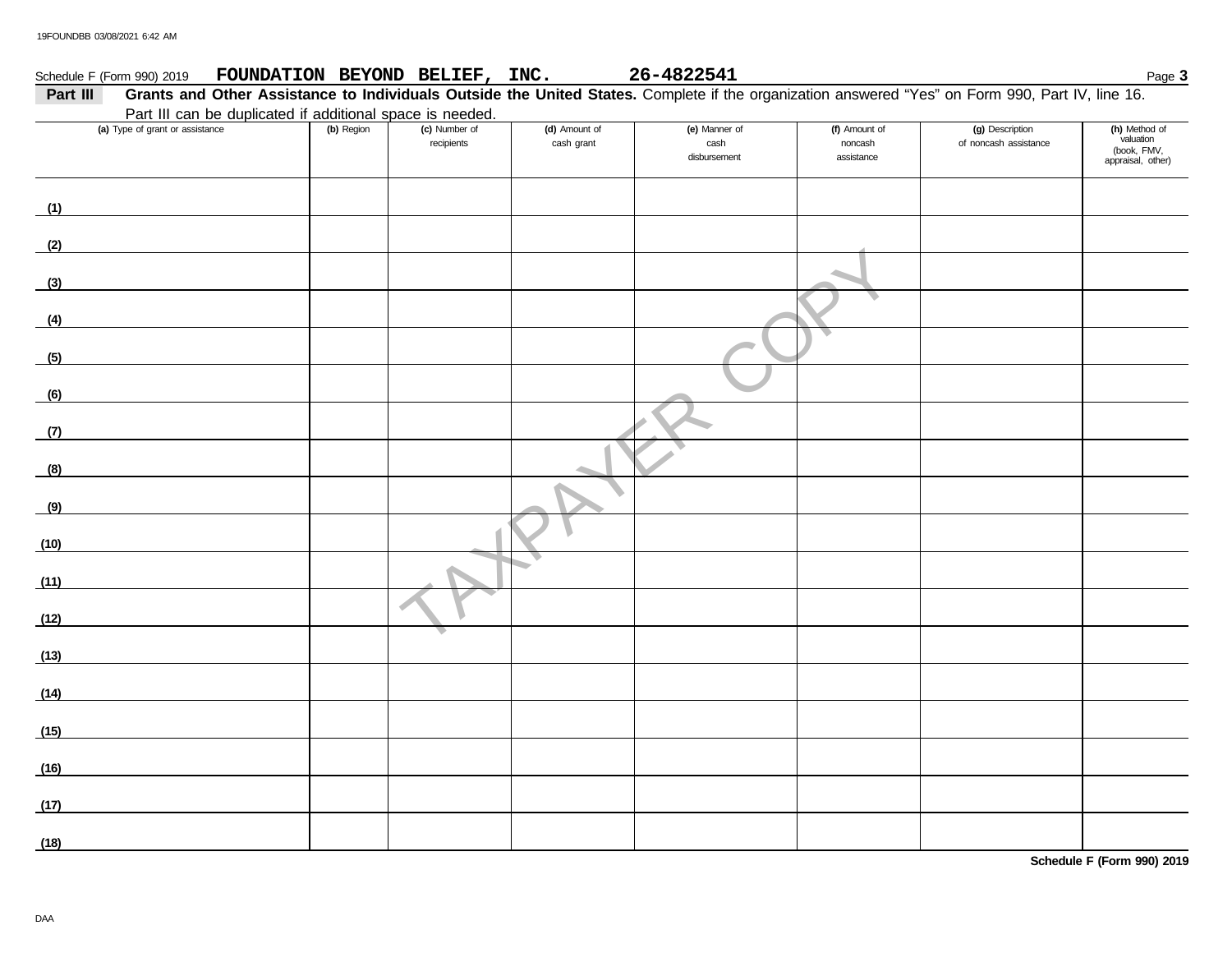|              | Schedule F (Form 990) 2019<br>26-4822541<br>FOUNDATION BEYOND BELIEF, INC.                                                                                                                                                                                                                                                                                     |                            | Page 4             |
|--------------|----------------------------------------------------------------------------------------------------------------------------------------------------------------------------------------------------------------------------------------------------------------------------------------------------------------------------------------------------------------|----------------------------|--------------------|
|              | <b>Foreign Forms</b><br><b>Part IV</b>                                                                                                                                                                                                                                                                                                                         |                            |                    |
| 1.           | Was the organization a U.S. transferor of property to a foreign corporation during the tax year? If "Yes,"<br>the organization may be required to file Form 926, Return by a U.S. Transferor of Property to a Foreign                                                                                                                                          | <b>Yes</b>                 | X<br><b>No</b>     |
| $\mathbf{2}$ | Did the organization have an interest in a foreign trust during the tax year? If "Yes," the organization may<br>be required to separately file Form 3520, Annual Return To Report Transactions With Foreign Trusts and<br>Receipt of Certain Foreign Gifts, and/or Form 3520-A, Annual Information Return of Foreign Trust With a                              | <b>Yes</b>                 | ΙxΙ<br><b>No</b>   |
| 3            | Did the organization have an ownership interest in a foreign corporation during the tax year? If "Yes,"<br>the organization may be required to file Form 5471, Information Return of U.S. Persons With Respect to                                                                                                                                              | Yes                        | Iх<br><b>No</b>    |
|              | Was the organization a direct or indirect shareholder of a passive foreign investment company or a<br>qualified electing fund during the tax year? If "Yes," the organization may be required to file Form 8621,<br>Information Return by a Shareholder of a Passive Foreign Investment Company or Qualified Electing<br>Fund (see Instructions for Form 8621) | Yes                        | X<br><b>No</b>     |
| 5            | Did the organization have an ownership interest in a foreign partnership during the tax year? If "Yes,"<br>the organization may be required to file Form 8865, Return of U.S. Persons With Respect to Certain                                                                                                                                                  | Yes                        | $\mathbf{x}$<br>No |
| 6            | Did the organization have any operations in or related to any boycotting countries during the tax year? If<br>"Yes," the organization may be required to separately file Form 5713, International Boycott Report (see<br>Instructions for Form 5713; don't file with Form 990)                                                                                 | Yes                        | X <br>No           |
|              |                                                                                                                                                                                                                                                                                                                                                                | Schedule F (Form 990) 2019 |                    |
|              |                                                                                                                                                                                                                                                                                                                                                                |                            |                    |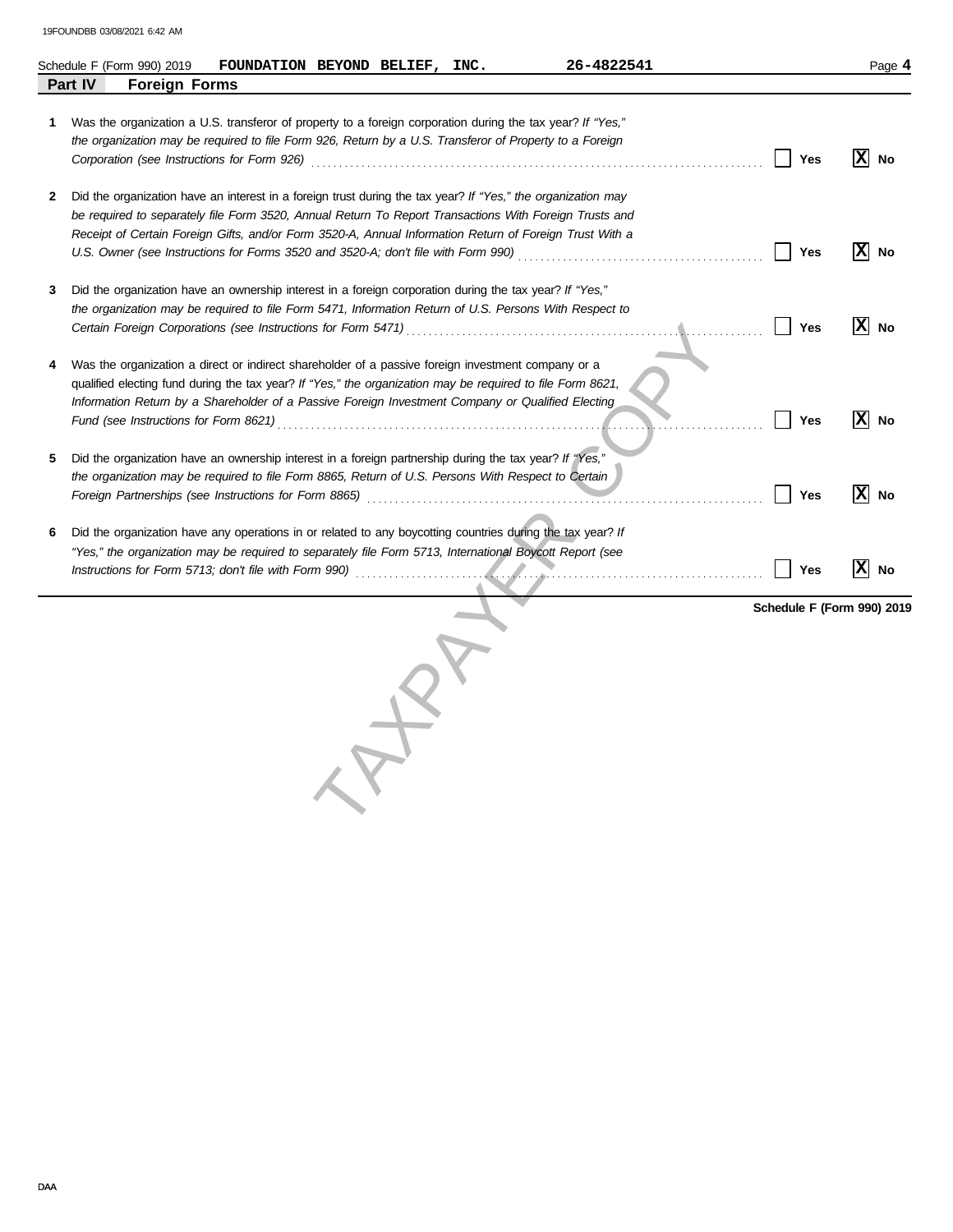| Schedule F (Form 990) 2019 | FOUNDATION BEYOND BELIEF, INC.                                                                                                                                                                                                                                                                                                                                                                                                                   | 26-4822541          | Page 5             |
|----------------------------|--------------------------------------------------------------------------------------------------------------------------------------------------------------------------------------------------------------------------------------------------------------------------------------------------------------------------------------------------------------------------------------------------------------------------------------------------|---------------------|--------------------|
| Part V                     | Supplemental Information<br>Provide the information required by Part I, line 2 (monitoring of funds); Part I, line 3, column (f) (accounting method;<br>amounts of investments vs. expenditures per region); Part II, line 1 (accounting method); Part III (accounting method); and<br>Part III, column (c) (estimated number of recipients), as applicable. Also complete this part to provide any additional<br>information. See instructions. |                     |                    |
|                            | PART I, LINE 3 - ACTIVITIES PER REGION                                                                                                                                                                                                                                                                                                                                                                                                           |                     |                    |
| <b>REGION</b>              |                                                                                                                                                                                                                                                                                                                                                                                                                                                  | <b>EXPENDITURES</b> | <b>INVESTMENTS</b> |
| <b>BAHAMAS</b>             |                                                                                                                                                                                                                                                                                                                                                                                                                                                  | \$<br>$4,263$ \$    | $\pmb{0}$          |
| <b>GHANA</b>               |                                                                                                                                                                                                                                                                                                                                                                                                                                                  | \$<br>30,114,5      | $\pmb{0}$          |
|                            | KASESE, UGANDA                                                                                                                                                                                                                                                                                                                                                                                                                                   | \$<br>$1,000$ \$    | $\pmb{0}$          |
|                            |                                                                                                                                                                                                                                                                                                                                                                                                                                                  |                     |                    |
|                            |                                                                                                                                                                                                                                                                                                                                                                                                                                                  |                     |                    |
|                            |                                                                                                                                                                                                                                                                                                                                                                                                                                                  |                     |                    |
|                            |                                                                                                                                                                                                                                                                                                                                                                                                                                                  |                     |                    |
|                            |                                                                                                                                                                                                                                                                                                                                                                                                                                                  |                     |                    |
|                            |                                                                                                                                                                                                                                                                                                                                                                                                                                                  |                     |                    |
|                            |                                                                                                                                                                                                                                                                                                                                                                                                                                                  |                     |                    |
|                            |                                                                                                                                                                                                                                                                                                                                                                                                                                                  |                     |                    |
|                            |                                                                                                                                                                                                                                                                                                                                                                                                                                                  |                     |                    |
|                            |                                                                                                                                                                                                                                                                                                                                                                                                                                                  |                     |                    |
|                            |                                                                                                                                                                                                                                                                                                                                                                                                                                                  |                     |                    |
|                            |                                                                                                                                                                                                                                                                                                                                                                                                                                                  |                     |                    |
|                            |                                                                                                                                                                                                                                                                                                                                                                                                                                                  |                     |                    |
|                            |                                                                                                                                                                                                                                                                                                                                                                                                                                                  |                     |                    |
|                            |                                                                                                                                                                                                                                                                                                                                                                                                                                                  |                     |                    |
|                            |                                                                                                                                                                                                                                                                                                                                                                                                                                                  |                     |                    |
|                            |                                                                                                                                                                                                                                                                                                                                                                                                                                                  |                     |                    |
|                            |                                                                                                                                                                                                                                                                                                                                                                                                                                                  |                     |                    |
|                            |                                                                                                                                                                                                                                                                                                                                                                                                                                                  |                     |                    |
|                            |                                                                                                                                                                                                                                                                                                                                                                                                                                                  |                     |                    |
|                            |                                                                                                                                                                                                                                                                                                                                                                                                                                                  |                     |                    |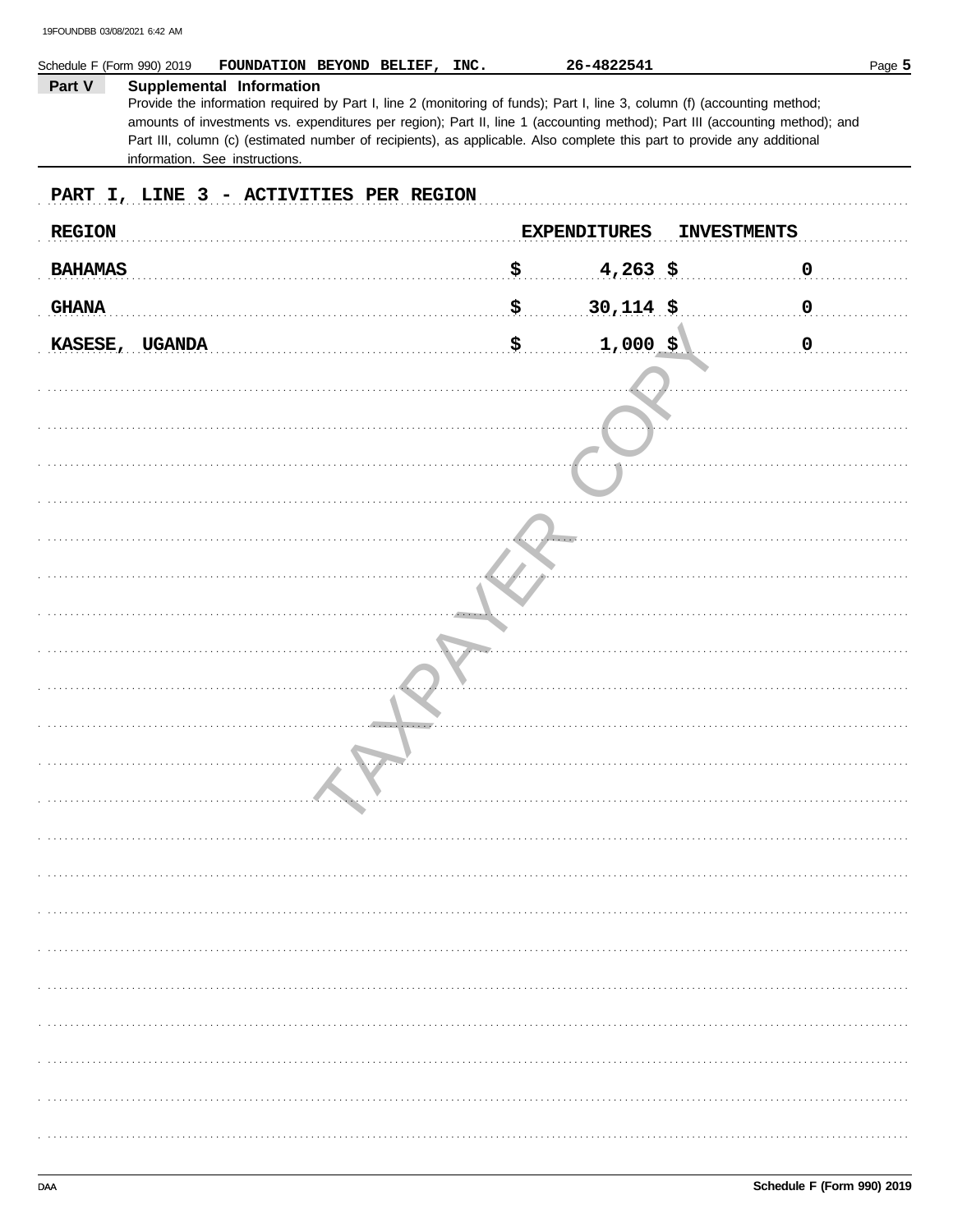| <b>SCHEDULE I</b>                                      |                                                                                                                                                                                                                                                                                            |            |                                                                                                                                       | Grants and Other Assistance to Organizations, |                    |                                  |                    |                                | OMB No. 1545-0047                              |
|--------------------------------------------------------|--------------------------------------------------------------------------------------------------------------------------------------------------------------------------------------------------------------------------------------------------------------------------------------------|------------|---------------------------------------------------------------------------------------------------------------------------------------|-----------------------------------------------|--------------------|----------------------------------|--------------------|--------------------------------|------------------------------------------------|
| (Form 990)                                             |                                                                                                                                                                                                                                                                                            |            | Governments, and Individuals in the United States<br>Complete if the organization answered "Yes" on Form 990, Part IV, line 21 or 22. |                                               |                    |                                  |                    |                                | 2019                                           |
| Department of the Treasury<br>Internal Revenue Service |                                                                                                                                                                                                                                                                                            |            | <b>Open to Public</b><br>Inspection                                                                                                   |                                               |                    |                                  |                    |                                |                                                |
| Name of the organization                               |                                                                                                                                                                                                                                                                                            |            |                                                                                                                                       |                                               |                    |                                  |                    | Employer identification number |                                                |
|                                                        | FOUNDATION BEYOND BELIEF, INC.                                                                                                                                                                                                                                                             |            |                                                                                                                                       |                                               |                    |                                  |                    | 26-4822541                     |                                                |
| Part I                                                 | <b>General Information on Grants and Assistance</b>                                                                                                                                                                                                                                        |            |                                                                                                                                       |                                               |                    |                                  |                    |                                |                                                |
| $\mathbf{1}$                                           | Does the organization maintain records to substantiate the amount of the grants or assistance, the grantees' eligibility for the grants or assistance, and<br>2 Describe in Part IV the organization's procedures for monitoring the use of grant funds in the United States.              |            |                                                                                                                                       |                                               |                    |                                  |                    |                                | $\overline{X}$ No<br>Yes<br>$\blacksquare$     |
| Part II                                                | Grants and Other Assistance to Domestic Organizations and Domestic Governments. Complete if the organization answered "Yes" on Form 990,                                                                                                                                                   |            |                                                                                                                                       |                                               |                    |                                  |                    |                                |                                                |
|                                                        | Part IV, line 21, for any recipient that received more than \$5,000. Part II can be duplicated if additional space is needed.                                                                                                                                                              |            |                                                                                                                                       |                                               |                    |                                  |                    |                                |                                                |
| $\mathbf{1}$                                           | (a) Name and address of organization                                                                                                                                                                                                                                                       | $(b)$ EIN  | $(c)$ IRC<br>section                                                                                                                  | (d) Amount of cash                            | (e) Amount of non- | (f) Method of valuation          | (g) Description of |                                | (h) Purpose of grant                           |
|                                                        | or government                                                                                                                                                                                                                                                                              |            | (if applicable)                                                                                                                       | grant                                         | cash assistance    | (book, FMV, appraisal,<br>other) | noncash assistance |                                | or assistance                                  |
| (1) ALL HANDS & HEARTS INC.                            |                                                                                                                                                                                                                                                                                            |            |                                                                                                                                       |                                               |                    |                                  |                    |                                |                                                |
| P.O. BOX 328                                           |                                                                                                                                                                                                                                                                                            |            |                                                                                                                                       |                                               |                    |                                  |                    |                                |                                                |
| <b>MER ROUGE</b>                                       | LA 71261                                                                                                                                                                                                                                                                                   | 84-3978001 |                                                                                                                                       | 8,835                                         |                    |                                  |                    |                                |                                                |
| (2) COMMON GROUND COMMUNITY CENTER                     |                                                                                                                                                                                                                                                                                            |            |                                                                                                                                       |                                               |                    |                                  |                    |                                |                                                |
| 11400 CRONRIDGE DRIVE, SUITE H                         |                                                                                                                                                                                                                                                                                            |            |                                                                                                                                       |                                               |                    |                                  |                    |                                |                                                |
| OWINGS MILLS                                           | MD 21117                                                                                                                                                                                                                                                                                   | 45-2403704 |                                                                                                                                       | 20,111                                        |                    |                                  |                    |                                |                                                |
| (3) IGNITE                                             |                                                                                                                                                                                                                                                                                            |            |                                                                                                                                       |                                               |                    |                                  |                    |                                |                                                |
| 180 N. MICHIGAN AVE, STE 1900                          |                                                                                                                                                                                                                                                                                            |            |                                                                                                                                       |                                               |                    |                                  |                    |                                |                                                |
| <b>CHICAGO</b>                                         | IL 60601                                                                                                                                                                                                                                                                                   | 36-2867274 |                                                                                                                                       | 5,500                                         |                    |                                  |                    |                                |                                                |
| (4) HEARTS OF GOLD                                     |                                                                                                                                                                                                                                                                                            |            |                                                                                                                                       |                                               |                    |                                  |                    |                                |                                                |
| 11 WEST 25TH STREET                                    |                                                                                                                                                                                                                                                                                            |            |                                                                                                                                       |                                               |                    |                                  |                    |                                |                                                |
| NEW YORK                                               | NY 10010                                                                                                                                                                                                                                                                                   | 13-4194879 |                                                                                                                                       | 5,500                                         |                    |                                  |                    |                                |                                                |
| (5) BAKERRIPLEY                                        |                                                                                                                                                                                                                                                                                            |            |                                                                                                                                       |                                               |                    |                                  |                    |                                |                                                |
| P.O. BOX 271389                                        |                                                                                                                                                                                                                                                                                            |            |                                                                                                                                       |                                               |                    |                                  |                    |                                |                                                |
| <b>HOUSTON</b>                                         | TX 77277                                                                                                                                                                                                                                                                                   | 23-7062976 |                                                                                                                                       | 5,500                                         |                    |                                  |                    |                                |                                                |
| (6) TREES FOR THE FUTURE                               |                                                                                                                                                                                                                                                                                            |            |                                                                                                                                       |                                               |                    |                                  |                    |                                |                                                |
| 1400 SPRING ST, SUITE 150                              |                                                                                                                                                                                                                                                                                            |            |                                                                                                                                       |                                               |                    |                                  |                    |                                |                                                |
| SILVER SPRING                                          | MD 20910                                                                                                                                                                                                                                                                                   | 52-1644869 |                                                                                                                                       | 5,500                                         |                    |                                  |                    |                                |                                                |
| (7) PUEBLO A PUEBLO                                    |                                                                                                                                                                                                                                                                                            |            |                                                                                                                                       |                                               |                    |                                  |                    |                                |                                                |
| P.O. BOX 52353                                         |                                                                                                                                                                                                                                                                                            | 52-2299340 |                                                                                                                                       |                                               |                    |                                  |                    |                                |                                                |
| <b>BOSTON</b><br>(8) TANDANA                           | MA 02205                                                                                                                                                                                                                                                                                   |            |                                                                                                                                       | 5,750                                         |                    |                                  |                    |                                |                                                |
|                                                        |                                                                                                                                                                                                                                                                                            |            |                                                                                                                                       |                                               |                    |                                  |                    |                                |                                                |
| 2933 LOWER BELLBROOK RD.                               | OH 45370                                                                                                                                                                                                                                                                                   | 20-4748423 |                                                                                                                                       | 5,750                                         |                    |                                  |                    |                                |                                                |
| SPRING VALLEY<br>(9) MY SISTER'S HOUSE                 |                                                                                                                                                                                                                                                                                            |            |                                                                                                                                       |                                               |                    |                                  |                    |                                |                                                |
| 3053 FREEPORT BLVD, #120                               |                                                                                                                                                                                                                                                                                            |            |                                                                                                                                       |                                               |                    |                                  |                    |                                |                                                |
| <b>SACRAMENTO</b>                                      | CA 95818                                                                                                                                                                                                                                                                                   | 68-0464114 |                                                                                                                                       | 5,750                                         |                    |                                  |                    |                                |                                                |
| $\mathbf{2}$                                           |                                                                                                                                                                                                                                                                                            |            |                                                                                                                                       |                                               |                    |                                  |                    | $\mathbf u$                    |                                                |
|                                                        |                                                                                                                                                                                                                                                                                            |            |                                                                                                                                       |                                               |                    |                                  |                    |                                |                                                |
|                                                        | Enter total number of other organizations listed in the line 1 table <i>manufacture in the content of the line</i> 1 table manufacture in the line 1 table manufacture in the state of the line 1 table manufacture in the line of<br>etien, Ant Netien, and the Instructions for Form 000 |            |                                                                                                                                       |                                               |                    |                                  |                    |                                | $d_{1}d_{2} + f_{2}d_{3}d_{4} = 0.001 (0.040)$ |

For Paperwork Reduction Act Notice, see the Instructions for Form 990. DAA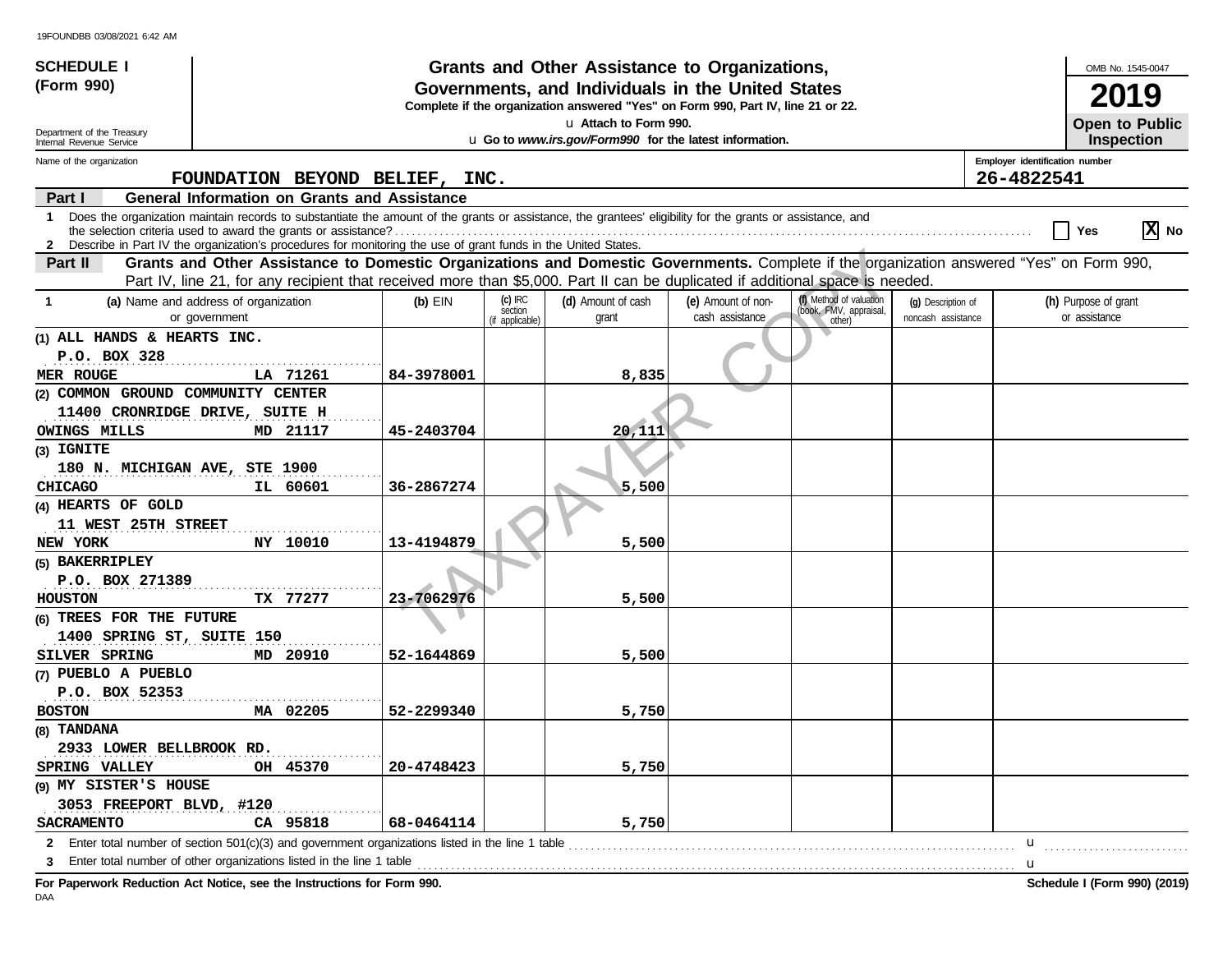| <b>SCHEDULE I</b>                                      |                                                                                                                                                                                                                                                                               |            |                                         | Grants and Other Assistance to Organizations, |                                       |                                                             |                                          |                                | OMB No. 1545-0047                     |
|--------------------------------------------------------|-------------------------------------------------------------------------------------------------------------------------------------------------------------------------------------------------------------------------------------------------------------------------------|------------|-----------------------------------------|-----------------------------------------------|---------------------------------------|-------------------------------------------------------------|------------------------------------------|--------------------------------|---------------------------------------|
| (Form 990)                                             | Governments, and Individuals in the United States<br>Complete if the organization answered "Yes" on Form 990, Part IV, line 21 or 22.                                                                                                                                         |            |                                         |                                               |                                       |                                                             |                                          |                                |                                       |
| Department of the Treasury<br>Internal Revenue Service | u Attach to Form 990.<br>u Go to www.irs.gov/Form990 for the latest information.                                                                                                                                                                                              |            |                                         |                                               |                                       |                                                             |                                          |                                | <b>Open to Public</b><br>Inspection   |
| Name of the organization                               |                                                                                                                                                                                                                                                                               |            |                                         |                                               |                                       |                                                             |                                          | Employer identification number |                                       |
|                                                        | FOUNDATION BEYOND BELIEF, INC.                                                                                                                                                                                                                                                |            |                                         |                                               |                                       |                                                             |                                          | 26-4822541                     |                                       |
| Part I                                                 | <b>General Information on Grants and Assistance</b>                                                                                                                                                                                                                           |            |                                         |                                               |                                       |                                                             |                                          |                                |                                       |
| $\mathbf{1}$                                           | Does the organization maintain records to substantiate the amount of the grants or assistance, the grantees' eligibility for the grants or assistance, and<br>2 Describe in Part IV the organization's procedures for monitoring the use of grant funds in the United States. |            |                                         |                                               |                                       |                                                             |                                          |                                | No<br>Yes                             |
| Part II                                                | Grants and Other Assistance to Domestic Organizations and Domestic Governments. Complete if the organization answered "Yes" on Form 990,<br>Part IV, line 21, for any recipient that received more than \$5,000. Part II can be duplicated if additional space is needed.     |            |                                         |                                               |                                       |                                                             |                                          |                                |                                       |
| $\mathbf 1$                                            | (a) Name and address of organization<br>or government                                                                                                                                                                                                                         | (b) $EIN$  | $(c)$ IRC<br>section<br>(if applicable) | (d) Amount of cash<br>grant                   | (e) Amount of non-<br>cash assistance | (f) Method of valuation<br>(book, FMV, appraisal,<br>other) | (g) Description of<br>noncash assistance |                                | (h) Purpose of grant<br>or assistance |
| (1) STAND. EARTH                                       |                                                                                                                                                                                                                                                                               |            |                                         |                                               |                                       |                                                             |                                          |                                |                                       |
|                                                        | 650 CALIFORNIA STREET, 7TH FLOOR                                                                                                                                                                                                                                              |            |                                         |                                               |                                       |                                                             |                                          |                                |                                       |
| SAN FRANCISCO                                          | CA 94108                                                                                                                                                                                                                                                                      | 94-3331587 |                                         | 5,750                                         |                                       |                                                             |                                          |                                |                                       |
| (2) WATER FOR PEOPLE                                   |                                                                                                                                                                                                                                                                               |            |                                         |                                               |                                       |                                                             |                                          |                                |                                       |
| 100 E. TENNESSEE AVE.                                  |                                                                                                                                                                                                                                                                               |            |                                         |                                               |                                       |                                                             |                                          |                                |                                       |
| <b>DENVER</b>                                          | CO 80209                                                                                                                                                                                                                                                                      | 84-1166148 |                                         | 6,100                                         |                                       |                                                             |                                          |                                |                                       |
|                                                        | (3) NATIONAL CTR FOR SCIENCE EDUCATION                                                                                                                                                                                                                                        |            |                                         |                                               |                                       |                                                             |                                          |                                |                                       |
|                                                        | 1904 FRANKLIN STREET, SUITE 600                                                                                                                                                                                                                                               |            |                                         |                                               |                                       |                                                             |                                          |                                |                                       |
| <b>OAKLAND</b>                                         | CA 94612                                                                                                                                                                                                                                                                      | 11-2656357 |                                         | 6,100                                         |                                       |                                                             |                                          |                                |                                       |
| (4) THE POINT FOUNDATION                               |                                                                                                                                                                                                                                                                               |            |                                         |                                               |                                       |                                                             |                                          |                                |                                       |
| P.O. BOX 60108                                         |                                                                                                                                                                                                                                                                               |            |                                         |                                               |                                       |                                                             |                                          |                                |                                       |
| LOS ANGELES                                            | CA 90060                                                                                                                                                                                                                                                                      | 84-1582086 |                                         | 6,100                                         |                                       |                                                             |                                          |                                |                                       |
| (5) CENTER FOR BIOLOGICAL DIVERSITY                    |                                                                                                                                                                                                                                                                               |            |                                         |                                               |                                       |                                                             |                                          |                                |                                       |
| P.O. BOX 710                                           |                                                                                                                                                                                                                                                                               |            |                                         |                                               |                                       |                                                             |                                          |                                |                                       |
| <b>TUCSON</b>                                          | AZ 85702                                                                                                                                                                                                                                                                      | 27-3943866 |                                         | 6,100                                         |                                       |                                                             |                                          |                                |                                       |
| (6)                                                    |                                                                                                                                                                                                                                                                               |            |                                         |                                               |                                       |                                                             |                                          |                                |                                       |
|                                                        |                                                                                                                                                                                                                                                                               |            |                                         |                                               |                                       |                                                             |                                          |                                |                                       |
| (7)                                                    |                                                                                                                                                                                                                                                                               |            |                                         |                                               |                                       |                                                             |                                          |                                |                                       |
|                                                        |                                                                                                                                                                                                                                                                               |            |                                         |                                               |                                       |                                                             |                                          |                                |                                       |
| (8)                                                    |                                                                                                                                                                                                                                                                               |            |                                         |                                               |                                       |                                                             |                                          |                                |                                       |
|                                                        |                                                                                                                                                                                                                                                                               |            |                                         |                                               |                                       |                                                             |                                          |                                |                                       |
| (9)                                                    |                                                                                                                                                                                                                                                                               |            |                                         |                                               |                                       |                                                             |                                          |                                |                                       |
| $\mathbf{2}$                                           | Enter total number of section 501(c)(3) and government organizations listed in the line 1 table contained contained the state of section 501(c)(3) and government organizations listed in the line 1 table contained contained                                                |            |                                         |                                               |                                       |                                                             |                                          | u                              |                                       |
|                                                        | Enter total number of other organizations listed in the line 1 table <i>manufacture in the content of the line</i> 1 table manufacture in the line 1 table manufacture in the state of the line of the line 1 table manufacture in                                            |            |                                         |                                               |                                       |                                                             |                                          | u                              |                                       |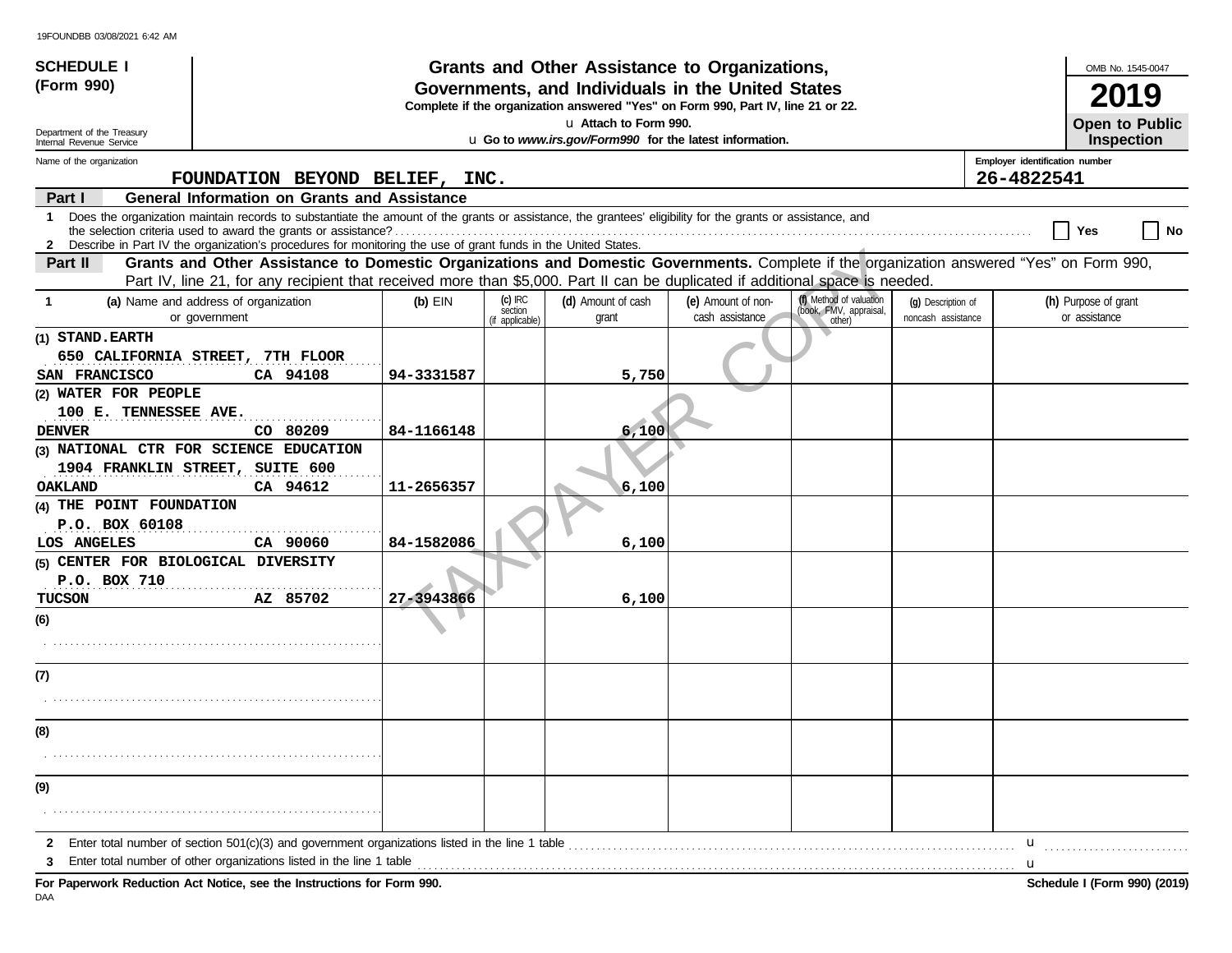| Schedule I (Form 990) (2019)                                                                                                                                         | FOUNDATION BEYOND BELIEF, INC. |                             | 26-4822541                          |                                                          | Page 2                                |
|----------------------------------------------------------------------------------------------------------------------------------------------------------------------|--------------------------------|-----------------------------|-------------------------------------|----------------------------------------------------------|---------------------------------------|
| Grants and Other Assistance to Domestic Individuals. Complete if the organization answered "Yes" on Form 990, Part IV, line 22.<br>Part III                          |                                |                             |                                     |                                                          |                                       |
| Part III can be duplicated if additional space is needed.<br>(a) Type of grant or assistance                                                                         | (b) Number of<br>recipients    | (c) Amount of<br>cash grant | (d) Amount of<br>noncash assistance | (e) Method of valuation (book,<br>FMV, appraisal, other) | (f) Description of noncash assistance |
|                                                                                                                                                                      |                                |                             |                                     |                                                          |                                       |
|                                                                                                                                                                      |                                |                             |                                     |                                                          |                                       |
| 3                                                                                                                                                                    |                                |                             |                                     |                                                          |                                       |
|                                                                                                                                                                      |                                |                             |                                     |                                                          |                                       |
|                                                                                                                                                                      |                                |                             |                                     |                                                          |                                       |
| 6                                                                                                                                                                    |                                |                             |                                     |                                                          |                                       |
| $\mathbf{7}$<br>Supplemental Information. Provide the information required in Part I, line 2; Part III, column (b); and any other additional information.<br>Part IV |                                |                             |                                     |                                                          |                                       |
|                                                                                                                                                                      |                                |                             |                                     |                                                          |                                       |
|                                                                                                                                                                      |                                |                             |                                     |                                                          |                                       |
|                                                                                                                                                                      |                                |                             |                                     |                                                          |                                       |
|                                                                                                                                                                      |                                |                             |                                     |                                                          |                                       |
|                                                                                                                                                                      |                                |                             |                                     |                                                          |                                       |
|                                                                                                                                                                      |                                |                             |                                     |                                                          |                                       |
|                                                                                                                                                                      |                                |                             |                                     |                                                          |                                       |
|                                                                                                                                                                      |                                |                             |                                     |                                                          |                                       |
|                                                                                                                                                                      |                                |                             |                                     |                                                          |                                       |
|                                                                                                                                                                      |                                |                             |                                     |                                                          |                                       |
|                                                                                                                                                                      |                                |                             |                                     |                                                          |                                       |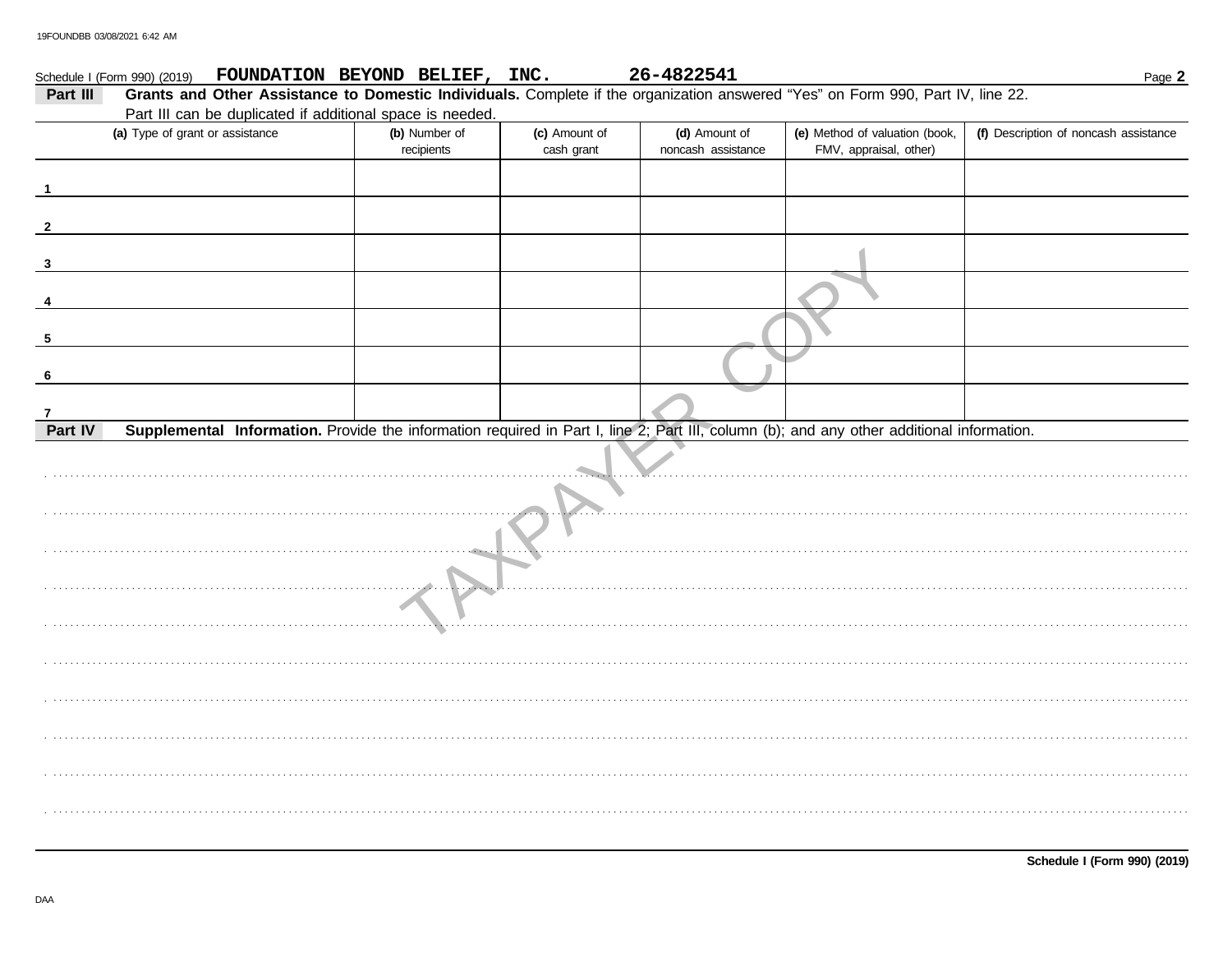| <b>SCHEDULE O</b>                                      |                   |                                                       |                                 | Supplemental Information to Form 990 or 990-EZ                                                                                         |                         | OMB No. 1545-0047              |
|--------------------------------------------------------|-------------------|-------------------------------------------------------|---------------------------------|----------------------------------------------------------------------------------------------------------------------------------------|-------------------------|--------------------------------|
| (Form 990 or 990-EZ)                                   |                   |                                                       |                                 | Complete to provide information for responses to specific questions on<br>Form 990 or 990-EZ or to provide any additional information. |                         | 2019                           |
| Department of the Treasury<br>Internal Revenue Service |                   |                                                       | u Attach to Form 990 or 990-EZ. |                                                                                                                                        |                         | Open to Public<br>Inspection   |
| Name of the organization                               |                   |                                                       |                                 | u Go to www.irs.gov/Form990 for the latest information.                                                                                |                         | Employer identification number |
|                                                        | <b>FOUNDATION</b> | <b>BEYOND</b>                                         | BELIEF,<br>INC.                 |                                                                                                                                        | 26-4822541              |                                |
| FORM 990, PART III, LINE 4D                            |                   |                                                       |                                 | ALL OTHER ACCOMPLISHMENTS                                                                                                              |                         |                                |
| HUMANIST SERVICE CORPS HSC                             |                   |                                                       | RELIEF OF                       | THE POOR, DISTRESSED OR                                                                                                                |                         |                                |
| UNDERPRIVILEGED                                        |                   | ADVANCEMENT<br>OF                                     | <b>EDUCATION</b>                | <b>ELIMINATION OF</b>                                                                                                                  | PREJUDICE AND           |                                |
|                                                        |                   | DISCRIMINATION DEFENDING HUMAN AND CIVIL              |                                 | RIGHTS<br><b>SECURED</b>                                                                                                               |                         | BY LAW PROMOTING               |
| <b>HEALTH.</b>                                         |                   | CAPACITY-BUILDING FOR GRASSROOTS WOMEN'S              |                                 | <b>RIGHTS</b>                                                                                                                          | ORGANIZATIONS.          |                                |
|                                                        |                   | HUMANIST EXPERIENCE HE PODCAST                        | <b>A PODCAST</b>                | SHOW WHERE HOSTS SEEK OUT                                                                                                              |                         |                                |
| RADICAL EXPERIENCES AND                                |                   | <b>IMMERSE</b>                                        | <b>THEMSELVES</b>               | <b>INTO</b>                                                                                                                            | IT AND CREATE A PODCAST |                                |
| AFTERWARD.                                             |                   |                                                       |                                 |                                                                                                                                        |                         |                                |
|                                                        |                   |                                                       |                                 |                                                                                                                                        |                         |                                |
|                                                        |                   |                                                       |                                 | FORM 990, PART VI, LINE 11B - ORGANIZATION'S PROCESS TO REVIEW FORM 990                                                                |                         |                                |
|                                                        |                   | NO REVIEW WAS OR WILL BE CONDUCTED.                   |                                 |                                                                                                                                        |                         |                                |
|                                                        |                   |                                                       |                                 |                                                                                                                                        |                         |                                |
| FORM 990, PART VI, LINE 19                             |                   |                                                       |                                 | GOVERNING DOCUMENTS DISCLOSURE EXPLANATION                                                                                             |                         |                                |
|                                                        |                   | NO DOCUMENTS AVAILABLE TO THE PUBLIC                  |                                 |                                                                                                                                        |                         |                                |
|                                                        |                   |                                                       |                                 |                                                                                                                                        |                         |                                |
|                                                        |                   | FORM 990, PART IX, LINE 11G - OTHER FEES FOR SERVICES |                                 |                                                                                                                                        |                         |                                |
| <b>DESCRIPTION</b>                                     |                   |                                                       |                                 |                                                                                                                                        |                         |                                |
|                                                        |                   | TOT/PROG SERVICE                                      |                                 | <b>MGT &amp; GENERAL</b>                                                                                                               |                         | <b>FUNDRAISING</b>             |
| <b>BANK FEES</b>                                       |                   |                                                       |                                 |                                                                                                                                        |                         |                                |
|                                                        | \$                | 690                                                   | <b>\$</b>                       | 28                                                                                                                                     | \$                      | $\mathbf 0$                    |
| PAYROLL PROCESSING EXP                                 |                   |                                                       |                                 |                                                                                                                                        |                         |                                |
|                                                        | \$                | $\mathbf 0$                                           |                                 | \$1,599                                                                                                                                | \$                      | $\mathbf 0$                    |
| CONTRACT LABOR                                         |                   |                                                       |                                 |                                                                                                                                        |                         |                                |
|                                                        |                   |                                                       |                                 |                                                                                                                                        |                         |                                |
|                                                        | \$                | $2,661$ \$ 42,305                                     |                                 |                                                                                                                                        | . \$                    | 9,980                          |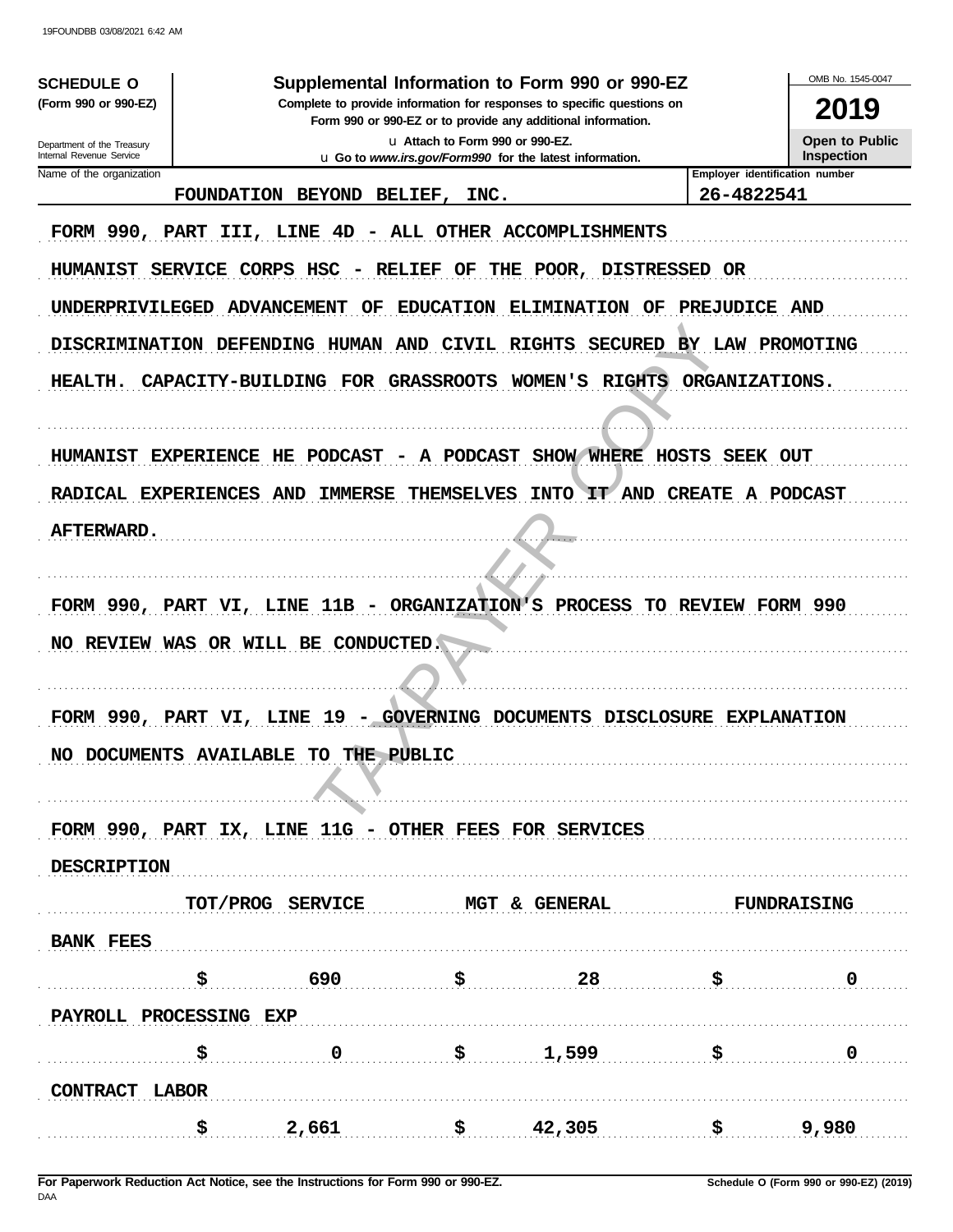| Schedule O (Form 990 or 990-EZ) (2019)<br>Name of the organization |              |                                |                           |        |            | Page 2<br>Employer identification number |
|--------------------------------------------------------------------|--------------|--------------------------------|---------------------------|--------|------------|------------------------------------------|
|                                                                    |              | FOUNDATION BEYOND BELIEF, INC. |                           |        | 26-4822541 |                                          |
|                                                                    |              |                                |                           |        |            |                                          |
| OPERATING EXP                                                      |              |                                |                           |        |            |                                          |
|                                                                    | \$           | 211                            | \$                        | 30     | \$         | $\pmb{0}$                                |
|                                                                    | <b>TOTAL</b> |                                |                           |        |            |                                          |
|                                                                    |              |                                |                           |        |            |                                          |
|                                                                    | \$           | 3,562                          | $\boldsymbol{\mathsf{S}}$ | 43,962 | \$         | 9,980                                    |
|                                                                    |              |                                |                           |        |            |                                          |
|                                                                    |              |                                |                           |        |            |                                          |
|                                                                    |              |                                |                           |        |            |                                          |
|                                                                    |              |                                |                           |        |            |                                          |
|                                                                    |              |                                |                           |        |            |                                          |
|                                                                    |              |                                |                           |        |            |                                          |
|                                                                    |              |                                |                           |        |            |                                          |
|                                                                    |              |                                |                           |        |            |                                          |
|                                                                    |              |                                |                           |        |            |                                          |
|                                                                    |              |                                |                           |        |            |                                          |
|                                                                    |              |                                |                           |        |            |                                          |
|                                                                    |              |                                |                           |        |            |                                          |
|                                                                    |              |                                |                           |        |            |                                          |
|                                                                    |              |                                |                           |        |            |                                          |
|                                                                    |              |                                |                           |        |            |                                          |
|                                                                    |              |                                |                           |        |            |                                          |
|                                                                    |              |                                |                           |        |            |                                          |
|                                                                    |              |                                |                           |        |            |                                          |
|                                                                    |              |                                |                           |        |            |                                          |
|                                                                    |              |                                |                           |        |            |                                          |
|                                                                    |              |                                |                           |        |            |                                          |
|                                                                    |              |                                |                           |        |            |                                          |
|                                                                    |              |                                |                           |        |            |                                          |
|                                                                    |              |                                |                           |        |            |                                          |
|                                                                    |              |                                |                           |        |            |                                          |
|                                                                    |              |                                |                           |        |            |                                          |
|                                                                    |              |                                |                           |        |            |                                          |
|                                                                    |              |                                |                           |        |            |                                          |
|                                                                    |              |                                |                           |        |            |                                          |
|                                                                    |              |                                |                           |        |            |                                          |
|                                                                    |              |                                |                           |        |            |                                          |
|                                                                    |              |                                |                           |        |            |                                          |

## PAGE 1 OF 1

Schedule O (Form 990 or 990-EZ) (2019)